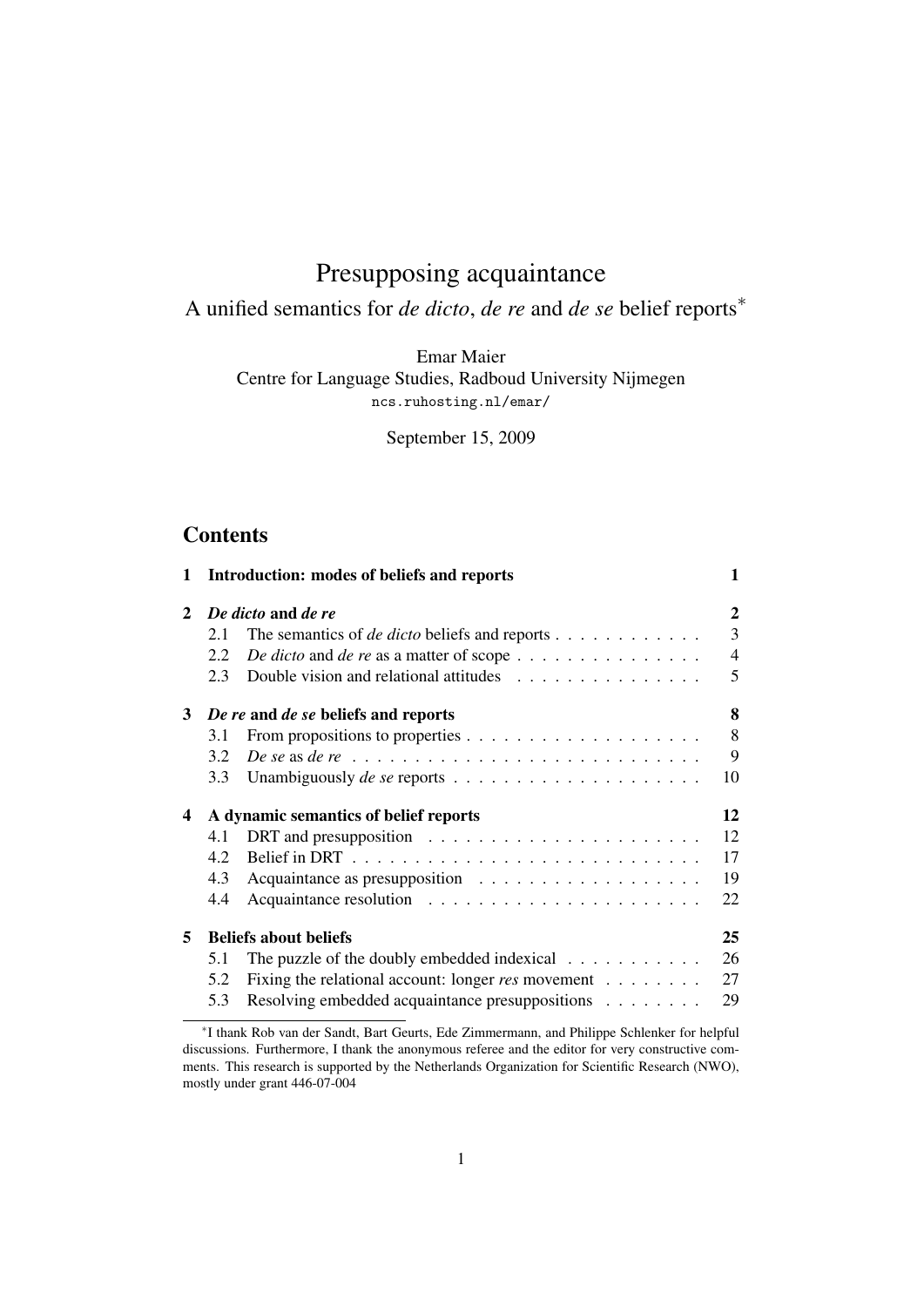| 6 |     | <b>Quantified belief reports</b>                                            | 32. |
|---|-----|-----------------------------------------------------------------------------|-----|
|   | 6.1 | Judging quantified reports in a mixed context                               | 32  |
|   |     | 6.2 Previous attempts: <i>de relde se</i> unification vs. separation        | 33  |
|   |     |                                                                             | 34  |
|   |     |                                                                             |     |
|   |     | Shifted indexicals and de se pronouns                                       | 37  |
|   |     |                                                                             | 38  |
|   |     |                                                                             | 39  |
|   |     | 7.3 De se pronouns: PRO and LOG $\ldots \ldots \ldots \ldots \ldots \ldots$ | 42  |

#### 8 Conclusion 44

#### **Abstract**

This paper deals with the semantics of *de dicto*, *de re* and *de se* belief reports. First, I flesh out in some detail the established, classical theories that assume syntactic distinctions between all three types of reports. I then propose a new, unified analysis, based on two ideas discarded by the classical theory. These are: (i) modeling the *de re*/*de dicto* distinction as a difference in scope, and (ii) analyzing *de se* as merely a special case of relational *de re* attitudes.

The resurrection of these ideas takes place in a dynamic setting. My formalization of the first idea involves a modification of Van der Sandt's (1992) presupposition resolution algorithm for DRT. The second involves treating acquaintance relations as second-order presuppositions, to be bound in the context by means of higher-order unification, or accommodated if necessary.

The resulting framework requires no syntactic distinctions between different modes of attitude—everything in a report is passed on to the pragmatic resolution module as it appears on the surface. The more sophisticated contextual resolution process nonetheless ensures adequate output truth conditions for a variety of classical and novel puzzles. In particular, I compare the new pragmasemantic system to the classical, syntactic analysis with respect to iterated and quantified reports, and monstrously shifted indexicals.

# 1 Introduction: modes of beliefs and reports

When presented with a bottle of Coke and a Pepsi, John tries both and concludes that Coke is better. We can report this belief of John's in English with a *thinks that* construction:

(1) John thinks that Coca-Cola tastes best

In this paper I present a novel semantics of belief reports like (1). More specifically, I argue for a unified analysis of the three different *modes* of belief reporting that have been discussed in the literature. The three modes of belief are known as *de dicto*, or propositional, belief; *de re* belief, about external objects one is acquainted with; and *de se* belief, about oneself from a first person perspective. Henceforth I use the term '*de dicto* report' to mean nothing more than a report of a *de dicto* belief, and similarly for *de re* and *de se*.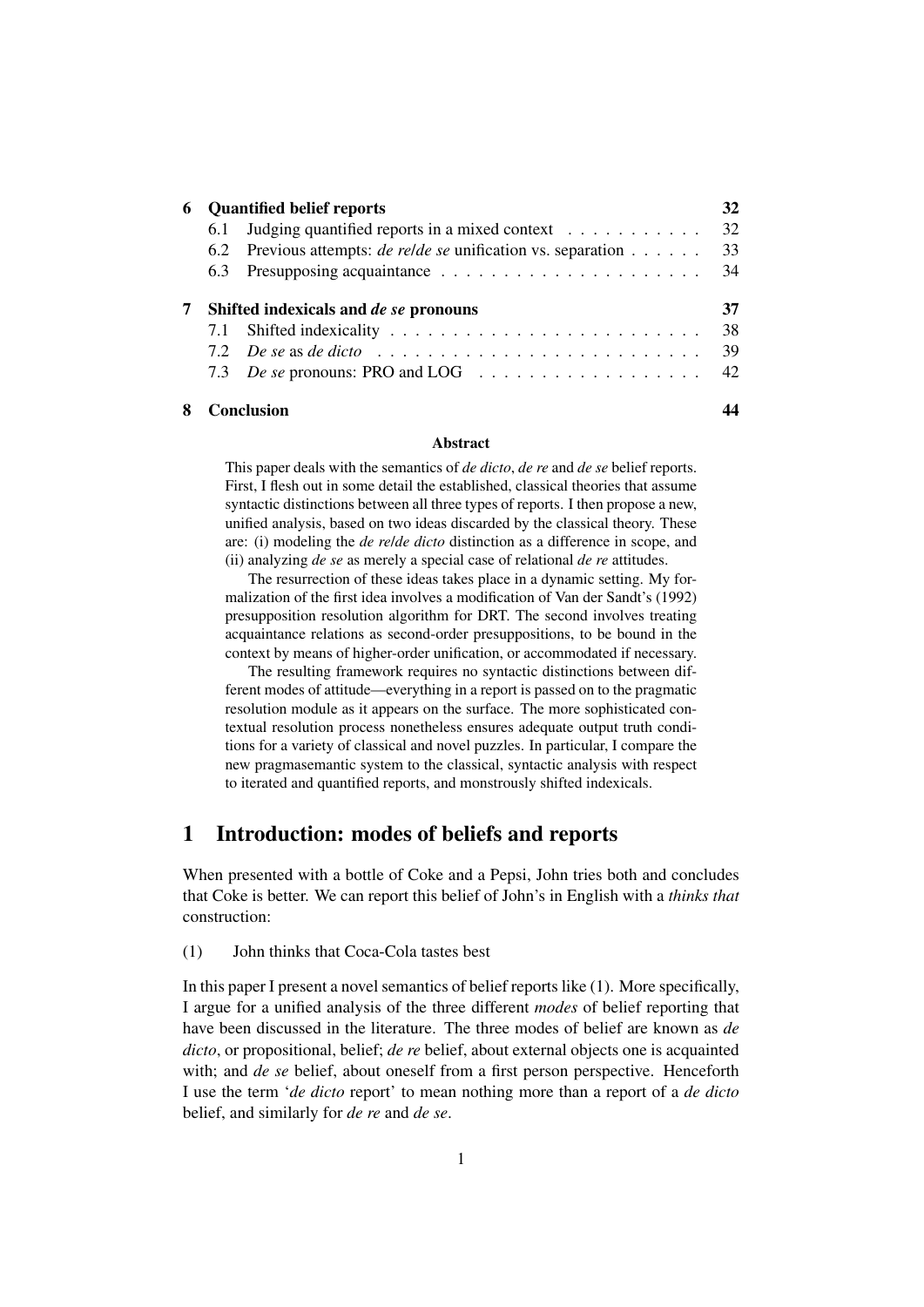It is commonly assumed that the *de dicto*/*de re* distinction corresponds to a syntactic distinction in report constructions. More recently, based on data involving quantified reports, unambiguous *de se*, and shifted indexicality, the view that the *de re*/*de se* distinction also corresponds to a syntactic distinction has emerged.

A crucial observation is that it is not always visible from the report's surface what kind of belief it is supposed to report: English *thinks that* constructions can be used to report *de dicto*, *de re* and *de se* beliefs. For *de dicto* and *de re* this phenomenon is well-known as the *de dicto*/*de re* ambiguity. If the belief complement of a report contains a definite description, for instance, it is called ambiguous between a general, *de dicto* reading, and a *de re* one about the actual denotation of the description (cf. section 2). Belief reports with embedded pronouns agreeing with the matrix subject, *John thinks that he is good looking*, are often called ambiguous between a *de re* and a *de se* reading (cf. section 3).

I propose a new semantics of belief reports that does away with these syntactic ambiguities. My principal inspiration is the analysis of *de re* attitudes in terms of acquaintance relations (Kaplan 1969; Lewis 1979; Cresswell and von Stechow 1982). I analyze the distinction between *de dicto* and *de re* as the difference between global and local presupposition resolution, where I modify van der Sandt's (1992) resolution algorithm in such a way that projection out of a belief embedding is accompanied by the introduction of an acquaintance relation. To address a number of serious defects of the inherently unified relational analysis of *de re* and *de se*, I incorporate the context-dependence of acquaintance in my dynamic framework. The resulting theory utilizes the dynamic character of DRT and the flexibility of the presupposition resolution algorithm to handle not only the classic puzzles involving double vision and *de re*/*de se* ambiguities, but also the more recent data involving iterated reports (section 5), quantified reports (section 6), and shifted indexicals (section 7).

The proposed framework sheds new light on some of the data, such as the context-dependent difficulty of non-*de se* interpretation of ambiguous reports. However, the primary gain is theoretical: instead of tinkering with the syntax and morphology, my aim is a simple, uniform syntax and semantics where *de dicto*, *de re* and *de se* reports receive the same compositionally generated preliminary logical representations. On the basis of these representations and the context, an extended, pragmatic mechanism of presupposition resolution is to derive the correct truthconditions. A specific benefit of such an approach would be that all pronominal features are interpreted directly according to their surface form, rather than requiring occasional deletion under morphological agreement.

# 2 *De dicto* and *de re*

The philosophical literature on the logic of attitudes distinguishes a number of fundamentally different ways of believing things. The best known distinction is that between *de dicto* and *de re* beliefs, i.e. general beliefs about what the world is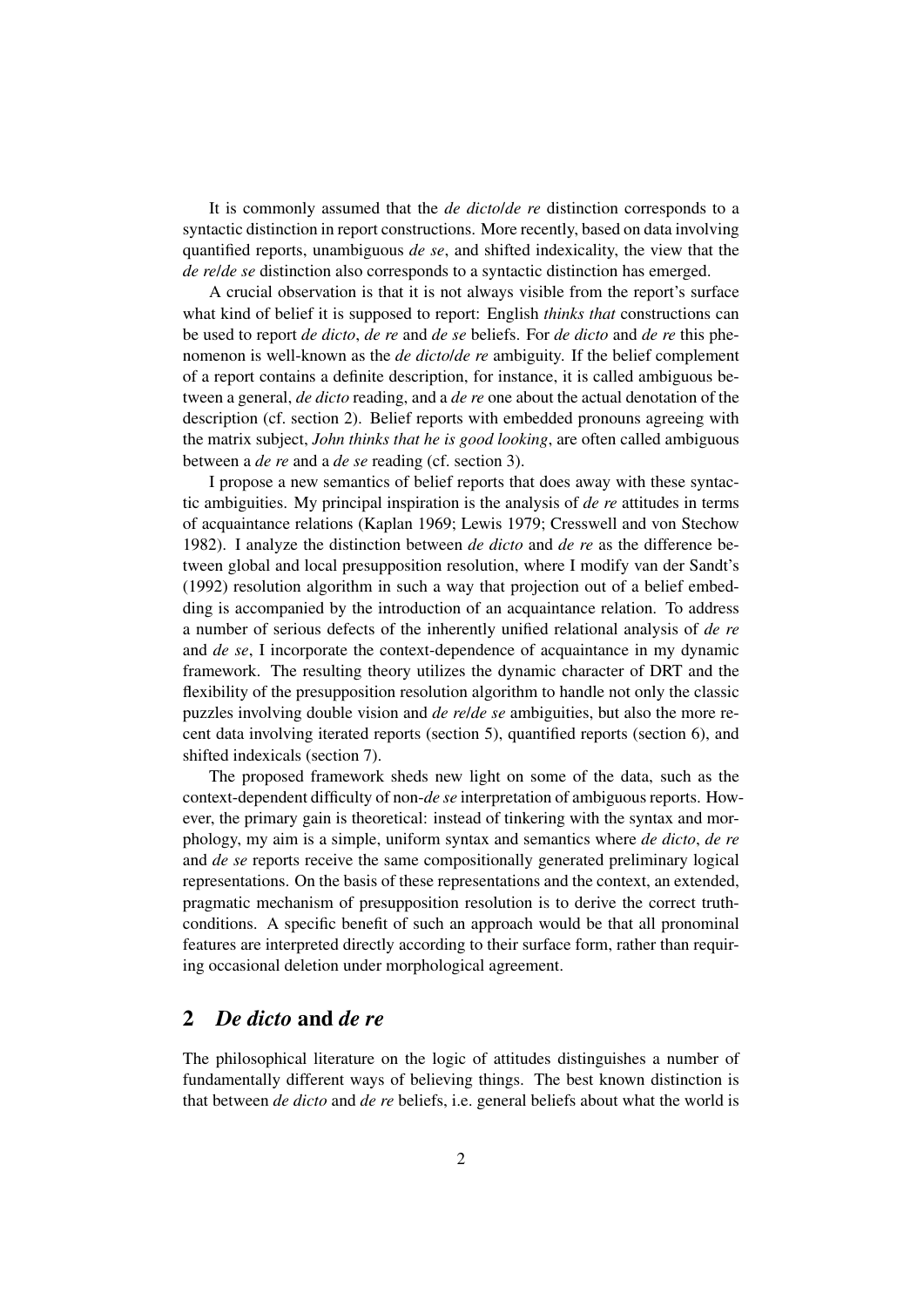like as opposed to beliefs about actual objects external to a belief.

#### 2.1 The semantics of *de dicto* beliefs and reports

*De dicto* beliefs are those that describe how the subject believes the world to be. If John utters a general statement like *All diet stuff tastes awful*, he thereby expresses the proposition that all diet food and drinks taste awful. Presumably, he would do so because he believes it's true, i.e. he believes that the world is such that diet stuff is awful. Such a propositional belief is called *de dicto*. In possible worlds semantics, propositions are sets of possible worlds ( $p \subseteq W$ ) and we associate with every subject *x* at a a possible world *w* a belief set  $\mathcal{B}el(x, w)$ , the set of worlds compatible with *x*'s beliefs or mental state at *w*. Believing a proposition then means that the proposition holds of every belief alternative, i.e.  $\mathcal{B}el(x, w) \subseteq p$ .

Now we apply this to the semantics of belief reporting sentences. The LF of a *de dicto thinks that* construction and its interpretation are rather straightforward. We analyze the *that*-clause as expressing a proposition that the matrix subject is then said to believe. The report in (2) gets the following syntactic analysis:

(2) John thinks that all diet stuff tastes awful



We can state a compositional semantics by providing translation rules mapping terminal nodes to expressions in a higher-order lambda calculus with basic types *e* (entities) and *t* (propositions).<sup>1</sup> The translation of a branching node in the tree is then given by functional application of the translations of the daughter nodes (in the direction allowed by the types).

As a first approximation the translation of the proposed lexical entry 'thinks<sub>de dicto</sub>' is in terms of a modal operator Bel<sub>x</sub>.

(3) thinks<sub>de dicto</sub>  $\longrightarrow \lambda p \lambda x (Bel_x p)$  type: *tet* to be revised

Applied to our example report (2), we get the following logical translation of the entire tree:

$$
(4) \qquad \text{Bel}_{j}\forall x[\text{dict}(x)\rightarrow \text{awful}(x)]
$$

<sup>&</sup>lt;sup>1</sup>Analyzing type *t* as an intensional type, for proposition denoting expressions, is intensional overkill, but it is quite useful for keeping representations simple. It does add some complexity at the level of model-theoretic interpretation, where the basic semantic value of a formula is no longer the truth value but the proposition expressed at a possible world.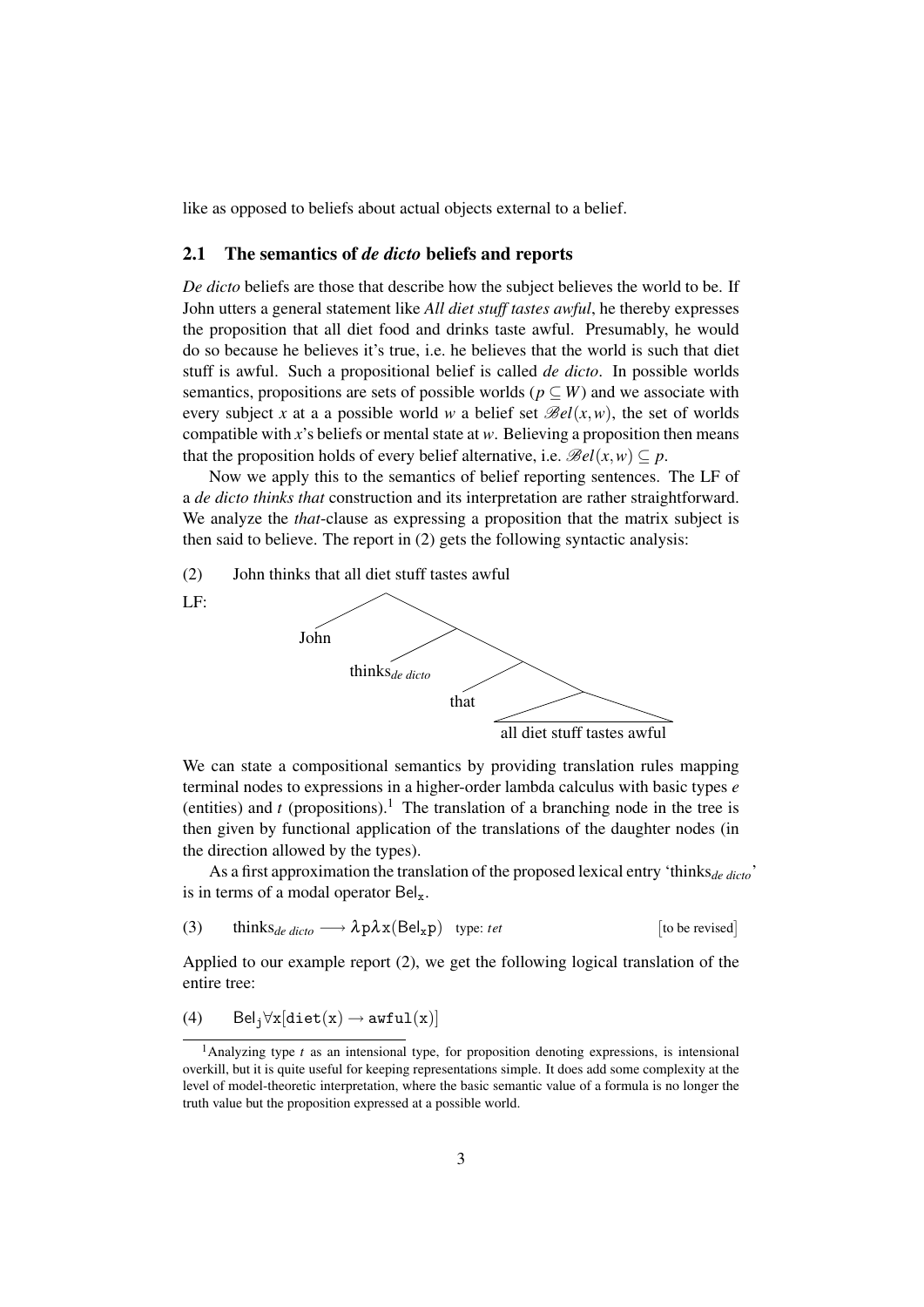The modal operator  $Bel_j$  is interpreted model-theoretically as in (5), where B*el* is a function mapping an individual at a world to his belief set at that world, provided by the model:

(5) 
$$
\llbracket \text{Bel}_{\xi} \varphi \rrbracket = \{ w \in W \, | \, \mathscr{B}el([\xi], w) \subseteq [\![\varphi]\!]\}
$$

Applied again to our example:  $\llbracket (4) \rrbracket = \{ w \in W \mid \mathcal{B}el(\llbracket j \rrbracket, w) \subseteq \llbracket \forall x[\text{dict}(x) \rightarrow \text{awful}(x)] \rrbracket \}$  $=\{w \in W | \mathcal{B}el(John, w) \subseteq \{v \in W | \text{ diet stuff of } v \subseteq \text{awful testing stuff of } v \} \},$  i.e. (2) expresses the proposition that all of John's belief alternatives are such that all diet things in them taste awful.

### 2.2 *De dicto* and *de re* as a matter of scope

To bring out the contrast between *de dicto* and *de re* beliefs, beliefs about external objects, consider the following report:

(6) John thinks the president of PepsiCo is rich

This could mean two very different things. First, it might mean that John believes the proposition that whoever is the president of PepsiCo is rich, on the basis of, say, his general belief that presidents of large corporations are always rich. This is the *de dicto* reading that we've discussed above. Crucially, the *de dicto* belief does not require that John, or the reporter, or us, have any idea who the president of PepsiCo is. Therefore, we cannot substitute *the president of Pepsi* with *Indra Nooyi*, even if Indra Nooyi is in fact the current president of PepsiCo. We can often force this *de dicto* reading of a report by adding a *wh-ever that may be* qualification to the embedded definite description.

But there is an additional reading of the sentence. John believes of a certain individual who is the actual president of PepsiCo, that she is rich. On this *de re* construal, the report is felicitous if John just talked to Indra Nooyi at a party about her yacht, and thinks "wow, this woman is rich". It is irrelevant whether John knows that the woman he is talking to is the president of PepsiCo, or that her name is Indra Nooyi, as long as the term used by the reporter picks out the individual his belief is about. In other words, a *de re* belief is a belief about an individual, the *res*, independent of the particular description used by the reporter. Therefore, in a *de re* report, we can always replace the name or description of the *res* with a co-referential one, *salva veritate*. A *de re* reading can be forced with the *believes of . . . that . . .* construction.

As a first approximation we might try to cash out this difference between *de dicto* and *de re* as a difference in scope. If the embedded definite is interpreted *in situ*, in the scope of the intensional belief operator, that co-reference does not warrant *substitutio salva veritate*, given our standard possible worlds semantics. If the embedded definite takes scope over the belief operator, it will license the substitutions characteristic of *de re*. For concreteness' sake, let's analyze *the* somewhat simplistically as an operator of type (*et*)*e*, i.e. as denoting a (partial) function pick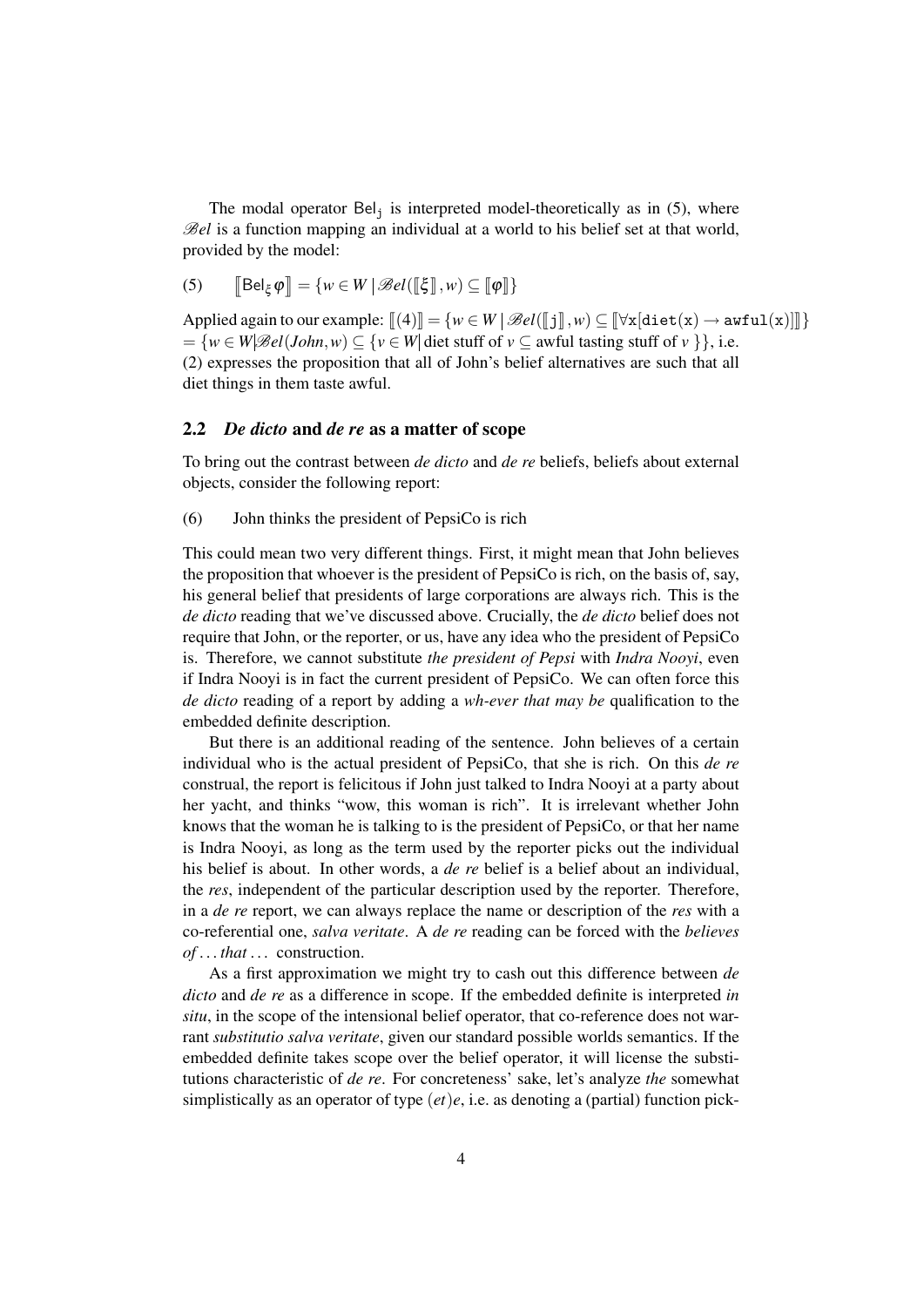ing out the unique element of the set it takes as argument if that set is a singleton set, and is undefined otherwise. Additionally, we'll model the wide scope interpretation of the description by means of quantifier raising. The *de dicto* and *de re* readings of (6) would then get LFs and logical translations like (7a) and (7b):



Unfortunately, this simple analysis of *de re* as a wide scope version of *de dicto* fails in cases of 'double vision', where the subject of the belief is unwittingly acquainted with a single *res*, presented to him under two distinct guises. It is important to see why the scopal account fails and how the relational attitudes solution works, because my proposal for a unified semantics of *de dicto*, *de re* and *de se* combines relational attitudes with elements of the scopal account just sketched.

#### 2.3 Double vision and relational attitudes

To argue against the notion of *de re* beliefs as involving actual objects, Quine (1956) illustrates his double vision argument with the example of B.J. Ortcutt with whom Ralph is acquainted as a spy and a 'pillar of the community'. I'll reconstruct the argument by letting John participate in a Pepsi Challenge. I will then introduce the relational account of *de re* and show how it solves the double vision puzzle.

In the Pepsi Challenge there are two cups, marked 'M' and 'Q'. John takes a sip of each and concludes that the drink labeled 'M' is the best, i.e. he forms the *de dicto* belief that M tastes best. Because of the direct perceptual contact with the drink, we may assume that he also has a *de re* belief about it, i.e. (8) is true:

(8) John believes *de re* of M that it tastes best

As the host knows, but not John, M is actually Pepsi. So the host may felicitously report John's choice to his audience as in (9):

(9) John believes *de re* of Pepsi that it tastes best

Now recall the example at the beginning of the paper, (1), where we ascribed a seemingly contradictory belief to John. Given that that belief was also based on (this time non-blind!) experience with both brands, we conclude that it too is *de*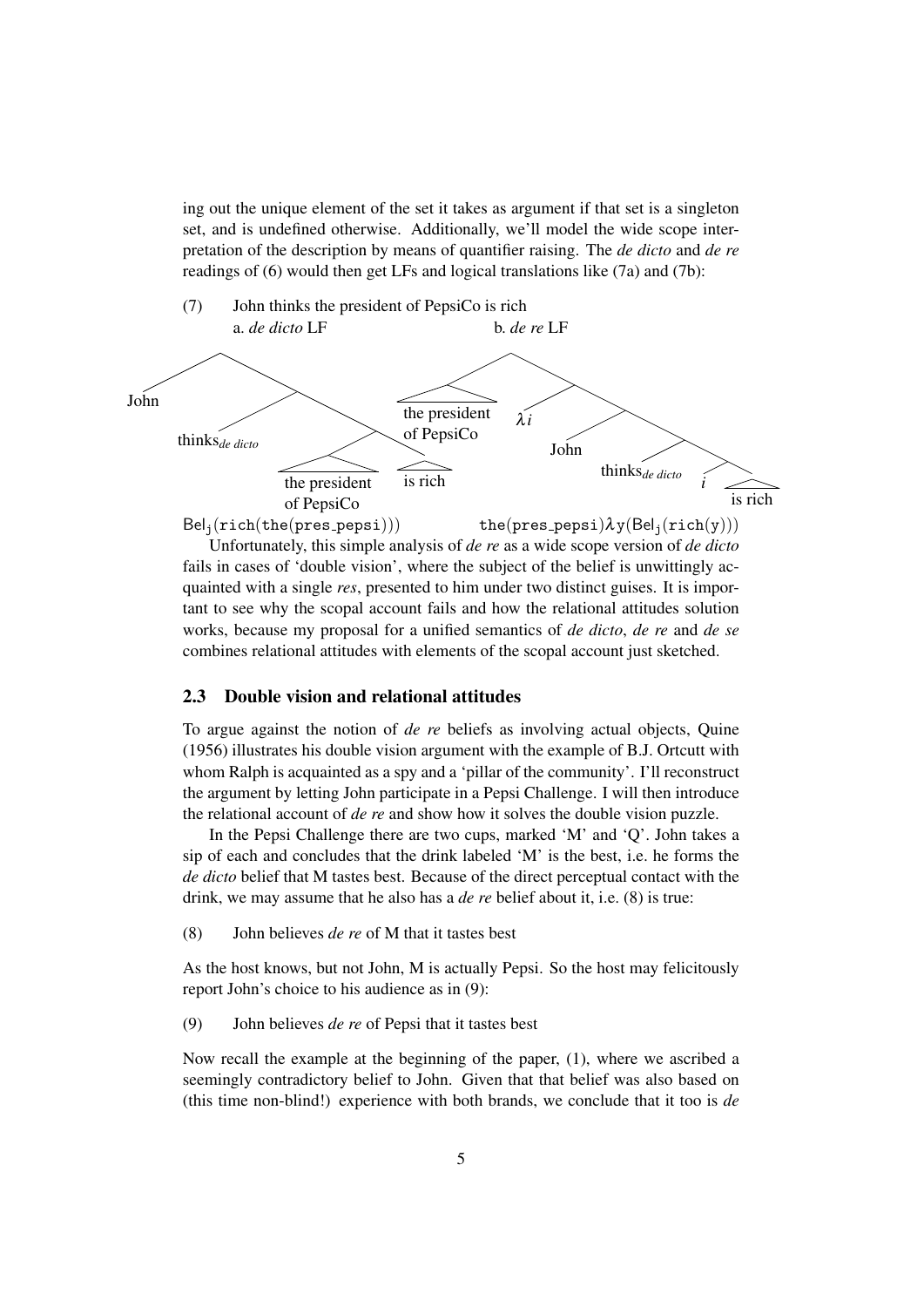*re*, i.e.:

#### (10) John thinks *de re* of Pepsi that it's inferior to Coke

So does John believe contradictory things about one and the same substance? In a sense, the answer must be yes. The problem is that there is no easy way to account for this logically, because believing a logical contradiction is certainly too strong (for then it would follow that he believes every absurdity).

The standard solution, which forms the basis for my own account, involves *modes of presentation*. *De re* beliefs are not about bare objects as such, but about objects presented to the believer in a certain way. From the early encounters it follows that John believes of Pepsi *as presented in a Pepsi-branded can* that it has inferior taste, while from the Challenge we learn that John believes *de re* of Pepsi *as presented in a cup labeled 'M' as part of a blind experiment* that it tastes best.<sup>2</sup> Both beliefs are equally *de re* about Pepsi, and hence both (9) and (10) are true, yet they are not directly contradictory because the unpronounced different modes of presentations under which the beliefs are held make them distinct.

Now, if these modes of presentations are not visible at the surface in the reports (9) and (10), where did they come from? To answer this question it is important to see first that not all intensional descriptions count as suitable modes of presentations of *de re* belief. Merely saying you 'like whatever tastes best' does not mean you have a *de re* belief about Pepsi under the mode of presentation 'the best tasting soda'; if it did, even people who have never drunk Pepsi or any other cola would automatically believe *de re* of Pepsi that it tastes best, rendering the whole notion of *de re* as 'about an actual object' vacuous. The upshot of this argument, sometimes referred to the 'shortest spy problem' after the original example involving the trivial belief that the shortest spy is a spy, is that modes of presentations must be restricted.

In the true *de re* examples above, we already saw that the descriptions were intimately related to the particular circumstances that led us into calling the beliefs in question *de re* about something external in the first place. Following Kaplan (1969) (with Lewisian (1979) terminology) we'll say that *de re* belief requires the subject to be *vividly acquainted* with a *res*, and that it is this acquaintance relation that supplies the *res*' mode of presentation in the belief. Moreover, we can then reduce *de re* to *de dicto*, or, in order not to confuse terminology, to *propositional* belief as in (5), by simply substituting the mode of presentation (in the form of an individual concept/definite description) for the *res* inside the belief.

The above discussion brings us to the following, relational semantics of *de re* belief:

(11)  $x$  believes *de re* of *y* that *y* is *P* iff there is a relation *R* with:

<sup>&</sup>lt;sup>2</sup>As it turns out, it's precisely this label 'M' that makes the Pepsi Challenge work. No matter which cup contains the Coke, the 'M' is chosen significantly more often than the 'Q' (cf. en. wikipedia.org/wiki/Pepsi\_Challenge).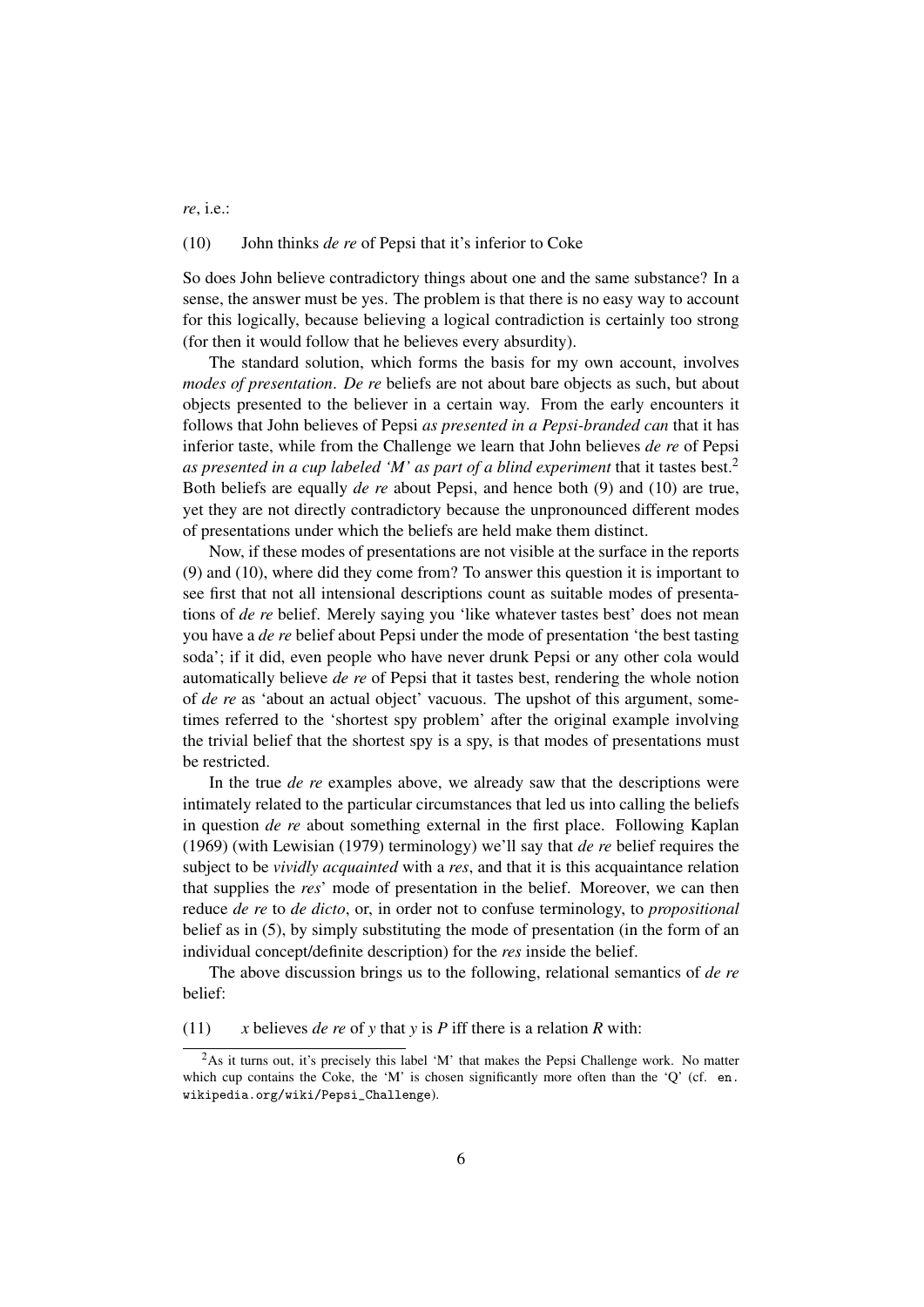- a. *R* is a vivid relation of acquaintance between *x* and *y* in the actual world
- b. *x* believes (*de dicto*) the proposition that the object he is *R*-acquainted with is *P*.

Before turning this into a real semantics of the standard English *de re* report construction, we can already see that under this definition, our John indeed has the two semi-contradictory *de re* beliefs discussed above by taking:  $x =$  John;  $y =$  Pepsi;  $P(x) = x$  tastes best;  $R_1(x, y) = x$  drinks cola *y* from the cup marked M (for the Challenge scenario); and  $R_2(x, y) = x$  drinks cola *y* from a Pepsi-branded can (for the non-blind scenario). This shows a way out of both the traditional Ortcutt dilemma of conflicting *de re* beliefs, and the 'tallest spy' problem of descriptive modes of presentation. The essence of the solution is that different acquaintance relations engender different modes of presentation and thus different propositional beliefs.

Now let's implement (11) in the syntax and semantics of the *de re* readings of *thinks that*. For (11) to work, we need the semantic separation between *res* (*y*) and ascribed predicate (*P*) that is brought out by the *believes of* paraphrase. Crucially, this separation is not apparent in the more natural propositional attitude construction, where the straightforward parse yields only *de dicto*. As we saw in section 2.2 however, a belief complement with a definite often allows a real *de re* interpretation, alongside *de dicto*. If we want to maintain compositionality of translation and model-theoretic interpretation, we can only achieve the separation required by the *de re* reading by means of a syntactic movement operation. I'll cash out this '*res* movement' (von Stechow and Zimmermann 2005) by moving the DP denoting the *res* to an extra argument position on the attitude verb:



The subscript on *thinks* reflects the fact that attitude verbs are now lexically ambiguous between denoting a propositional attitude operator, (3), and a more complex relational operator, whose interpretation is based on (11). More specifically, the translation of *think*<sub>de re</sub> takes as arguments (a representation of) the moved *res* term, an ascribed property, and a subject:

(13) think<sub>de re</sub>  $\longrightarrow \lambda y \lambda P \lambda x \exists R[R(x,y) \wedge Bel_x(P(the(\lambda v(R(x,v)))))]$  [to be revised]

Thus, we arrive at the following logical translation of the *de re* LF:

$$
(14) \qquad \exists R[R(j, the (pres\_pepsi)) \wedge Bel_j(\text{rich}(\text{the}(\lambda v(R(x, v)))))]
$$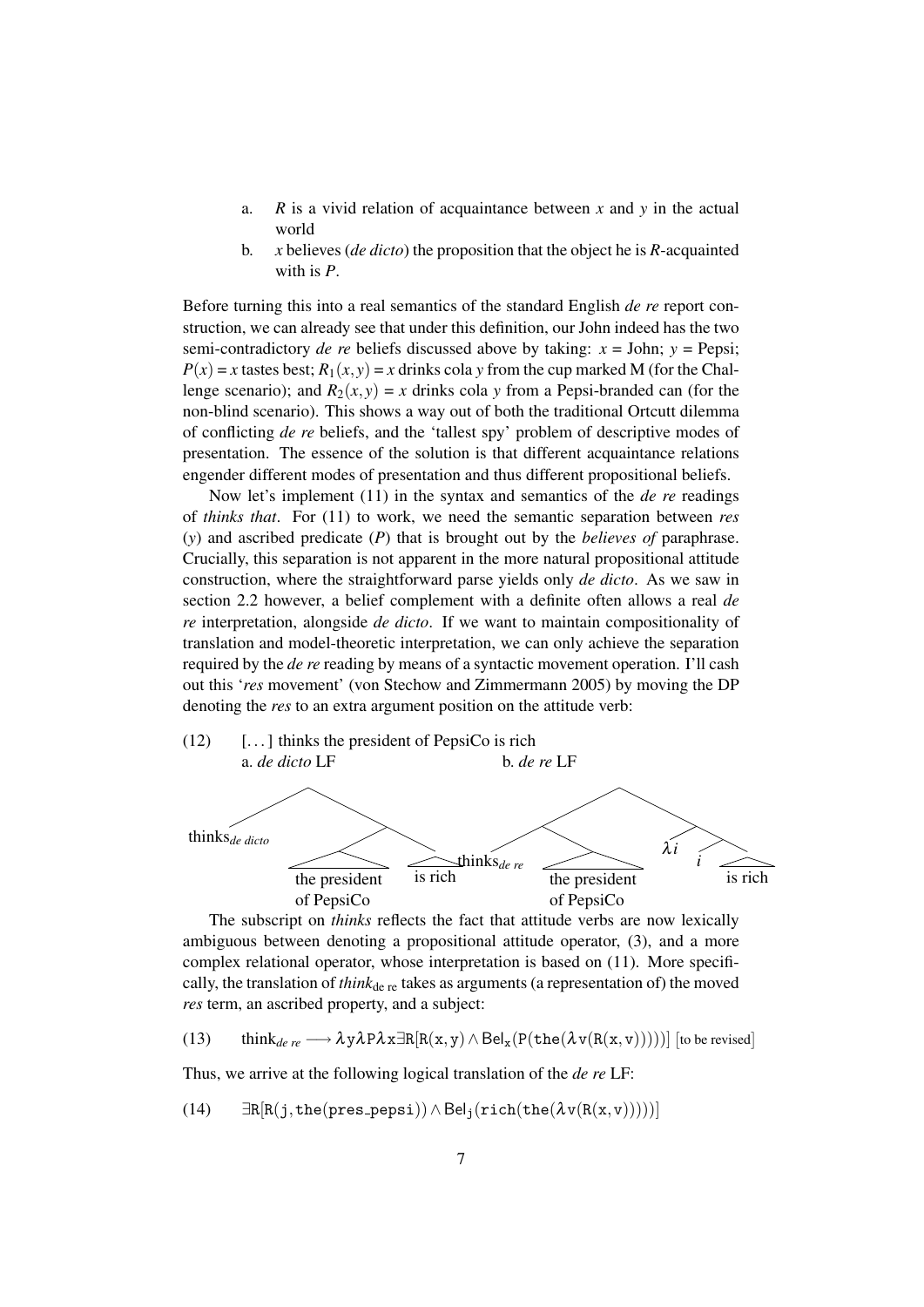In words, the *de re* reading of (12) is true iff there is an acquaintance relation between John and the president of PepsiCo and John believes that the person he is so acquainted with is rich. In section 3.1 below, I'll modify this definition somewhat by replacing the underlying propositional belief operator to one of property self-ascription.

# 3 *De re* and *de se* beliefs and reports

#### 3.1 From propositions to properties

Besides *de dicto* and *de re* beliefs, philosophers and linguists have argued for a third mode: *de se* (Castañeda 1966; Perry 1977; Lewis 1979; Kaplan 1989). Consider the following example. $3$  In an experiment some male speakers of different sexual orientations are recorded after reporting their sexual orientation. They are then asked to rate all recorded passages, including their own, on a scale from gay to straight. Frank is gay, he knows it and deliberately tries to 'sound gay'. When approached for the experiment he said: "I sound gay." Frank thereby expresses a *de re* belief about himself (one is after all very vividly acquainted with oneself), that he sounds gay. Chris, who would never describe his own voice as gay, also participates in the experiment. Now he's listening to the recordings and when he gets to #12 he marks it as 'very gay', not realizing that this is his own voice. Thus, Chris also expresses a *de re* belief about himself, because listening carefully to recording #12 brings him into a perceptual acquaintance relation with himself. The difference between the beliefs is that Frank's is not only *de re* about himself, but (pure) *de se*: he believes he himself sounds gay from his own first person point of view, while Chris' belief is about himself from a third person perspective. More specifically, beliefs that the believer would express with a first person indexical (*I*) correspond to first person pure *de se* beliefs, or *de se* beliefs for short, as we shall restrict ourselves to first and third person beliefs.

The example brings out the importance of the indexical point of view in the analysis of belief. At a propositional level Chris' thought "#12 sounds gay" is indistinguishable from "I sound gay", though he might utter the former, but not the latter. This prompted Lewis (1979) to switch from propositions as objects of belief, to properties that the believer self-ascribes: Frank's first person utterance means he self-ascribes the property of sounding gay, while Chris self-ascribes the distinct property of listening to a recording #12 that sounds gay. Propositional belief, as used in the semantics of *de dicto* and *de re* above, is just a special case of property self-ascription. Believing proposition *p* amounts to self-ascription of the property of inhabiting a world where *p* holds. For uniformity we now revise the semantics of *de dicto* and *de re* reports from the previous section accordingly.

First, we assume that the model associates with a believer is not a set of worlds, but a set of *centered worlds*: the belief set of John,  $\mathcal{B}el(j, w)$  is the set of pairs

<sup>3</sup>http://itre.cis.upenn.edu/~myl/languagelog/archives/001799.html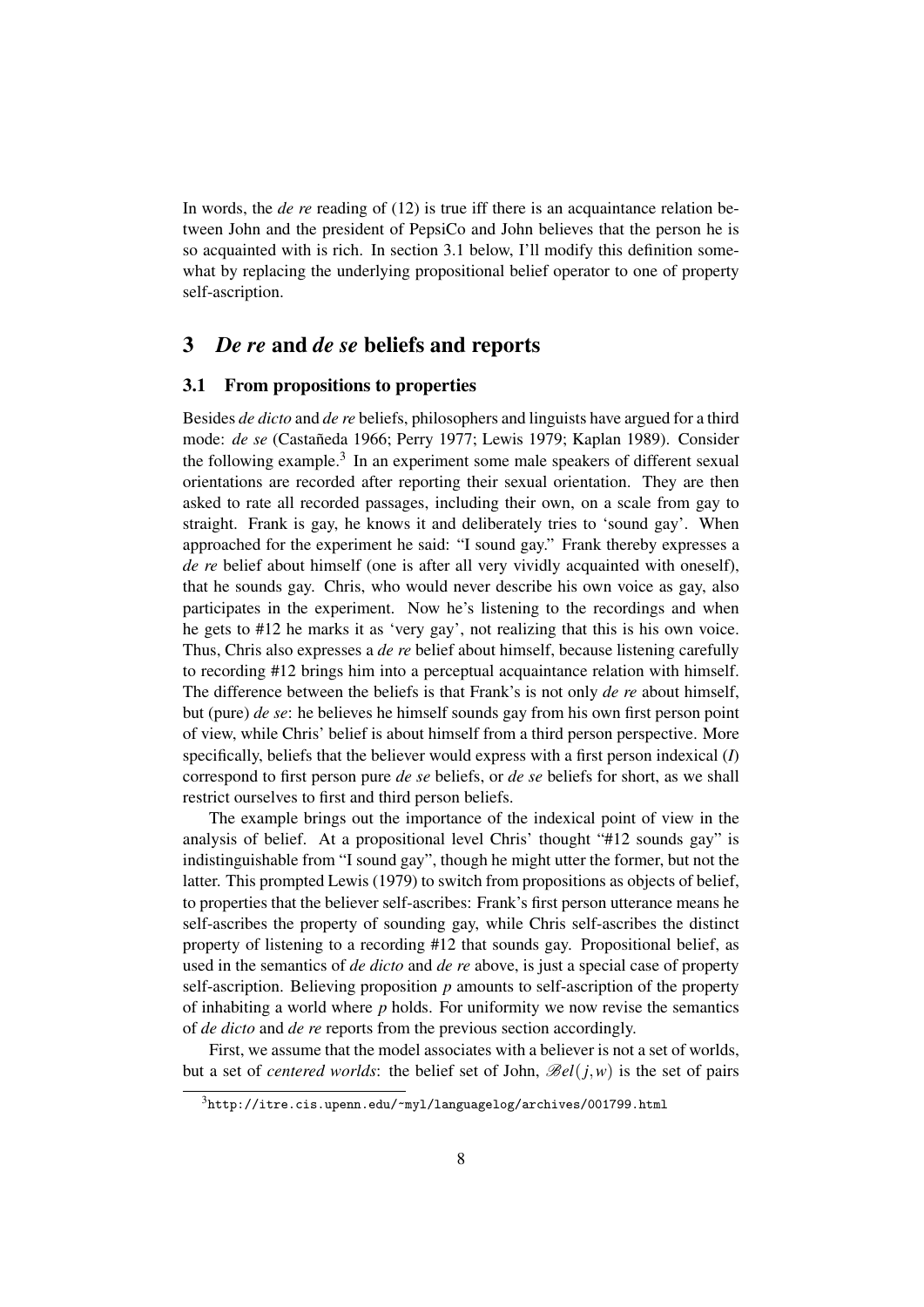$\langle w', a \rangle$ , where w' is a world compatible with what John believes and *a* is an individual John believes to be. In Haas-Spohn's (1994) terminology:  $\langle w', a \rangle$  is a belief alternative of John ( $\langle w', a \rangle \in \mathcal{B}el(j, w)$ ) iff after placing John's mind in *a* and letting him thus explore  $w'$  through the eyes of  $a$ , he would not be able to distinguish that situation from the real world as seen through his own eyes. Then we replace the propositional belief operator Bel with a self-ascription operator. Officially, the interpretation of a predicate  $\Pi$  maps individuals to propositions, but by assuming the notational convention that  $\langle w, a \rangle \in \llbracket \Pi \rrbracket$  iff  $w \in \llbracket \Pi \rrbracket$  (*a*), we will often think of it as a set of centered worlds, just like our new belief sets. The semantics of the new Bel operator thus remains almost unchanged:

(15) 
$$
\mathbb{E}[\text{Bel}_{\xi}\Pi] = \{w \in W \mid \mathcal{B}el(\mathbb{E}], w) \subseteq \mathbb{E}[\Pi]\}
$$

In the new translation of *de dicto* belief, to replace (3), we turn the propositional complement into the property of inhabiting a world where the proposition holds by simply adding a vacuous abstraction:

(16) 
$$
\text{thinks}_{de\,dicto} \longrightarrow \lambda p \lambda x (Bel_x \lambda u.p)
$$

And finally, *de re*. Here the extra abstraction introduced by the property framework is not vacuous. The second conjunct in the translation proposed in (13) said that the subject believes the proposition that the subject is acquainted with a unique individual, and that that individual has a certain property. We replace that with the subject self-ascribing the property of being someone who is acquainted with a unique individual, who has that property:

$$
(17) \qquad \text{think}_{de\text{ re}}\longrightarrow \lambda y\lambda P\lambda x\exists R[R(x,y)\wedge\text{Bel}_x\lambda u(P(\text{the}(\lambda v(R(u,v)))))]
$$

The motivation for building genuine property dependence into the relational semantics by means of (17) is that it enables a unification of *de re* and *de se*, as we will see in the next subsection.

#### 3.2 *De se* as *de re*

Under the current definition, *de se* belief comes out as a special case of *de re*, viz. the case where *R* is the relation of equality (substituting  $=$  for *R* above collapses the complex property to the property of being *P*) (Lewis 1979:156). Applied to our *de re*/*de se* example, it is easily verified that under this definition both Frank and Chris believe *de re* of themselves that they sound gay, but only Frank does so under the acquaintance relation of equality, i.e. *de se*.

This unified analysis of *de se* as *de re* corresponds precisely to what we find in English reports with *res* pronouns referring to the matrix subject. Concretely, a report like (18) is predicted to be compatible with both a *de se* and a genuine *de re* scenario:

(18) Frank thinks he sounds gay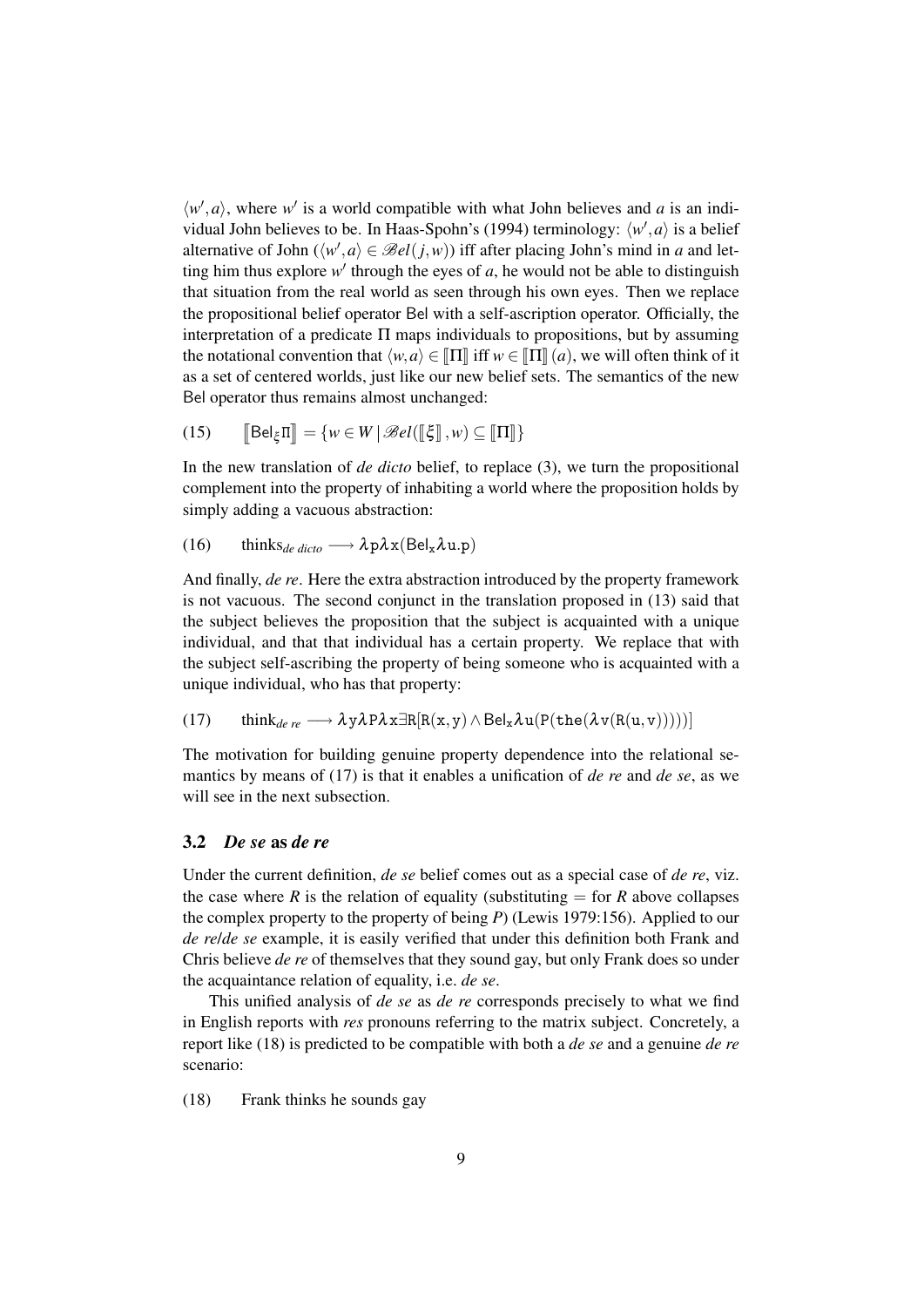To see this consider the *de re* LF that our current theory assigns to (18):



So, we predict that (18) is true iff there is a vivid relation of acquaintance between Frank and himself such that Frank self-ascribes being so acquainted with a unique person that sounds gay. And this is true in our scenario because Frank believes himself to sound gay, so we can take the relation of equality. In other words, the relational *de re* LF is compatible with a *de se* scenario.

Given the same *de re* analysis, we also predict that (19) is true:

#### (19) Chris thinks he sounds gay

Since Chris doesn't even recognize his own voice, this prediction may seem problematic at first, but I follow the current (philosophers') consensus that it is nonetheless correct. Of course it would be considered *misleading* to word Chris' predicament in this way if the circumstances of his mistaken identity weren't already mentioned or otherwise firmly established in the context (e.g. by adding "..., but he doesn't realize it", or visually, as when the reporter and her audience are watching the whole mistaken identity scene unfold).

One of the main selling points of the relational semantics is that for sentences like (18) and (19) it can do without postulating any kind of ambiguity as a linguistic correlate to the *de re*/*de se* distinction.<sup>4</sup> The flip side is that such unified theories cannot explain the obvious difference in acceptability between (18) and (19) in the given context, even if they are both strictly speaking true. In section 3.3 we first discuss a related but more serious argument against the relational unification of *de re* and *de se*, involving natural language report constructions that are unambiguously *de se*.

### 3.3 Unambiguously *de se* reports

Besides using a co-referential third person pronoun to refer back to the subject of the belief, many languages have other ways to report someone's beliefs about himself. In English, one may for instance drop the embedded subject pronoun and use an infinitive or a gerund. As Chierchia (1989) observes, this construction

<sup>&</sup>lt;sup>4</sup>The same is true for a Kaplanian quantified character analysis, but von Stechow and Zimmermann (2005) uncover a fatal flaw in that account (cf. also Maier (2006) for discussion), so I'll disregard it here.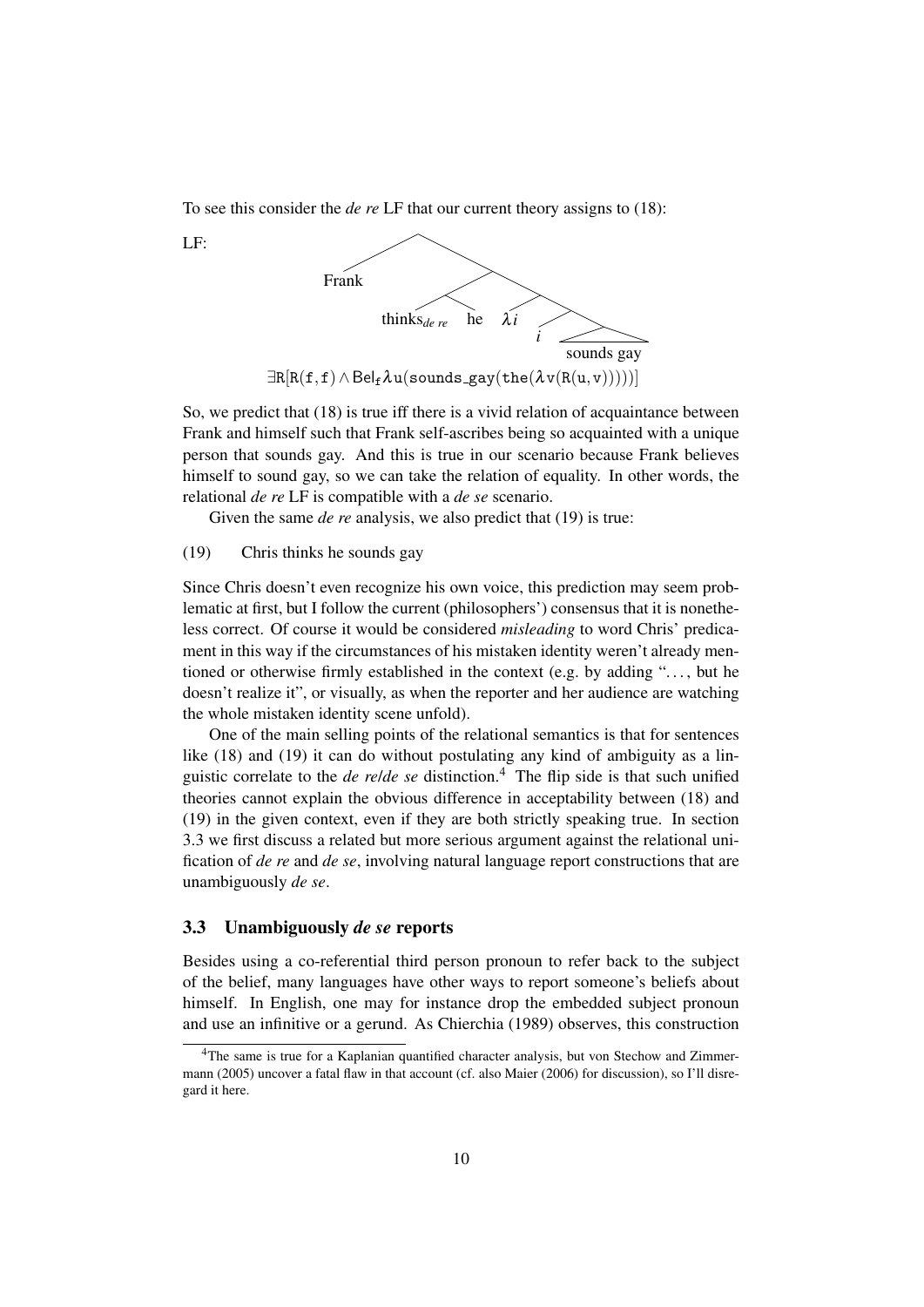cannot be used in a mistaken, *de re* case:<sup>5</sup>

(20) a. Frank believes to have a gay voice b. #Chris believes to have a gay voice [\*though he doesn't realize it]

Chierchia uses this contrast to motivate a new, dedicated *de se* LF. If (20a) can only be read *de se*, *de se* beliefs must correlate with a special LF and interpretation. Chierchia proposes an analysis of the infinitival construction in which the embedded subject is a silent PRO that is obligatorily bound by a property abstractor introduced into the syntax by the *de se* attitude verb:



According to Chierchia, the overt pronoun construction discussed in the previous subsection is actually ambiguous between a *de re* and *de se* LF. While PRO is a '*de se* pronoun', an element that has to be bound by the attitude verb's λ*i*, regular pronouns are ambiguous between a general *res*-moved interpretation, and a *de se* one where they are bound like PRO above by the intervening property abstractor that comes with *thinks/believes*<sub>de se</sub>.

In this paper I want to argue against a syntactic *de re*/*de se* ambiguity, and in favor of the relational view of *de se* as merely a special case of *de re*, at least for the English co-referential *he* reports. I propose a new, dynamic version of the relational analysis where acquaintance relations are not existentially quantified over, but represented as presuppositions that search the context for a suitable antecedent. Given this goal, it will be important to address the arguments for dedicated *de se* LFs. Besides the PRO based argument of this section there is a number of argu-

<sup>5</sup>Some native speakers report that in English *believe*+infinitive reports are bad. Others think it's fine, and Google supports the latter view with more than 100kGhits on http://www.google.com/ search?q="believes+to+have+a"+-which+-who+-whom. I've excluded wh-pronouns from this search, but some of these hits still involve moved objects. Most appear to be genuine examples of the type required, though. Skeptics should just view my (20) as a pseudo-English gloss of Dutch or Italian where the same *de re*/*de se* contrast holds and where *believe*/*think*+infinitive is generally considered felicitous. Alternatively, in English the point can also be made with *hopes to*+infinitive vs *hopes that*, but that would introduce a number of additional complications to the semantics.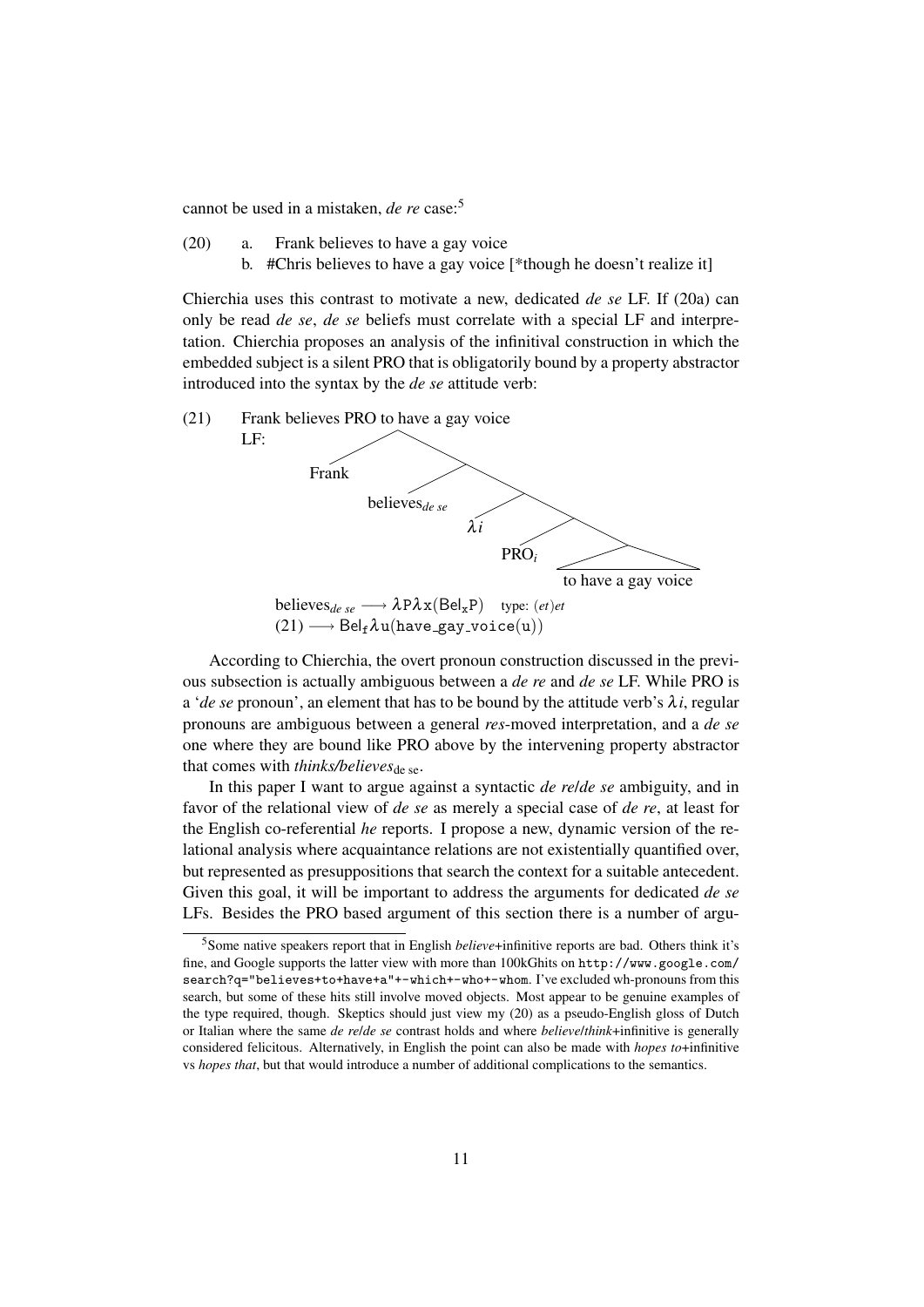ments for *de se* LFs, based on quantifiers, logophoricity and shifted indexicality.<sup>6</sup> In section 6 I consider the behavior of reports under quantifiers in some detail and show how my dynamic relational approach holds up against the standard relational approach and Chierchia's syntactic *de se* separatism. In section 7 we return to PRO and the related phenomena of logophoricity and shifted indexicality.

# 4 A dynamic semantics of belief reports

In this section I lay out my novel account of *de dicto*, *de re*, and *de se* belief reports. Its two main ingredients are, (i) an analysis of the *de dicto*/*de re* ambiguity in terms of an enhanced presupposition resolution mechanism, and (ii) a unification of *de re* and *de se* based on the idea of acquaintance relations being provided by the context rather than being existentially quantified over.<sup>7</sup> Both of these ideas crucially rely on the dynamic, representational framework of Discourse Representation Theory (DRT), a framework designed to accommodate context-dependence in a principled fashion, and especially suited for the current task because of the powerful notion of presuppositions-as-anaphora resolution associated with it.

#### 4.1 DRT and presupposition

I adopt the dynamic framework provided by Kamp's (1981) Discourse Representation Theory (DRT) combined with van der Sandt's (1992) theory of Presuppositionas-Anaphora (PA). The reason I choose dynamic over static semantics is that I want to model how the interpretation of a report depends on the information available in the context: given a co-referential report (*Frank thinks he sounds gay*), for instance, most contexts should allow a *de se* reading, but a mistaken identity context may force a particular *de re* perspective. I choose DRT+PA over non-representational dynamic analyses of presupposition because of the principled account of context-

<sup>6</sup> In this paper I ignore the arguments for *de se* LFs involving ellipsis (Chierchia 1989), and *only* (Percus and Sauerland 2003a). The ellipsis argument is refuted by Reinhart (1990), the *only* argument, to which we briefly return in 6.1 below, by Anand (2006). A proper alternative analysis of the data involved, within my dynamic framework, is however beyond the scope of this paper. Maier (2006) discusses both arguments and some counterarguments, and outlines a dynamic analysis.

I further ignore here Percus and Sauerland's (2003b) arguments for a syntactic analysis of *de se* based on dream reports like Lakoff's (1972) *I dreamed I was Brigitte Bardot and I*<sub>BB/\*GI</sub> *kissed*  $me<sub>G.L.</sub>$ <sup>\*</sup>B.B.. In this paper I focus on belief, and Percus and Sauerland's crucial data are tied to the rather special cases of dreaming and imagining. In fact, even within that restricted domain, Anand (2006:41) found that only 15 of his 25 informants shared the relevant intuitions.

Finally, my discussion of cross-linguistic data touching on the *de re*/*de se* distinction in section 7 will remain very limited. A proper evaluation of my analysis in light of the arguments and data of Anand (2006) must be left for future research.

<sup>7</sup>This general idea of context-dependent *de re* acquaintance is not new, cf. e.g. Abusch (1997:fn.9) and Aloni (2000:fn.2 p.35 & fn.34 p.57), who traces the idea back to Hintikka (1967). What is new is my formalization and its incorporation into a dynamic semantics of belief reports. Entirely new are also the extensions to quantified reports (section 6), iterated reports (section 5) reports, and shifted indexicality (section 7).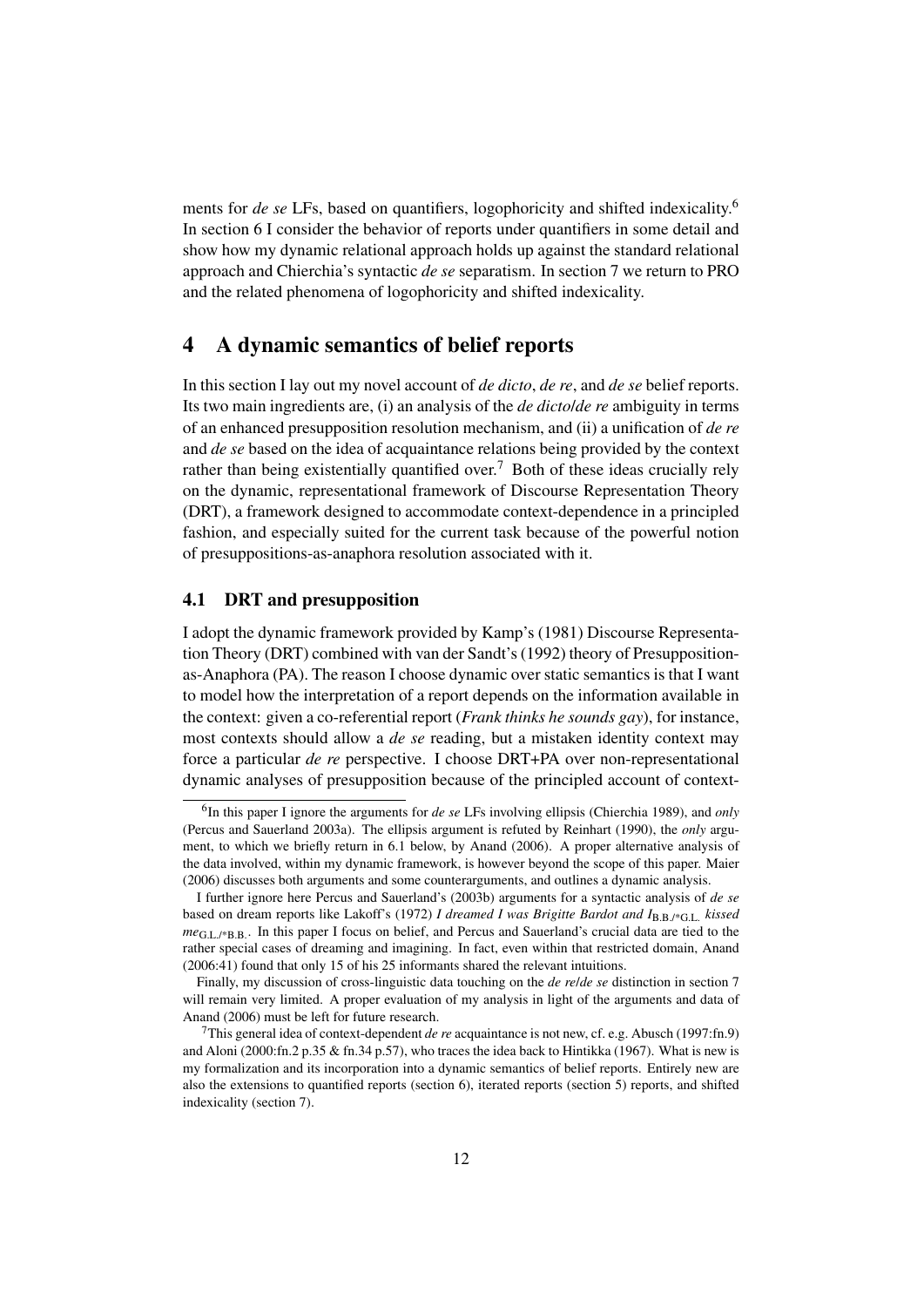dependence as presupposition binding and accommodation, both of which mechanisms will play a crucial role in my analysis below.

An example will suffice to illustrate the framework and the terminology. In dynamic semantics, a discourse is interpreted against the background of a context. Let's assume that the part of our scenario where Chris is participating in an experiment where some recorded voices are being played back to him is common knowledge between the speaker and her audience. In DRT we represent such contextual information as follows:

(22) Chris is hearing a voice



Technically, such a DRS box depicts a pair  $\langle U(\varphi),Con(\varphi) \rangle$  of a set of discourse referents (the *U*niverse of the DRS ϕ) and a set of *Con*ditions, which can be either atomic (e.g. chris(x)) or complex (e.g.  $\neg \psi$ ). In (22),  $U(\varphi) = \{x, y\}$  and  $Con(\varphi) = \{ \text{chris}(x), \text{hear}(x, y), \text{voice}(y) \}.$  I use the vertical ellipsis dots in representations of contexts to signify that the given representation is only an incomplete approximation of the information actually available in the context.

In dynamic terminology, the DRS in (22) forms the *input context* for the interpretation of the next sentence in the discourse. The first step in the interpretation of a sentence is to construct a *preliminary representation* (henceforth PrelDRS) based on the syntactic structure of the sentence. This so-called construction phase can be formalized in the same vein as we've been doing in the static framework of the previous sections. We assume a simple grammar to generate phrase structures. Then we translate the leafs into lambda terms, which are then combined by function application. Only now the formal language is the language of DRT+PA. Characteristic of this language is that the contribution of pronouns and other definites is marked as presuppositional in a PrelDRS. For instance, the translation of a definite like *the president of PepsiCo* involves the creation of a presupposition that there is a uniquely salient individual satisfying the predicate *president of PepsiCo*. Apart from definite descriptions, many other types of expressions and constructions, such as pronouns, factive complements, and *it*-clefts, are analyzed as presupposition triggers. Below, I represent presuppositions as dashed DRS box conditions, as illustrated in (23), which shows how to translate a pronoun in DRT+PA.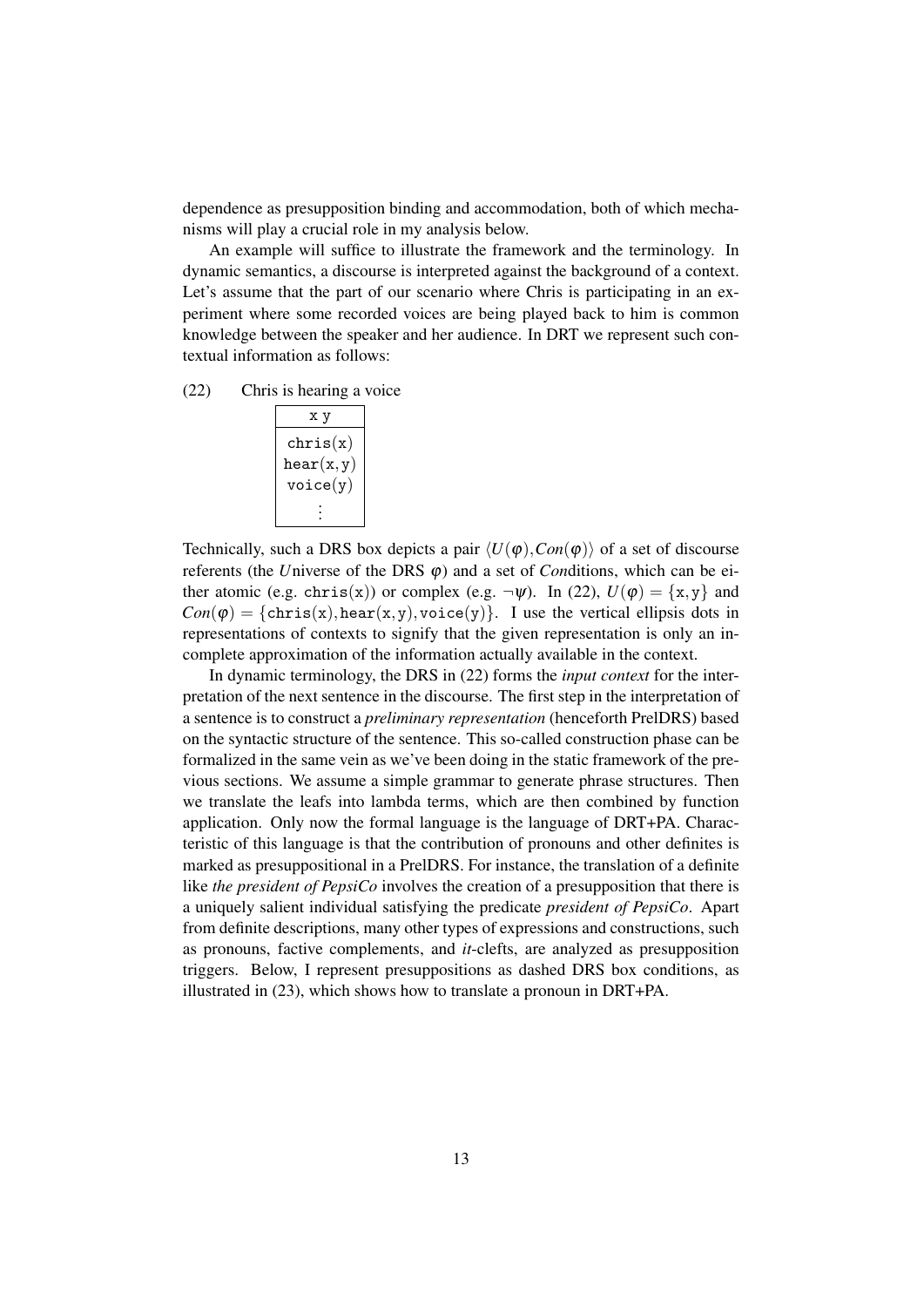(23) 
$$
\mathbf{he} \longrightarrow \lambda \mathbf{P} \begin{bmatrix} \mathbf{P}(\mathbf{x}) \\ \frac{\mathbf{r}}{2} & \frac{\mathbf{x}}{2} \\ \frac{\mathbf{r}}{2} & -\frac{\mathbf{r}}{2} \\ \frac{\mathbf{r}}{2} & \mathbf{he}(\mathbf{x}) \end{bmatrix}
$$

We use the same non-logical inventory as in the static higher-order system employed in the previous sections, except that proper names are now associated with 1-place predicates rather than individual constants, because we analyze names as presupposition triggers on a par with other definite noun phrases.

Officially, the PrelDRS language needs three distinct types to replace the static type *t*, one for DRS conditions  $(t_c)$ , one for DRSs  $(t_d)$ , and one for presuppositions  $(t_p)$ . I will return to the model-theoretic interpretation of DRSs in 4.2. For now, note only that in DRT+PA, presuppositions in PrelDRSs are not interpreted semantically, i.e. *t<sup>p</sup>* terms only play a role in the construction and resolution process and will be absent from the final output representation. Function application in the construction phase is therefore a purely syntactic affair, i.e. beta-reduction of lambda terms. After all possible beta-reductions have been carried out, we arrive at a PrelDRS, which concludes the construction phase:

(24) He doesn't recognize it

| z<br>$he(z)$ i it(w) |  | recognize(z, w) |
|----------------------|--|-----------------|
|----------------------|--|-----------------|

The next step of the DRT+PA interpretation procedure, resolution, starts with *merging*  $(\oplus)$  the input context and sentence representation:

$$
(25) (22) \oplus (24) = \overline{ \left[ \begin{array}{c} x \text{ y} \\ \text{chris}(x) \\ \text{hear}(x, y) \\ \text{voice}(y) \\ \vdots \\ \overline{ \left[ \begin{array}{c} \text{recognize}(z, w) \\ \text{r} \\ \text{r} \\ \text{r} \\ \text{r} \\ \text{r} \\ \text{r} \\ \text{r} \\ \text{r} \\ \text{r} \\ \text{r} \\ \text{r} \\ \text{r} \\ \text{r} \\ \text{r} \\ \text{r} \\ \text{r} \\ \text{r} \\ \text{r} \\ \text{r} \\ \text{r} \\ \text{r} \\ \text{r} \\ \text{r} \\ \text{r} \\ \text{r} \\ \text{r} \\ \text{r} \\ \text{r} \\ \text{r} \\ \text{r} \\ \text{r} \\ \text{r} \\ \text{r} \\ \text{r} \\ \text{r} \\ \text{r} \\ \text{r} \\ \text{r} \\ \text{r} \\ \text{r} \\ \text{r} \\ \text{r} \\ \text{r} \\ \text{r} \\ \text{r} \\ \text{r} \\ \text{r} \\ \text{r} \\ \text{r} \\ \text{r} \\ \text{r} \\ \text{r} \\ \text{r} \\ \text{r} \\ \text{r} \\ \text{r} \\ \text{r} \\ \text{r} \\ \text{r} \\ \text{r} \\ \text{r} \\ \text{r} \\ \text{r} \\ \text{r} \\ \text{r} \\ \text{r} \\ \text{r} \\ \text{r} \\ \text{r} \\ \text{r} \\ \text{r} \\ \text{r} \\ \text{r} \\ \text{r} \\ \text{r} \\ \text{r} \\ \text{r} \\ \text{r} \\ \text{r} \\ \text{r} \\ \text{r} \\ \text{r} \\ \text{r} \\ \text{r} \\ \text{r} \\ \text{r} \\ \text{r} \\ \text{r} \\ \text{r} \\ \text{r} \\ \text{r} \\ \text{r} \\ \text{r} \\ \text{r} \\ \text{r} \\ \text{r} \\ \text{r} \\ \text{r} \\ \text{r} \\ \text{r} \\ \text{r} \\ \text{r} \\ \text{r} \\ \text{r} \\ \text{r} \\ \text{r} \\ \text{r} \\ \text{r} \\ \text{r} \\ \text{r} \\ \text{r} \\ \
$$

Then we *resolve* the presuppositions. We try to bind presupposed discourse ref-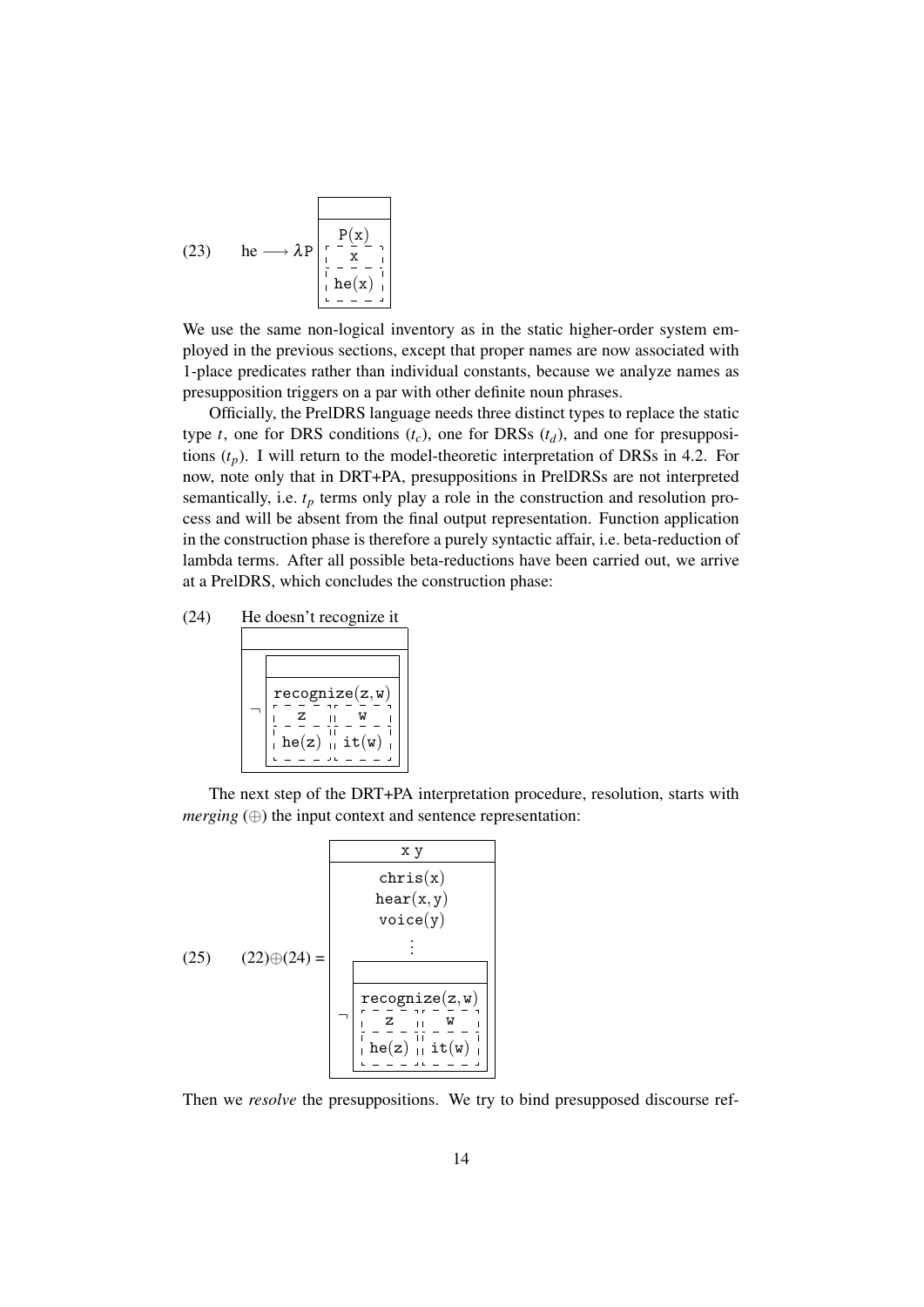erents to already established ones by matching the associated contents. In our example, the content of the presupposition of *he* matches the content associated with *Chris*, and *it* matches with *voice*. Both of these antecedents correspond to discourse referents available in the global DRS, which is *accessible* for presuppositions from any trigger location. This allows us to bind the presuppositions by unifying the discourse referents and getting rid of the dashed boxes:



This mechanism applies not just to pronouns but to all presupposition triggers, including for instance proper names, definite descriptions and factive complements.

If binding should fail we fall back on accommodation, i.e. the creation of a suitable antecedent by simply dropping the presupposed referent and content at a suitable position in the DRS. Although some triggers resist accommodation more than others, the possibility of accommodation under contextual pressure is often viewed as one of the defining characteristics of presupposition.

For example, say we add (27) to our conversation:

#### (27) His best friend Mark burst out laughing

The pronominal trigger *his*, hidden inside the complex definite *his best friend Mark*, is bound to the previously encountered Chris. But what about the alleged best friend called Mark? Neither the sentence itself, nor the context as a whole provides a plausible antecedent, so binding is out. Presumably, the speaker wants the audience to *accommodate* this new character. We formalize this addition to the common ground by merging the presupposition with the global context.

In principle, when presuppositions generated in embedded DRS positions have to be accommodated there may be a number of non-global subDRS positions eligible for accommodation in the sense that merging there would yield a well-formed, interpretable output DRS. We'll encounter such *local accommodation* in sections 5 and 6. The variety of resolution options presented by local and global binding and accommodation necessitates a preference ranking to avoid explosive overgeneration. For instance, binding is preferred over accommodation, and local binding is better than global. The ranking of accommodation possibilities is a particularly controversial issue, but in the standard DRT+PA approach of van der Sandt (1992) and Geurts (1999), accommodation wants to be as global as possible. These preferences are outranked by global constraints on the well-formedness (avoid free vari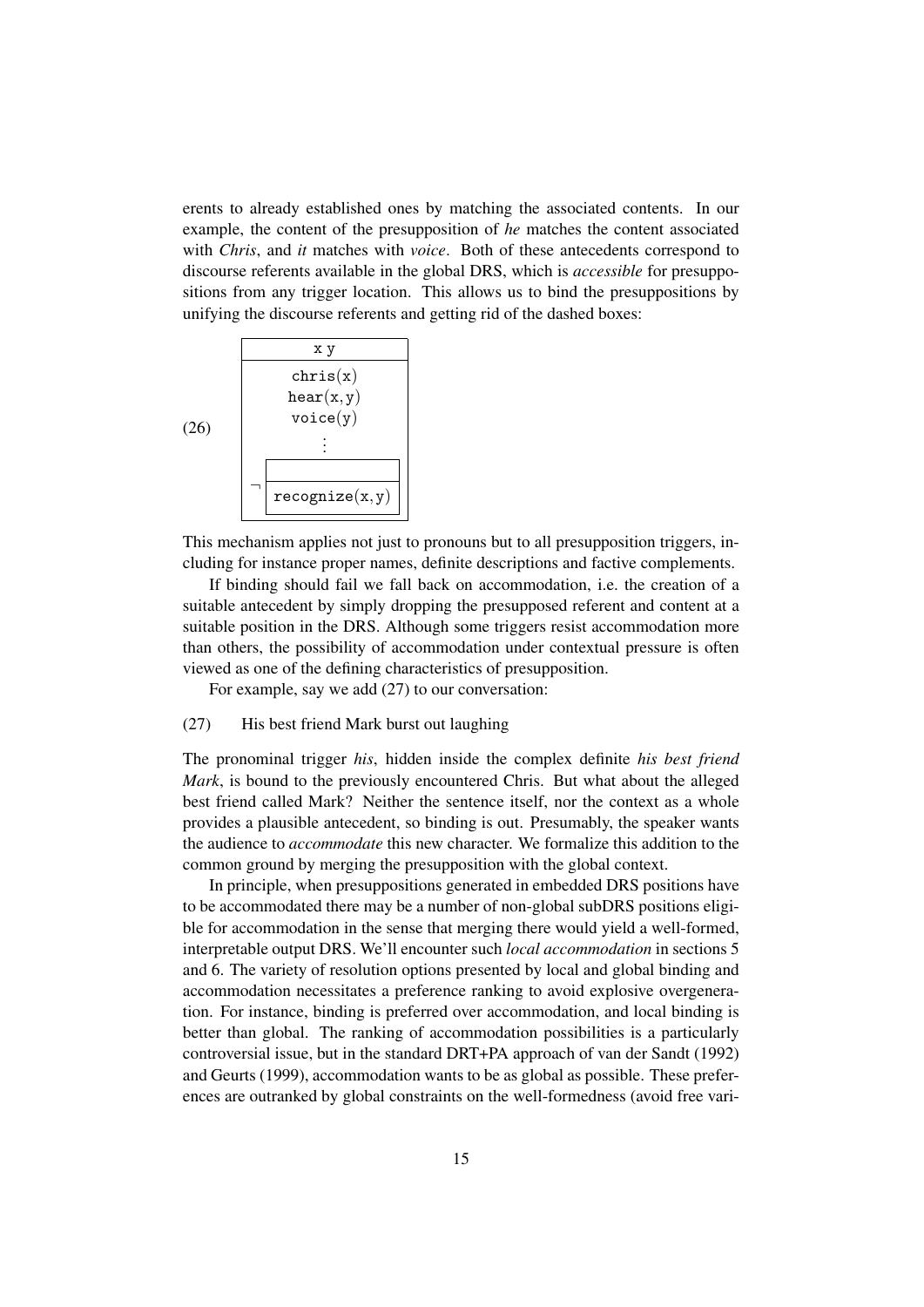ables) and coherence (the truth-conditions must comply with the Gricean maxims) of the candidate output DRS.

An effective way to implement all these constraints is to have the resolution algorithm systematically try out all binding possibilities starting from the trigger location and going outward from there. If no viable binding position is found, we turn around and start checking accommodation options in the opposite direction. If no pragmatically plausible solution is found when we return to the trigger location the sentence is judged infelicitous in the given context. For future reference I will spell out the important steps of the algorithm for resolving a single presupposition below.

(28) Say  $\varphi$  is a context DRS merged with a PrelDRS. Look for the most deeply embedded presupposition in  $\varphi$ , call it  $\pi$ . Because we will be moving this presupposition around when looking for a binding site, we have to mark the place we started in order to backtrack for accommodation, so say  $\tau$  is the subDRS in which  $\pi$  is triggered.

Binding:

- i. Determine the *projection path* of  $\pi$  in  $\varphi$ , i.e. a sequence of immediately subordinating subDRSs, from the context that holds the trigger,  $\varphi_1$  up to  $\varphi_n$ , which is the main DRS,  $\varphi$ .
- ii. Determine whether the presupposition can be bound to a discourse referent in  $\varphi_1$ , by checking whether the 'content associated with' the possible antecedent 'matches' (two notion that can be defined in many more or less semantic or syntactic ways) the presupposition's content. If so, remove the presupposition and replace all occurrences of the presupposed referent with the antecedent referent and stop. If not, go to (iii).
- iii. If we're in the main DRS,  $n = 1$ , binding has failed and we must try accommodation, i.e. go to (v). Otherwise, go to (iv).
- iv. Move  $\pi$  from  $\varphi_1$  to  $\varphi_2$  and go back to (i).

Accommodation:

- v. Determine the opposite projection path, from  $\varphi_1$ , the DRS where  $\pi$ is currently stranded, down to  $\varphi_n$ , the original trigger location  $\tau$ .
- vi. Determine whether the presupposition can be accommodated in  $\varphi_1$ by checking whether merging  $\varphi_1$  with  $\pi$  in  $\varphi$  gives a felicitous output DRS.<sup>8</sup> If so, delete the presupposition and give the merged DRS as output. If not, go to (vii).
- vii. If we're at the trigger location,  $n = 1$ , accommodation has failed and the resolution crashes. Otherwise, go to (viii).

<sup>&</sup>lt;sup>8</sup>It is often assumed that global pragmatic preferences outrank the accommodation order generated by our simple back-and-forth algorithm presented here. A more realistic system might generate a number of possible accommodation outputs, preliminarily ranked from global to local, and then compare those to each other to select the most felicitous. As I present it here, the algorithm performs only an absolute felicity check.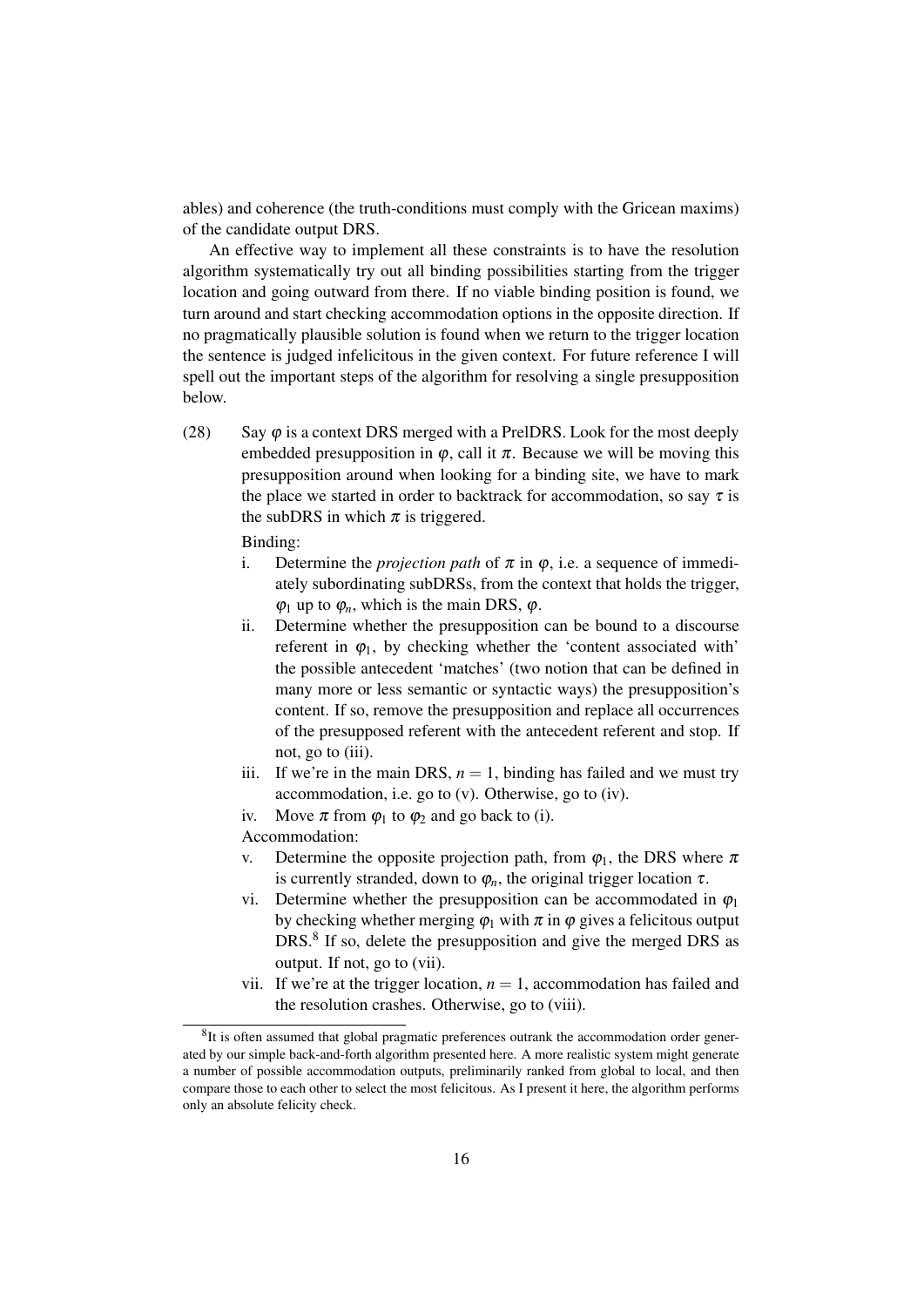viii. Move  $\pi$  from  $\varphi_1$  to  $\varphi_2$  and go back to (v)

To sum up, PA induces a two-stage interpretation architecture: from the syntactic analysis of a sentence a preliminary DRS is constructed fully compositionally, and then a pragmatic/semantic resolution mechanism connects that preliminary structure with the context DRS by resolving its presuppositions. The analysis proposed in this paper will be compositional in the sense that preliminary DRSs are generated compositionally and resolution is algorithmic. The analysis is furthermore unified in the sense that these syntactically generated preliminary representations of belief reports are underspecified for *de dicto*, *de re*, and *de se*. The final output DRSs, by contrast, are determined in part pragmatically, in interaction with the context: they are neither fully compositional (in the strong, Montagovian sense), nor unified, since a *de dicto* output may be truth-conditionally distinct from any *de re* output, which in turn comprises a whole set of specific, mutually distinct beliefs based on different acquaintance relations, one of which the *de se* acquaintance of equality.

#### 4.2 Belief in DRT

If we're interested in belief, we have to add an intensional dimension to the DRT semantics. In this section we first simply follow the lead of intensional predicate logic, as laid out in previous sections. Then we evaluate the belief semantics that brings us, and we investigate how we might want to extend it.

The first ingredient we need to add to standard DRT is a logic of belief. To this end, I use the property self-ascription operator, Bel, from 3.1. For simplicity I will assume that DRSs denote sets of contexts, i.e. worlds with a designated first person center, rather than just plain possible worlds.<sup>9</sup> In other words, DRSs denote properties of times and individuals, rather than propositions. This move allows Bel to apply directly to a DRS without tedious property abstractors:

(29) if  $\varphi$  is a DRS and  $\xi$  a discourse referent, then Bel $\xi \varphi$  is a DRS condition.

To give the semantics of Bel in DRT, let's first go over the basics of DRT semantics. The central semantic notion is of an assignment verifying or 'truthfully embedding' a DRS or condition in a world (or rather, in a context), which I denote as  $f \models_c \varphi$ . The truth definition states that f is a truthful embedding iff there is an extension *g* of *f* that subsumes  $U(\varphi)$  in its domain (henceforth:  $g \supseteq_{U(\varphi)} f :=$  $g \supseteq f$  and  $Dom(g) = Dom(f) \cup U(\varphi)$  and that verifies all the conditions of  $\varphi$ . The verification of atomic conditions is as in predicate logic. As an example of a complex condition, consider the implication:  $f \models_c \psi \Rightarrow \chi$  iff every  $g \supseteq_{U(\psi)} f$  that verifies the condition of  $\psi$ , can be further extended to an  $h \supseteq_{U(\chi)} g$  verifying the condition of  $\chi$ . Finally,  $[\![\varphi]\!]^f$  denotes the set of contexts for which  $f$  is a verifying

 $9$ Adding context-like parameters to intensional indices is also a rather common strategy, cf. e.g. von Stechow and Zimmermann (2005).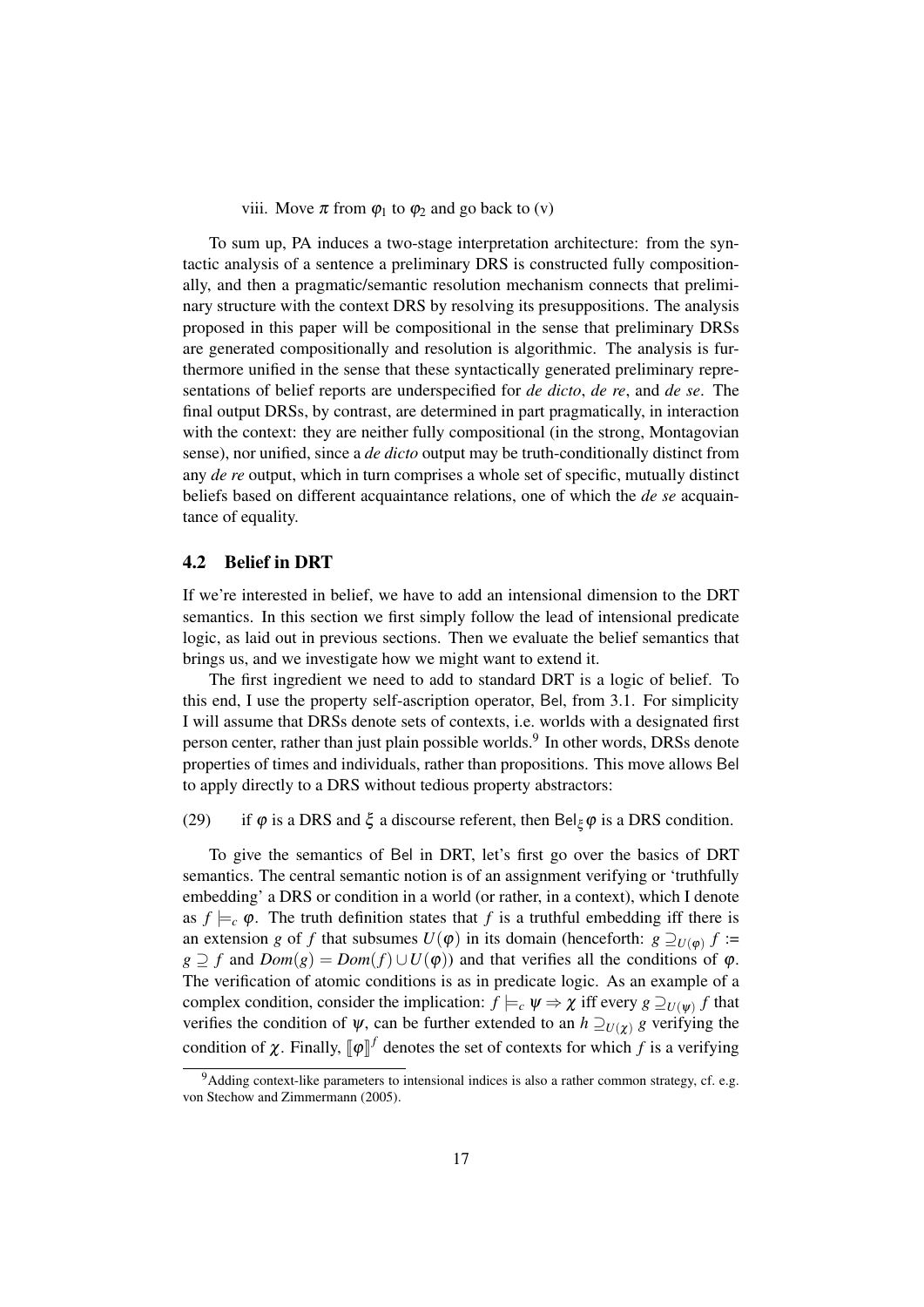embedding. With this terminology the semantics of Bel is as follows:

(30) 
$$
f \models_c \text{Bel}_{\xi} \varphi \text{ iff } \mathscr{B}el(f(\xi), c) \subseteq [\![\varphi]\!]^j
$$

Maier (2006, 2009) further refines this DRT belief semantics in a two-dimensional fragment of Layered DRT to account for the semantic context-dependence and rigidity of indexicals. In that essentially Kaplanian (1989) semantics, interpretation is relativized to both a context and an intensional world parameter:  $f \models_w^c \varphi$ . The center predicate in a belief representation or a main DRS is then tagged as directly referential (with a layer label), meaning that it gets evaluated with respect to *c* rather than *w*. In this way the meaning of a referential term like *I* can do its contextual reference fixing without ending up in the propositional content. Kaplan assumed that natural language operators see only intensional content (Prohibition of Monsters), but Schlenker (2003) and others have argued that report operators are sensitive to both dimensions of meaning. The standard move at this point would be to collapse the belief embedded LDRS dimensions semantically, through diagonalization. To avoid distracting technicalities here, I will stick with a one-dimensional, unlayered semantics, thus obviating the need for diagonalization.

We will instead ensure the interpretability of predicates like center by enriching the single intensional parameter with a unique speaker/thinker parameter, essentially making it into a kind of context. It is important to realize that even with this adjustment we fail to distinguish the reference fixing stage from truthconditional evaluation (or, character from content, context from index) which, as Kripke (1972) and Kaplan (1989) show, makes it hard to distinguish, for instance *the person called John* and *John*, or *I* and *the current speaker*. As this issue is independent of the unification of *de dicto*, *de re* and *de se* I refer the reader to Maier (2009) for a proper analysis of rigidity in (L)DRT that is compatible with the proposal developed in this paper.

Let's finish with an example evaluation of a belief DRS:

$$
(31)
$$
\n
$$
Bel_x\n\n\overline{Bel_x}\n\n\overline{center(u)}\n\ncenter(u)\nsound_gay(u)
$$

 $\llbracket (31) \rrbracket =$  the set of contexts *c* in which there is an embedding  $f : \{x\} \to D$ such that:

(i) 
$$
f(\mathbf{x}) \in [\mathbf{frank}]^c
$$
, and  
\n(ii)  $\mathscr{B}el(f(\mathbf{x}), c) \subseteq \left\| \begin{array}{c} \mathbf{u} \\ \mathbf{center(u)} \\ \mathbf{sound\_gay(u)} \end{array} \right\|^f$   
\niff  $\mathscr{B}el(f(\mathbf{x}), c) \subseteq \{c' \mid \text{there is an embedding } g \supseteq_{\{\mathbf{u}\}} f \text{ such that}$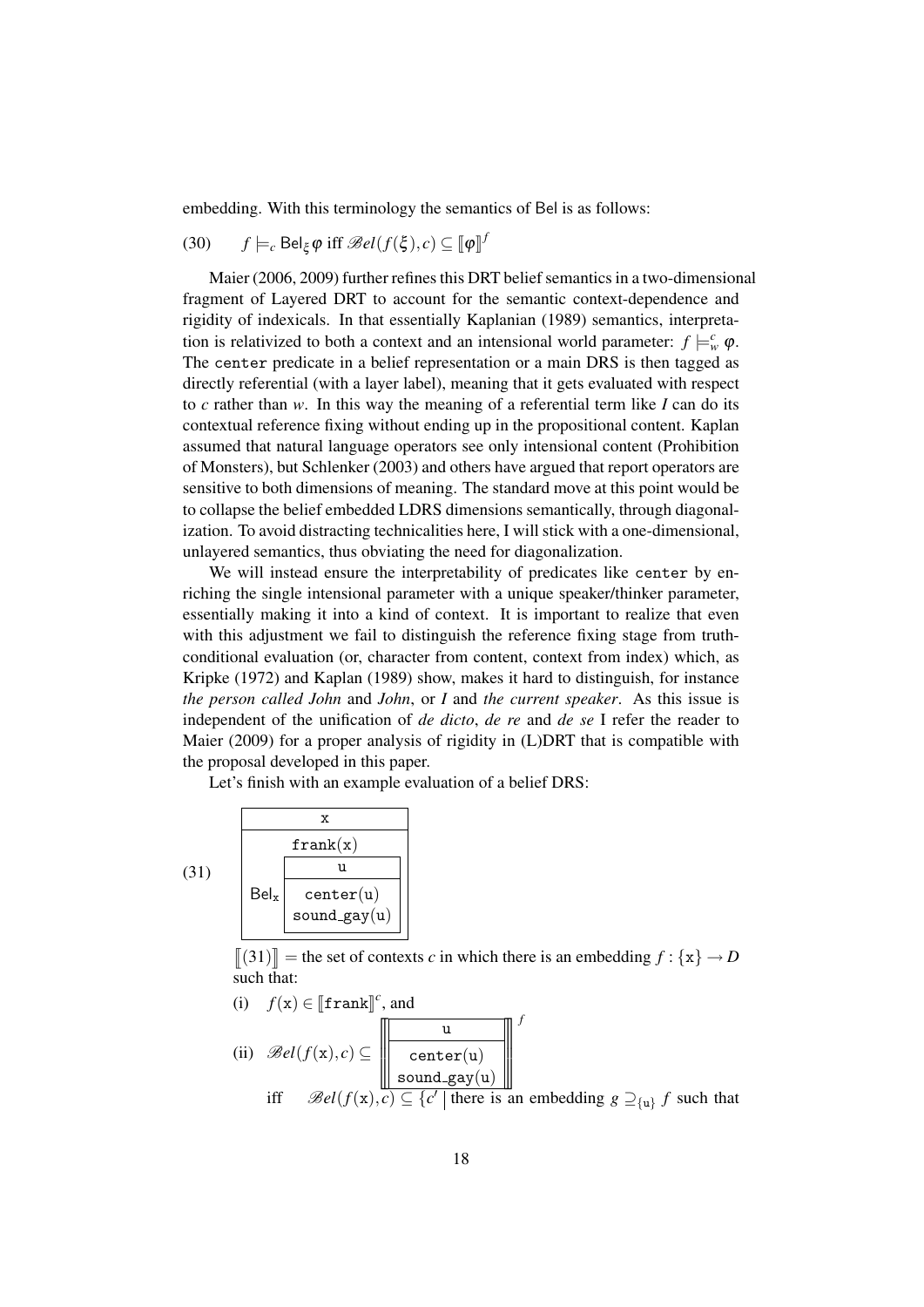$$
g(\mathbf{u}) \in [\text{center}]^{c'} \text{ and } g(\mathbf{u}) \in [\text{sound\_gay}]^{c'}\}
$$
  
iff  $\mathscr{B}el(f(\mathbf{x}), c) \subseteq \{c' | \text{the}^{10} \text{ center of } c' \text{ sounds gay in } c'\}$ 

In other words,  $(31)$  means that there is a guy named Frank, and any context  $c'$ compatible with Frank's  $(x)$  beliefs is one in which the center (u) sounds gay. This correctly captures the (true) *de se* reading of our earlier (18).

#### 4.3 Acquaintance as presupposition

With these preliminaries in place we turn to the interpretation of natural language reports. We focus first on the *de re*/*de dicto* distinction. As I showed in section 2, sentences of the form *x believes that y is P* can be used to report x's *de dicto* belief in the proposition expressed by the complement clause,  $P(y)$ , but also to report her *de re* belief about y that it is P. We have also seen that the traditional account of modalities *de re* and *de dicto* in terms of scope leads to an inadequate semantics of *de re* beliefs. This led to the introduction of a syntactic ambiguity between *de dicto* and *de re*, where the *de re* reading corresponds to an LF where the *res* is moved out of the complement. This *res* moved LF, finally, is interpreted as a relational attitude.

As a first step, let's just translate this account to DRT, keeping the syntactic parses intact. We only need to adjust the translation rules for *thinks* $_{de\,dicto}$  (cf. (16)) and *thinks*<sub>de re</sub> (cf.  $(17)$ ) to give us the right PrelDRS parts:

(32) a. thinks<sub>de dicto</sub> 
$$
\longrightarrow \lambda p \lambda x
$$
  
\n
$$
\begin{array}{|c|c|c|}\n\hline\n\text{Bel}_{x}p \\
\hline\n\text{Bel}_{x}p\n\end{array}
$$
\nb. think<sub>de re</sub>  $\longrightarrow \lambda y \lambda P \lambda x$   
\n
$$
\begin{array}{|c|c|c|}\n\hline\n\text{Rel}_{x} & \text{U} & \text{U} \\
\hline\n\text{Rel}_{x} & \text{E} & \text{center(u)} \\
\hline\n\text{R}(x, y) & \text{R}(u, v) \\
\hline\n\text{P}(v)\n\end{array}
$$

Note that instead of quantifying over R, I introduce it here as a presupposition. The main point of using DRT will then lie in the resolution of the higher-order acquaintance presupposition, which is the topic of section 4.4.

This is basically the route I followed in my earlier (2006) DRT implementation of belief reporting.<sup>11</sup> The obvious downside is the syntactic ambiguity between *de dicto* and *de re* reports. This is quite alien to the DRT way of thinking in which syntactic ambiguities tend to be relegated to semantics/pragmatics. In particular, the DRT+PA architecture seems exceptionally suited for a dynamic reformulation of

 $10$ Since every context has, per definition, precisely one center, we can safely say "the center" here.

<sup>&</sup>lt;sup>11</sup>A remark by the anonymous referee about my analysis of Amharic *I*, got me to reconsider not only the Amharic example, but the whole distinction between *de dicto* and *de re*.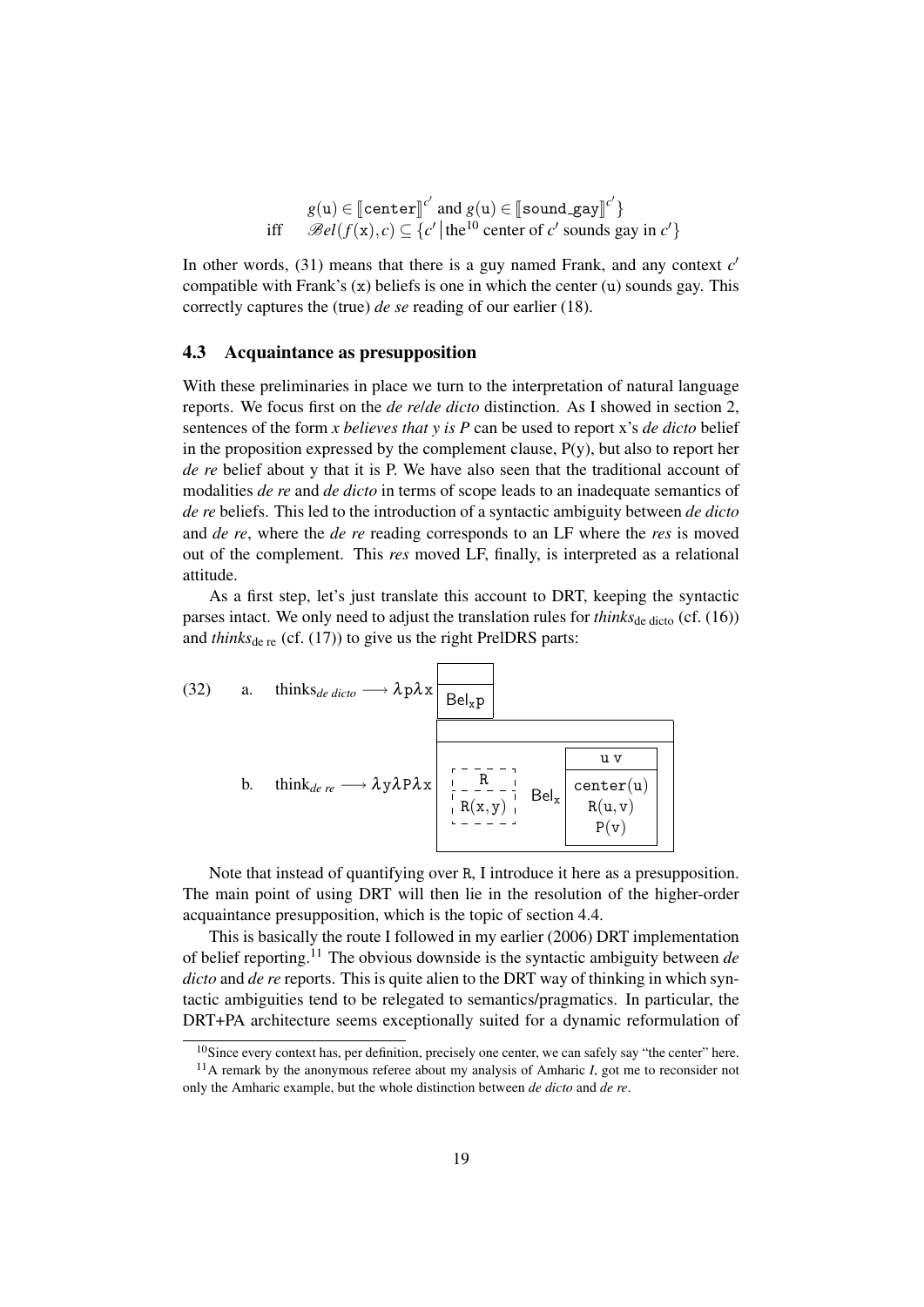the classical scopal analysis, where scope is derived dynamically from the independently motivated and pervasive mechanism of presupposition projection. A much more natural formulation of the *de re*/*de dicto* ambiguity in DRT would thus be to generate an underspecified PrelDRS where embedded definites trigger their usual presuppositions. Restoring the unity of the *think* predicate, we get only the trivial *de dicto* parse, and therefore only one PrelDRS for the *de dicto*/*de re* ambiguous example (6), repeated below, with unified PrelDRS:

(33) John thinks the president of PepsiCo is rich

| i Bel <sub>x</sub>                   | $\text{rich}(y)$                 |
|--------------------------------------|----------------------------------|
| $\frac{- - - - -}{\mathrm{john}(x)}$ | $pres_{\varphi} \text{presj}(y)$ |

If a presupposition triggered inside the scope of a Bel operator is bound<sup>12</sup> or accommodated inside the belief DRS, we get an output DRS with *de dicto* truth conditions:

$$
(34) \quad \begin{array}{|l|}\n \hline\n x \\
 \hline\n \text{John}(x) \\
 \hline\n \text{P} \\
 \text{P} \\
 \text{P} \\
 \text{p} \\
 \text{rich}(y)\n \end{array}
$$

If the presupposition projects out of the belief, as they prefer according to our PA algorithm, we should get *de re*. Only if the global, *de re* resolution is pragmatically infelicitous will we even try the local accommodation option represented above.Unfortunately, the *de re* outputs that we generate in this way are simply the wide scope representations refuted in 2.

I propose a solution that combines the unified native DRT+PA approach to *de re*/*de dicto*, with the insights from the relational analysis. The essential ingredient is a more refined mechanism of presupposition projection incorporating the occasional generation of acquaintance relations when projecting definites out of belief boxes.

 $(35)$  [everything as in  $(28)$  except replace clauses (iv) and (viii) with the extended versions below]

 $12$ Note that on the standard definition of merging DRSs, there is nothing to bind to inside a belief apart from material introduced by the embedded clause itself. This is arguably inadequate because it often happens that an entity introduced *de dicto* in a belief report is picked up by an anaphoric element in a subsequent *de dicto* report. See Bary and Maier (2009) for examples and a solution involving a modification of the update mechanism compatible with the analysis presented here.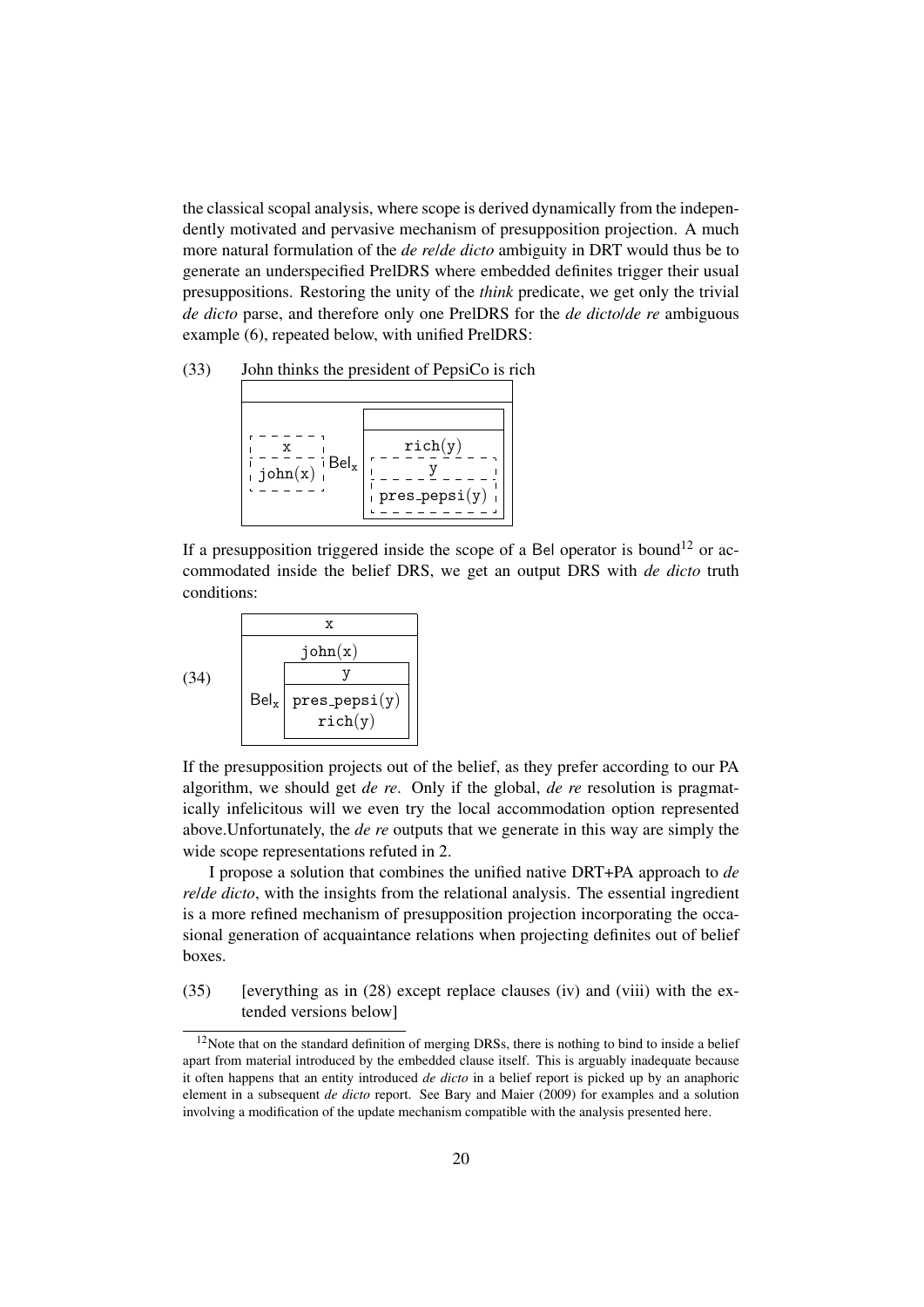Binding:

- iv-a. If the current local context,  $\varphi_1$ , is not the argument of a belief condition, i.e. if Bel<sub> $\epsilon \varphi_1 \notin Con(\varphi_2)$ , than move  $\pi$  from  $\varphi_1$  to  $\varphi_2$  and go</sub> back to (i)
- iv-b. If  $\varphi_1$  is the argument of a belief condition we must create an acquaintance presupposition while we move  $\pi$  up. Say, the belief operator's subject parameter is x (i.e. Bel<sub>x</sub> $\varphi_1 \in Con(\varphi_2)$ ), and  $\pi$ 's presupposed referent is y. Choose a fresh relation variable R, and two fresh discourse referents u and v. Add the presupposition that some acquaintance relation holds between x and y,  $\partial \langle \{R\}, \{R(x, y)\}\rangle$ , to  $\varphi_2$ . Move  $\pi$  from  $\varphi_1$  to  $\varphi_2$ . Replace all occurrences of y within  $\varphi_1$  and its subDRSs with v. Finally, add u and v to the universe of  $\varphi_1$ , and center(u) and  $R(u, v)$  to the conditions of  $\varphi_1$ . Go to (i).

Accommodation:

- viii-a.If  $\varphi_2$ , the next subDRS in the projection path, is not the argument of a belief condition, move  $\pi$  from  $\varphi_1$  to  $\varphi_2$  and go back to (v)
- viii-b.If  $\varphi_2$  is the argument of a belief condition we must clean up the previously introduced acquaintance presupposition while we move  $\pi$ up. Say, the belief operator's subject parameter is x, and  $\pi$ 's presupposed referent is y. Find and remove any presupposition of the form  $\partial \langle \{R\}, \{R(x, y)\}\rangle$ , with some second-order, two-place relation variable R, from  $\varphi_1$ . Then, with that same R, find the u,  $v \in U(\varphi_2)$  with  $R(u, v) \in Con(\varphi_2)$ . Remove  $R(u, v)$  and v, then replace all remaining occurrences of v with y. Now move  $\pi$  from  $\varphi_1$  to  $\varphi_2$ . Go to (v).

To illustrate the extended resolution algorithm let's return to (33). To resolve the presupposition we first determine the projection path, consisting of the embedded and the global DRS. Local binding fails for lack of antecedents. So according to (iv) we have to move up, to the global DRS. Since this involves crossing a belief box we're directed to (35iv-b). In addition to moving the presupposition up, we have to create R, u, v, and the acquaintance presupposition. The result corresponds to what we would have otherwise got from the syntactically *res*-moved LF translated by (32b), i.e.:

| (36) |  |    |
|------|--|----|
|      |  | R. |

| john(x)<br>R.<br>$R(x,y)$ pres_pepsi(y) | Bel <sub>x</sub> | u v<br>$\begin{array}{c} \mathtt{center(u)} \\ \mathtt{R(u,v)} \end{array}$<br>rich(v) |
|-----------------------------------------|------------------|----------------------------------------------------------------------------------------|
|-----------------------------------------|------------------|----------------------------------------------------------------------------------------|

Now the context probably contains a suitable antecedent for y somewhere, or else we can try to accommodate it here. Only if the discourse context somehow does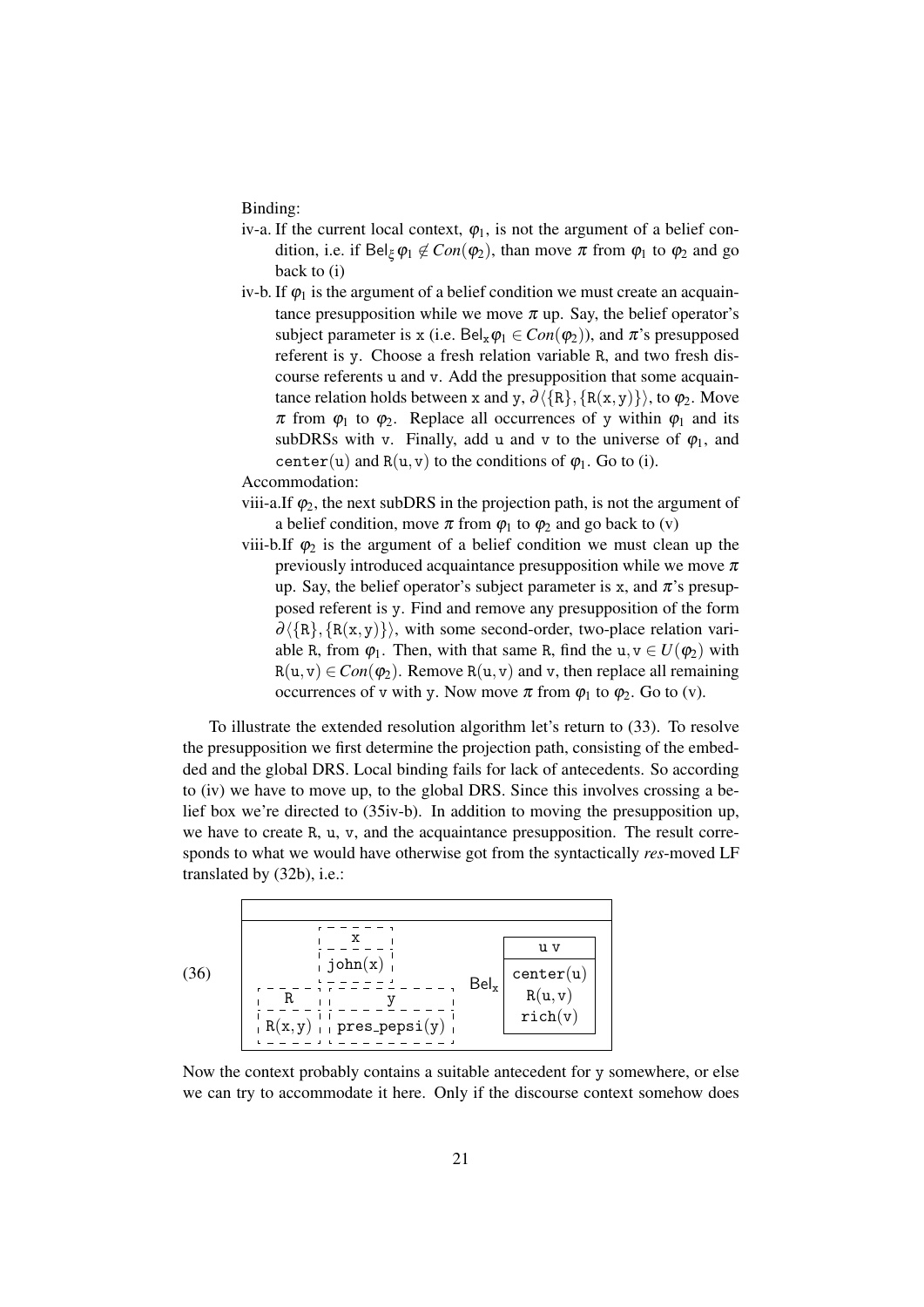not seem consistent with the introduction of a president of PepsiCo with whom John is acquainted, will we have to retrace our steps. In that case, we follow (viii-b) and clean up the new R presupposition and related materials, and try local accommodation. That gives us the previously represented *de dicto* output, (34). If global binding or accommodation does succeed, however, we are left with a new, second-order presupposition. The next section provides a method for binding those.

#### 4.4 Acquaintance resolution

In this section I present my dynamic version of the relational unification of *de re* and *de se* reports. The leading idea is that acquaintance relations should be provided by the context rather than by existential quantification. More specifically, the idea is that this context-dependence can be formalized as a higher-order presupposition, whose resolution involves higher-order unification.

In the unified *de dicto*/*de re* system presented in 4.3, a global, *de re*, resolution of a belief embedded presupposition introduces a second-order acquaintance presupposition, involving a relation variable R that stands for the contextually supplied acquaintance relation and thus for the description under which the belief is held. In the resolution stage, this R is to be resolved by first trying to bind it to a suitable relation already present in the context DRS. This binding is subject to the usual pragmatic and semantic presupposition binding constraints (salience, accessibility, semantic match) i.e. it follows the resolution path described by our resolution mechanism (35).

But now note that relations in a context DRS are typically represented by constants in conditions, not by higher-order discourse referents that we can bind to in the traditional DRT sense. So how can we ever find any plausible antecedent relation that matches the presupposed content? The solution is Higher-Order Unification (henceforth HOU, cf. Huet 1975; Dalrymple et al. 1991). This means that we equate the DRS condition that R holds between believer and *res* with a 'suitably parallel' condition from the context, and then find a unifying substitution for R to solve this (higher-order) equation. Resolution consists in applying this substitution to the whole DRS.

Before adding some additional restrictions, let's illustrate the story so far with an example resolution of (19). First, we construct the PrelDRS for the ambiguous (19), repeated below. Remember that, as far as syntax is concerned, we have only the straightforward '*de dicto*' parse. Hence the only PrelDRS we derive is (37):

(37) Chris thinks he sounds gay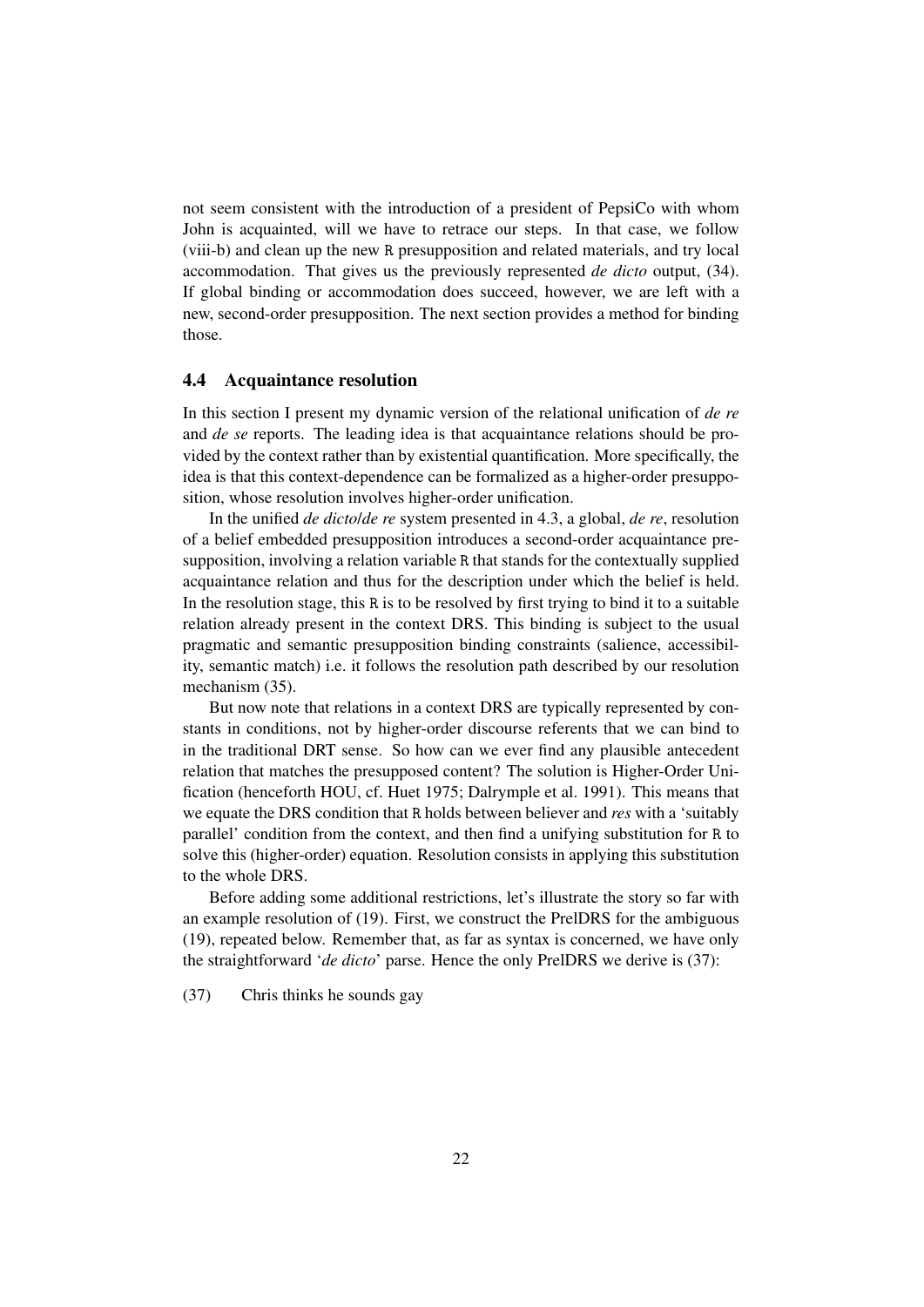| $\texttt{chris(z)}$ | Bel <sub>z</sub> | $sounds_gay(w)$<br>W<br>he(w) |
|---------------------|------------------|-------------------------------|

Next, we add this PrelDRS to a context, in this case a DRS where, among other things, it is salient (to the reporter and her audience) that Chris is hearing his own voice, though he doesn't realize it.

|      | chris(x)                       |
|------|--------------------------------|
| (38) | hear(x, x)                     |
|      | $\neg \texttt{recognize(x,x)}$ |
|      |                                |

After the merge we start resolving, following the extended algorithm outlined in (35). The proper name presupposition is bound in its triggering domain. Then we turn to the embedded presupposition. This lacks a local antecedent, so it moves up to the main DRS. Since it thereby crosses a belief box it introduces an acquaintance presupposition. The original anaphor itself is then bound by Chris:



We have bound the presuppositions triggered by *Chris* and *he* to the Chris from the context, but we have introduced a new second-order presupposition, which we must now try to bind to something in the context.

According to (38) all we know about R is that  $R(x, x)$  must hold. Actually, because R is supposed to represent an acquaintance relation for a *de re* belief, we also know from the discussion in 2.3 that R must be a vivid relation of acquaintance, preferably a direct perceptual link between its arguments, though I will continue to suppress this general information in example representations. Since  $x = x$  always holds, and equality is a highly vivid relation of acquaintance (cf. 3.2) we can try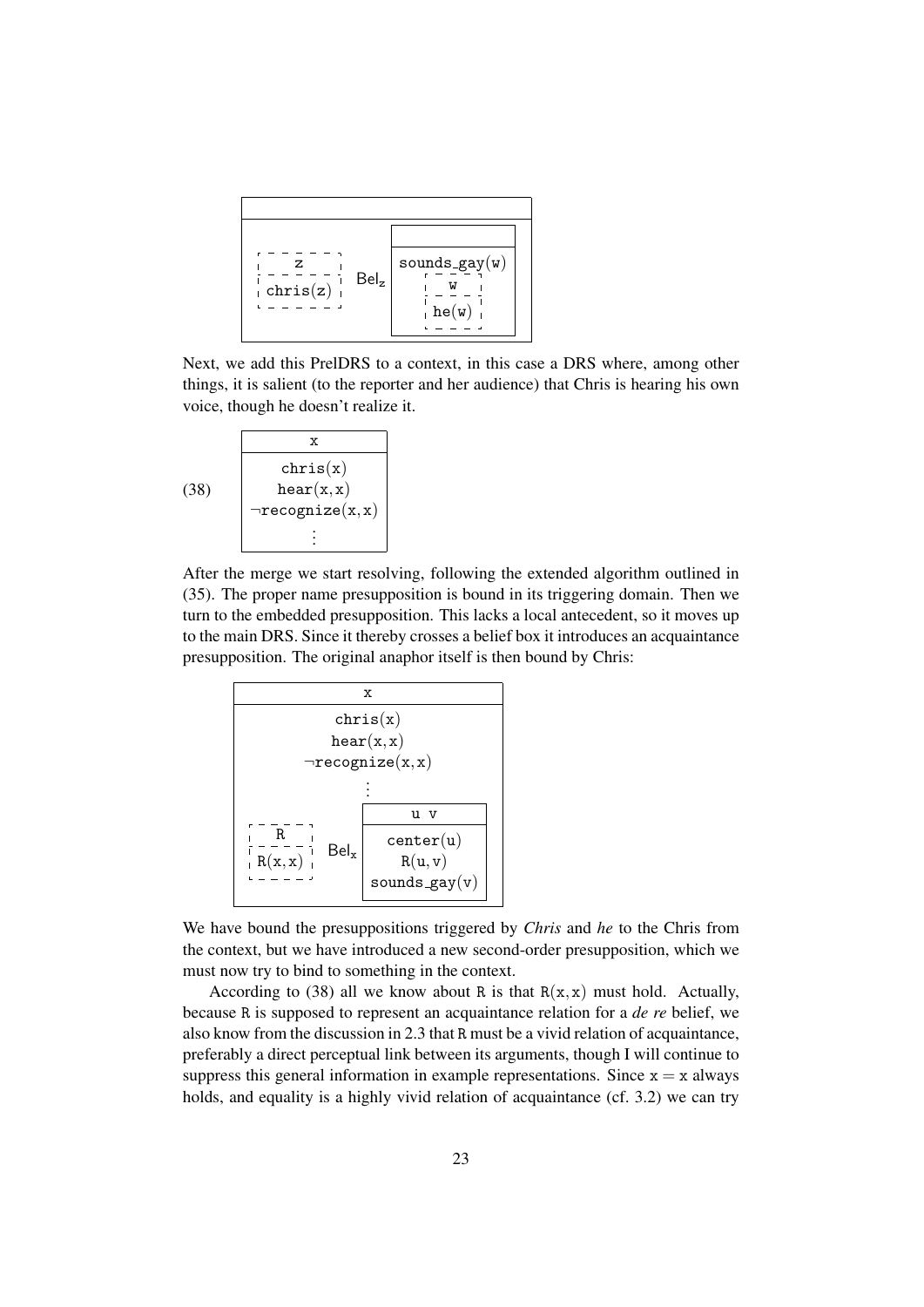binding R to  $=$ , the relation of identity. Higher-order binding consists in replacing all occurrences of R by  $=$ . This gives the output in (39), reporting that Chris thought "I sound gay", as shown in the example semantic computation of a structurally identical DRS in (31):



If the subject had been Frank instead of Chris, this *de se* reading would have been just right, but for Chris it happens to be false in the current scenario. We'll have to dig deeper to get the true *de re* reading that we expect for Chris. We'll use HOU for that purpose below.

First we will pause to formulate an essential constraint on acquaintance resolution, inspired by the remarks about *de se* above: When resolving an acquaintance presupposition that is presupposed to hold between a subject and himself we must try to bind to the (universally available) relation of equality first. This restriction ensures a preference for *de se* readings in co-referential reports, thus answering the first objection against the relational framework, briefly mentioned at the end of 3.2, viz. that the relational analysis fails to account for any differences in acceptability between the two 'readings' of a *de re*/*de se* report. The proposed 'equality first' principle explains why people hesitate to accept (19) as a true report of our mistaken identity scenario. When interpreting such a report, we first resolve to equality, which leads to an incoherent output DRS, and then we have to recompute and search the context for a suitable acquaintance relation.

Now to continue the derivation of the marked, non-*de se* reading of (19). We saw that the default failed, so we try other resolution options in the order specified by the algorithm in (35). In this case, that means we search the global context for a salient and parallel condition to match  $R(x, x)$ . We find that hear $(x, x)$  is the only suitable (vivid, perceptual, salient) statement of a relation between x (Chris) and himself. So we equate these statements:<sup>13</sup>

(40)  $R(x,x) \doteq hear(x,x)$ 

We proceed by using HOU to determine a non-trivial  $14$  substitution that unifies this

(i)  $R(x,x) \doteq hear(x,x)$ 

 $<sub>b</sub>$ .</sub>  $\mathtt{R}\!\!\mapsto\!\!\lambda\,\mathtt{s}\lambda\mathtt{t}[\mathtt{hear}(\mathtt{x},\mathtt{t})]\big]$ 

 $^{13}$ I use  $\dot{=}$  to denote 'formal equality' of lambda terms, rather than mere semantic co-reference.

<sup>&</sup>lt;sup>14</sup>In fact, there are infinitely many solutions, which may be grouped into four different equivalence classes (under  $\alpha\beta\eta$ -interconvertability of  $\lambda$ -terms):

a. - $\mathtt{R}\!\!\mapsto\!\!\lambda\,\mathtt{s}\lambda\mathtt{t}[\mathtt{hear}(\mathtt{x},\mathtt{x})]\big]$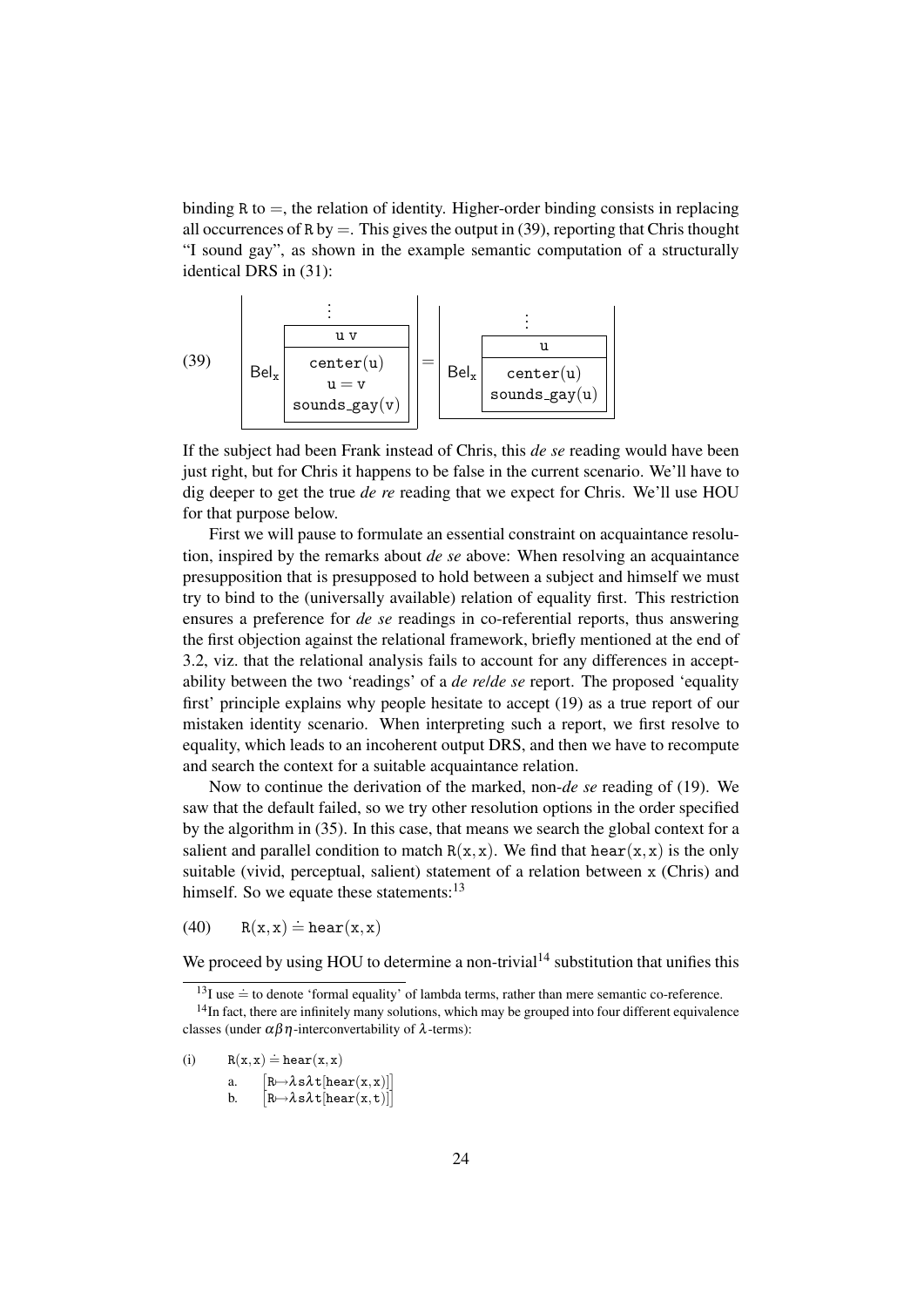higher-order equation:

(41) 
$$
\left[ R \mapsto \lambda s \lambda t [\text{hear}(s, t)] \right]
$$

Applying this substitution to our DRS gives:

(42)  
\n
$$
\begin{array}{c|c}\n & \vdots \\
 & \downarrow v \\
\hline\n\text{Eel}_x & \text{center(u)} \\
 & \downarrow \text{near(u, v)} \\
\text{sounds\_gay(v)}\n\end{array}
$$

In this final output DRS, Chris  $(x)$  thinks he  $(u)$  is hearing someone  $(v)$  who sounds gay.

The example above demonstrates how treating acquaintance as a presupposition derives both *de se* and *de re* readings from a unified, compositional PrelDRS and a slightly modified DRT+PA resolution algorithm. What sets the account apart from its rivals is that it falls squarely within semantics/pragmatics. I do not rely on any syntactic ambiguities, movements, or morpho-phonological subtleties (like feature deletion under agreement à la von Stechow (2002)). Instead I use only the independently motivated mechanisms of DRT+PA and HOU, in combination with the general relational analysis of *de re*. This account is the first to cash out the vague idea of context-dependent acquaintance formally, by switching to a dynamic framework. Another advantage of treating acquaintance as a presupposition is the built-in explanation of the observed difficulty of interpreting co-referential pronoun reports non-*de se*, viz. by deriving a non-*de se* derivation only when equality fails and an alternative is contextually salient, as in our mistaken identity case.

# 5 Beliefs about beliefs

An interesting testbed for our semantics is the case of iterated belief reports, i.e. reports of beliefs about beliefs. For instance:

(43) John believes that Mary thinks I'm cool

This sentence reports a *de re* belief (John's belief about Mary) about another *de re* belief (Mary's belief about me). In 5.1 I show that the doubly embedded *I* in (43) is problematic for the classical relational account, in a context where John *thinks* there is a *de re* belief between Mary and me, while *in fact* Mary's belief was

```
c.
                               \mathtt{R}\!\!\mapsto\!\!\lambda\,\mathtt{s}\lambda\mathtt{t}[\mathtt{hear}(\mathtt{s},\mathtt{x})]\big]d.
                               \mathtt{R}\!\!\mapsto\!\!\lambda\,\mathtt{s}\lambda\mathtt{t}[\mathtt{hear}(\mathtt{s},\mathtt{t})]\big]
```
The first three lead to nonsensical output DRSs, so we could discard them for that reason. Alternatively, we could formulate a constraint that states that each parallel variable (here, both x's) should be non-vacuously abstracted over.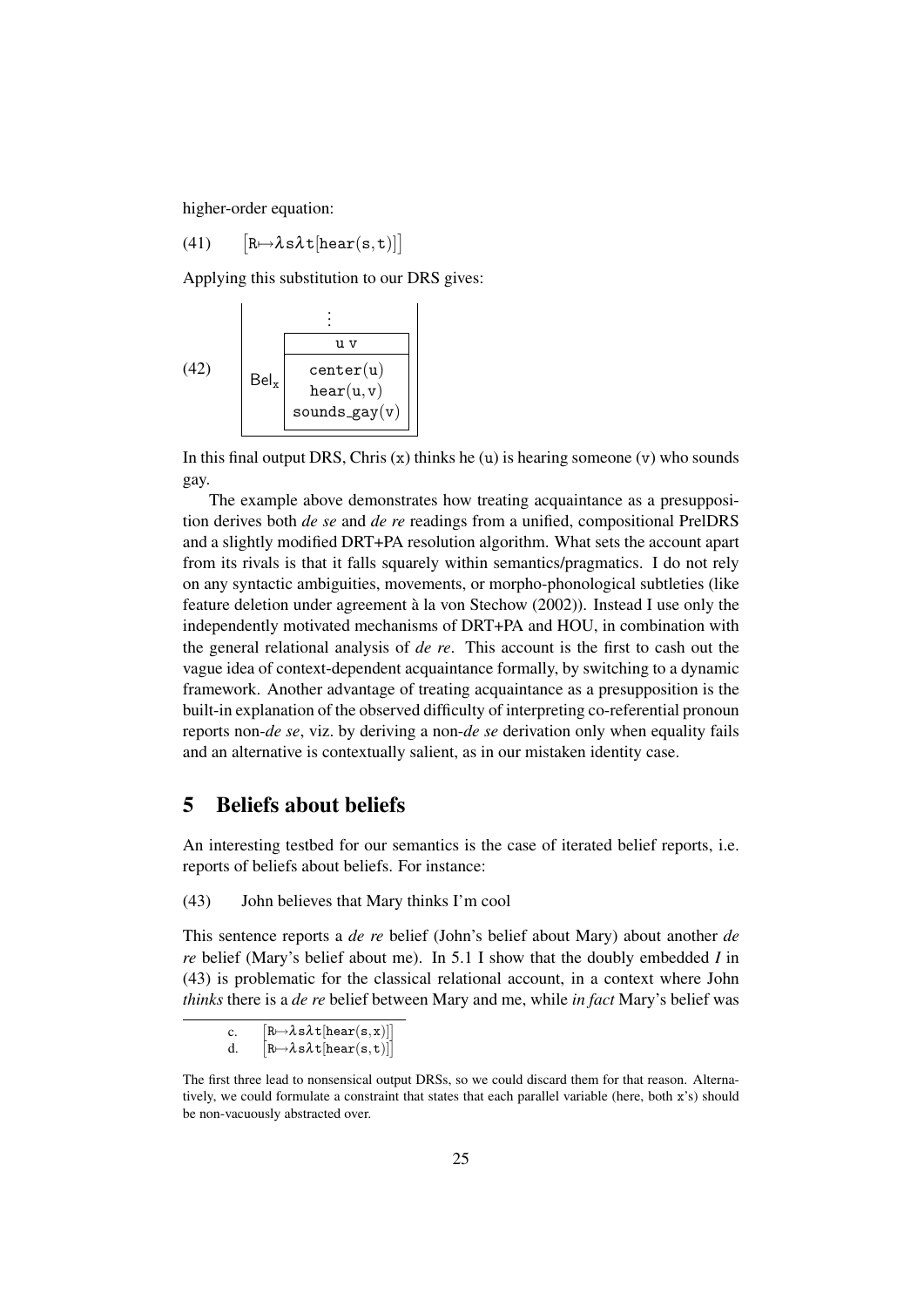about someone else. In 5.2 I show the extra, syntactic stipulation needed to account for this problem in the classic relational account. Finally, in 5.3 I show how my presuppositional account deals with the example automatically and compare that with the syntactic account.

#### 5.1 The puzzle of the doubly embedded indexical

Consider the following, new scenario:

(44) John and Mary are friends. Mary says: "That guy is cool". John thought she was pointing to me. In fact, she's pointing to Peter.

From Mary's utterance it follows that she has a *de re* belief, not about me, but about Peter. I would be entitled to report her belief as (45a), but not (45b):

(45) a. Mary thinks Peter is cool b. #Mary thinks I'm cool

John also has a *de re* belief, about Mary. Since he is confused about the object of her belief he would disagree with our judgments in (45). Because he thinks Mary's belief is about me, we intuitively judge (46) true:

(46) John believes that Mary thinks I'm cool

The puzzling observation is that we use a first person pronoun in (46) even though neither John's nor Mary's belief appears to be *de re* about me. More precisely, the straightforward relational parse paraphrasable as *John believes of Mary that she believes of me that I am cool* of (46) fails to capture the correct truth conditions.

To see why, let's apply the classic relational account of section 2–3. The most straightforward parse moves both *Mary* and *I* to the *res* positions of their attitude verb:



Applying our translation rules we can see why this tree does not represent a sensible reading. For readability I'll use  $\alpha_u^R$  as an abbreviation of the $(\lambda v(R(u, v)))$ , 'the unique individual that u is R-acquainted with':

$$
(48)\qquad \exists R[R(j,m)\wedge Bel_{j}\lambda u\exists R'[R'(\alpha_{u}^{R},i)\wedge Bel_{\alpha_{u}^{R}}\lambda u'[{\sf cool}(\alpha_{u'}^{R'})]]]
$$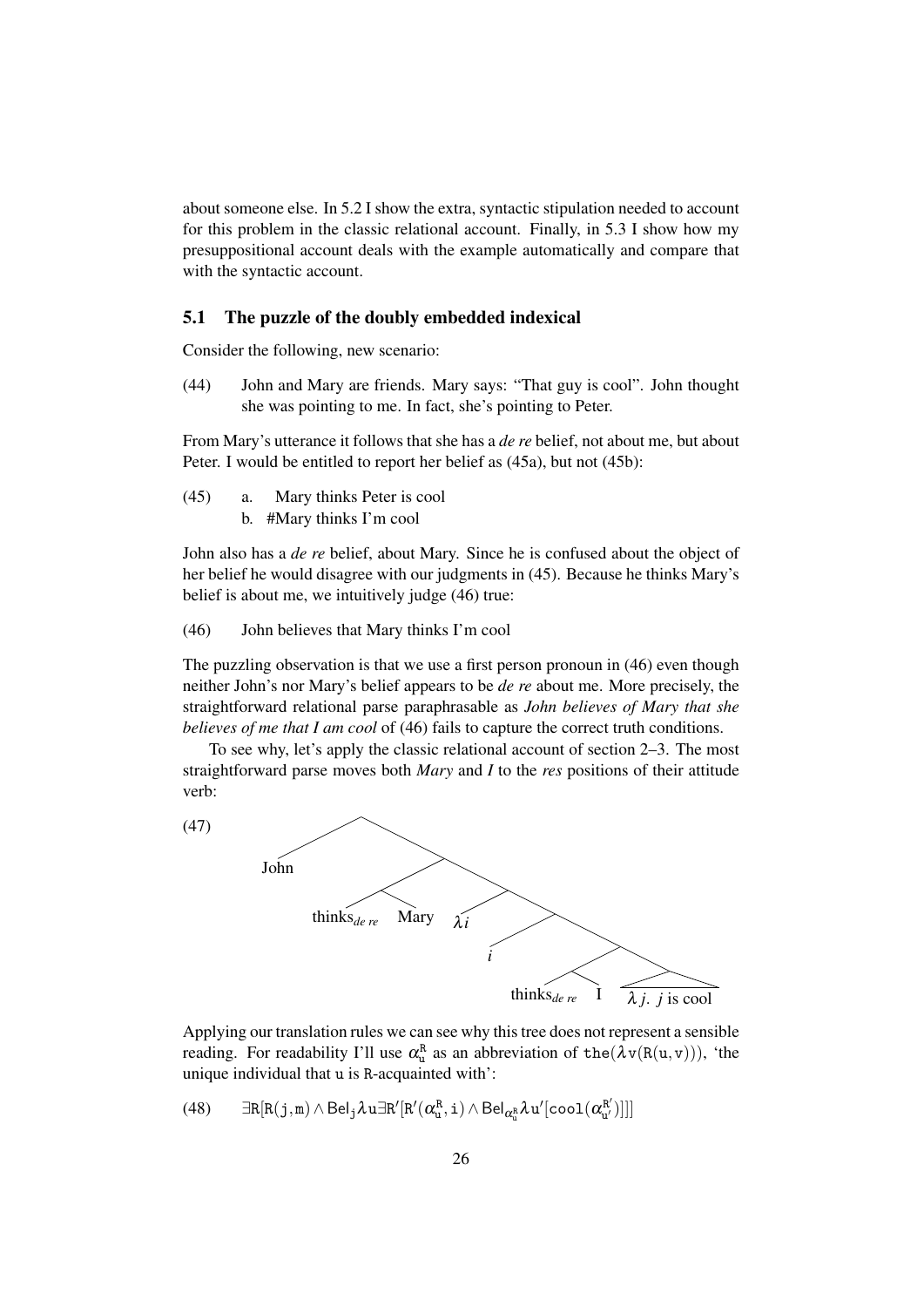The problem with (48) is that there is an indexical, i, occurring inside a semantic belief operator ( $Bel<sub>i</sub>$ ). Now, indexicals are rigid designators (Kaplan 1989), which means that they behave semantically like variables bound from outside the intensional operator. Hence, like the wide scope descriptions rejected in 2.3, they create singular propositions. In other words, we should be able to create a double vision scenario to disqualify this logical form. We achieve this by adding to our scenario (44) a second encounter between John, Mary and me:

(49) John and Mary meet me again. John doesn't recognize me from the first encounter. Mary to me: "You're a dork"

John might report this to me as (50a), which I in turn could report with (50b):

- (50) a. John to me: "Mary thinks you're not cool"
	- b. John believes that Mary thinks I'm not cool

We find that in the extended scenario,  $(44)+(49)$ , both  $(43)$  and  $(50b)$  are true, the latter analyzed on a par with the former as *John believes* de re *of Mary that she believes* de re *of me that I am not cool*.

The next step in the argumentation against the syntactic analysis in (47) would be to derive an Ortcutt-like contradiction from the occurrence of a single rigid designator, i, in the two contradictory belief contents ascribed to John. The fact that these belief contents are themselves beliefs, containing existential quantification over acquaintance relations, complicates matters somewhat. It is after all quite possible that Mary knows me under two distinct guises and thus has two distinct beliefs that John knows are *de re* about me. To rule out this possibility we simply add to our story that John thinks Mary met me only once. Because John doesn't recognize me on the second encounter, the unique acquaintance he believes to exist between me and Mary is the one underlying the first scene (which, moreover, is *in fact* an acquaintance relation between Mary and Peter). With this addition we can indeed derive that John believes that Mary believes a contradiction, viz. that a certain individual, me, known under only one guise, is both cool and not cool.

#### 5.2 Fixing the relational account: longer *res* movement

Having pinpointed the problem thus, a solution within the relational framework presents itself. What we must do is move the doubly embedded *res* one step further, leaving behind a descriptive guise in the logical representation of John's belief as well as in Mary's. This means that John's belief is *de re* about two individuals, Mary and me. To represent this syntactically we need to generalize the *thinks* $_{\text{de re}}$ predicate to take multiple *res*. Here's the version with two *res*:

$$
(51)\qquad \text{think}_{{\text{S}}_{\text{de}}^{(2)}\text{re}}\longrightarrow \lambda y_1\lambda y_2\lambda P\lambda x\exists R_1\exists R_2[R_1(x,y_1)\wedge R_2(x,y_2)\wedge \text{Bel}_x\lambda u[P(\alpha_u^{R_1},\alpha_u^{R_2})]]
$$

With this generalized *de re* attitude operator we can represent a proper LF: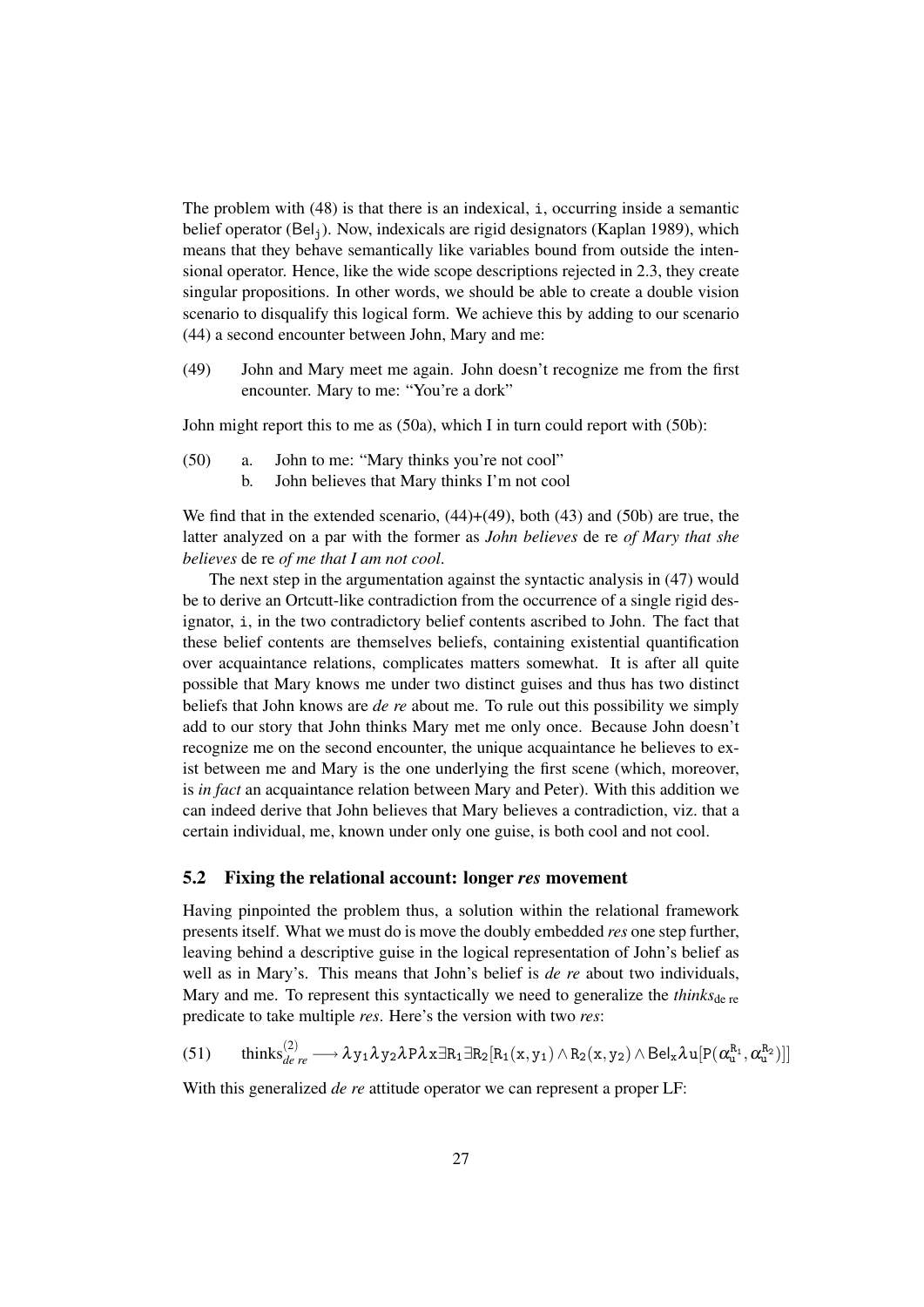

An attempt at an explicit semi-natural language paraphrase: John believes of Mary and of me that the former believes of the latter that he is cool. The indexical first person pronoun is moved outside both belief embeddings, so this relational interpretation should be immune to the double vision problem.

To see that (52) indeed does not suffer from double vision, note that in (52) John no longer has to believe his representation of Mary  $(\alpha_u^{\{R_1\}})$  to be acquainted with the *actual me* (i), as was the case with (47), but rather with *his representation of* the actual me under  $R_2$  ( $\alpha_u^{R_2}$ ). John's mistaking me and Peter in the first scene, (44), exploits precisely this distinction between whom one is acquainted with and whom one believes to be acquainted with.

To verify that (52) really does represent a plausible, contradiction-free reading of (43), I will describe the acquaintance relations that play a role in the *de re* beliefs involved. For ease of reference then let's first write out the logical translation of (52), which shows the three existentially quantified acquaintance relations.

 $(53) \qquad \exists R_1 \exists R_2 [R_1(j,m) \land R_2(j,i) \land Bel_j \lambda u \exists R_3 [R_3(\alpha_u^{R_1}, \alpha_u^{R_2}) \land Bel_{\alpha_u^{R_1}} \lambda u'[{\sf cool}(\alpha_{u'}^{R_3})]]]$ 

For  $R_1$  we can take John's actual relation to Mary in the first scene, i.e. their being friends. For  $R_2$  we must take John's acquaintance with me, but the scenario doesn't explicitly specify any such acquaintance. It does say that John "thinks Mary is pointing to me", which presupposes that John does in fact know me. This implicit way by which John is acquainted with me is our  $R_2$ . Now,  $R_3$  is supposed to hold in John's beliefs between his representation of Mary under R<sub>1</sub> (*my friend*) and his representation of me under  $R_2$  (*that guy Emar*, say). We can take  $R_3$  to be the salient seeing and pointing relation as witnessed by John in the first scene. The content of the belief he ascribes to Mary is then that she believes the person she's pointing to is cool, which is in line with the story.

As for the negative counterpart report, (50b), note that we can take the same representation of Mary,  $R_1$ , but the acquaintance between me and John is different. The relevant relation here is the perceptual one that goes with the new pointing on the second encounter, (49). John is acquainted with me as *that guy over there that Mary is pointing at*. The third acquaintance relation, between "my friend Mary" and "the person I see Mary pointing at", is, again, that very pointing/seeing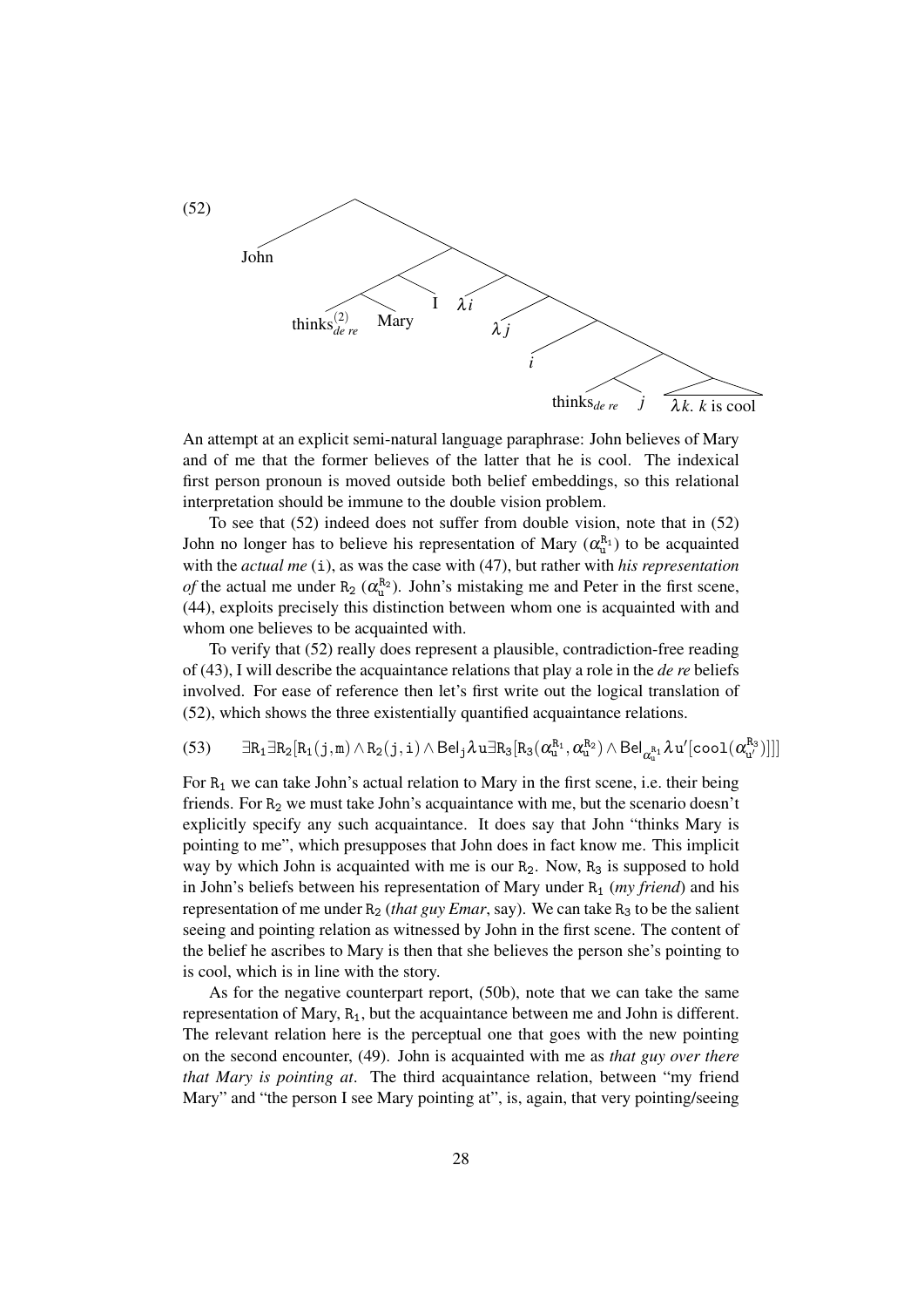relation. The content of the belief John ascribed to Mary is then that the person she is pointing at is not cool. This, too, fits the story precisely. And since the two beliefs John ascribes to Mary on the basis of our two encounters are really about different representations (of a single me) there is no contradiction.

I conclude from this and the previous section that the interpretation of iterated *de re* belief ascriptions of depth *n*, strictly require chains of *n res* movements, as demonstrated above for  $n = 2$ . At the end of this section I briefly discuss the consequences of this discovery.

#### 5.3 Resolving embedded acquaintance presuppositions

In this section I show that my presuppositional account automatically derives a representation equivalent to the stipulative long *res* movement LF required by the classic relational account.

Applying the PrelDRS construction algorithm to our iterated report leaves everything *in situ*:

(54) John believes that Mary thinks I'm cool

s john(s) Bel<sup>s</sup> t mary(t) Bel<sup>t</sup> w i(w) cool(w)

The relevant input context is extracted from the scenario in (44). On the basis of the discussion in 5.2 above I already add the information (implicitly conveyed by (44)) that John knows me:<sup>15</sup>

(55) x y z s  $john(x)$  mary $(y)$  $friends(x,y)$  $shear(z)$  $emar(z)$  $know(x, z)$ peter(s)  $point(y,s)$ . . .

We merge (55) and (54) and start the resolution process. The outermost NP (*John*) and the two embedded ones (*Mary* and *I*) have each triggered a presupposition. Each of them will find an antecedent in the main DRS. For the latter two however that means crossing one, or even two belief boxes. Following our resolution algorithm each crossing introduces an acquaintance presupposition, rep-

<sup>&</sup>lt;sup>15</sup>It is not absolutely necessary to assume this information to be present at the context at this point. It may well be accommodated at a later stage.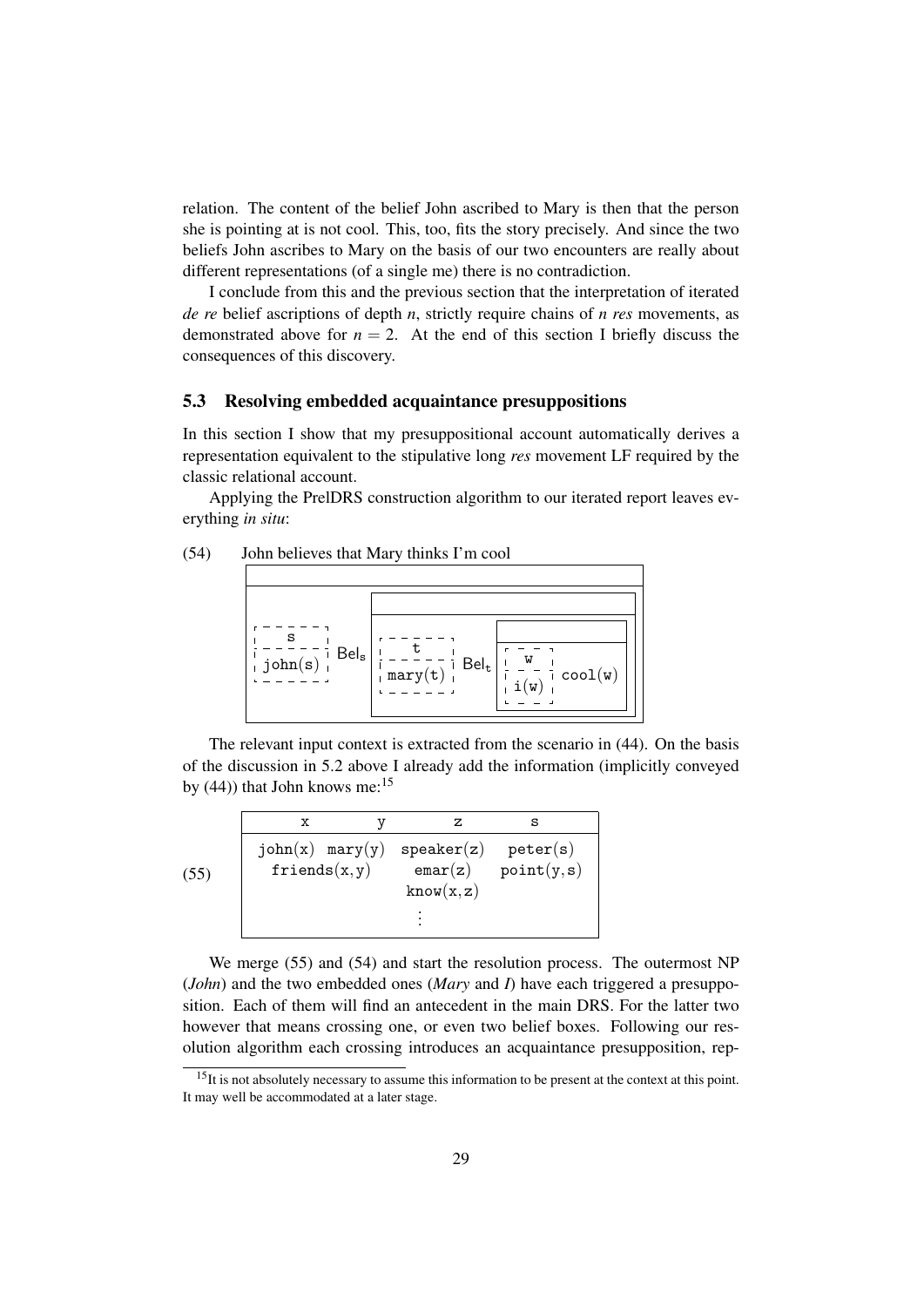resenting the *de re* character of those 'wide scope' resolutions. Binding the *res* to their obvious antecedents in the context thus leaves us with three acquaintance presuppositions:

(56) . . . R1 R1(x,y) R2 R2(x,z) Bel<sup>x</sup> u v w center(u) R1(u,v) R2(u,w) R3 R3(v,w) Bel<sup>v</sup> u <sup>0</sup> v 0 center(u 0 ) R3(u 0 ,v 0 ) cool(v 0 )

The outermost acquaintance presuppositions should be bound, by HOU, in the global context.  $R_1$  is easily bound to the two being friends, as stated explicitly in the scenario and consequently represented in the context DRS.  $R_2$  is supposed to be a relation between John and me. It can be bound too because we've assumed a context where John already knows me, as someone named Emar (simplistically represented as the conjunction of the two relevant conditions from the context:  $emar(z)$  and know $(x, z)$ ).

Finally, we turn to the embedded acquaintance presupposition  $R_3$ , which relates John's  $R_1$  representation of Mary with his  $R_2$  representation of me. There is nothing to bind to locally, and the presupposition cannot be moved outside the belief box without creating unbound variables (v and w).<sup>16</sup> So, according to our resolution algorithm, we must accommodate it locally. Modeling acquaintance accommodation just like first order presupposition accommodation, we end up with the following output DRS:

(57) . . . Bel<sup>x</sup> u v w R<sup>3</sup> center(u) friends(u,v) emar(w) know(u,w) R3(v,w) Bel<sup>v</sup> u <sup>0</sup> v 0 center(u 0 ) R3(u 0 ,v 0 ) cool(v 0 )

<sup>&</sup>lt;sup>16</sup>In PA terminology, the presupposition is 'trapped'. I'll assume that this purely syntactic check for unbinding variables is part of the computation of the accessibility path in (28).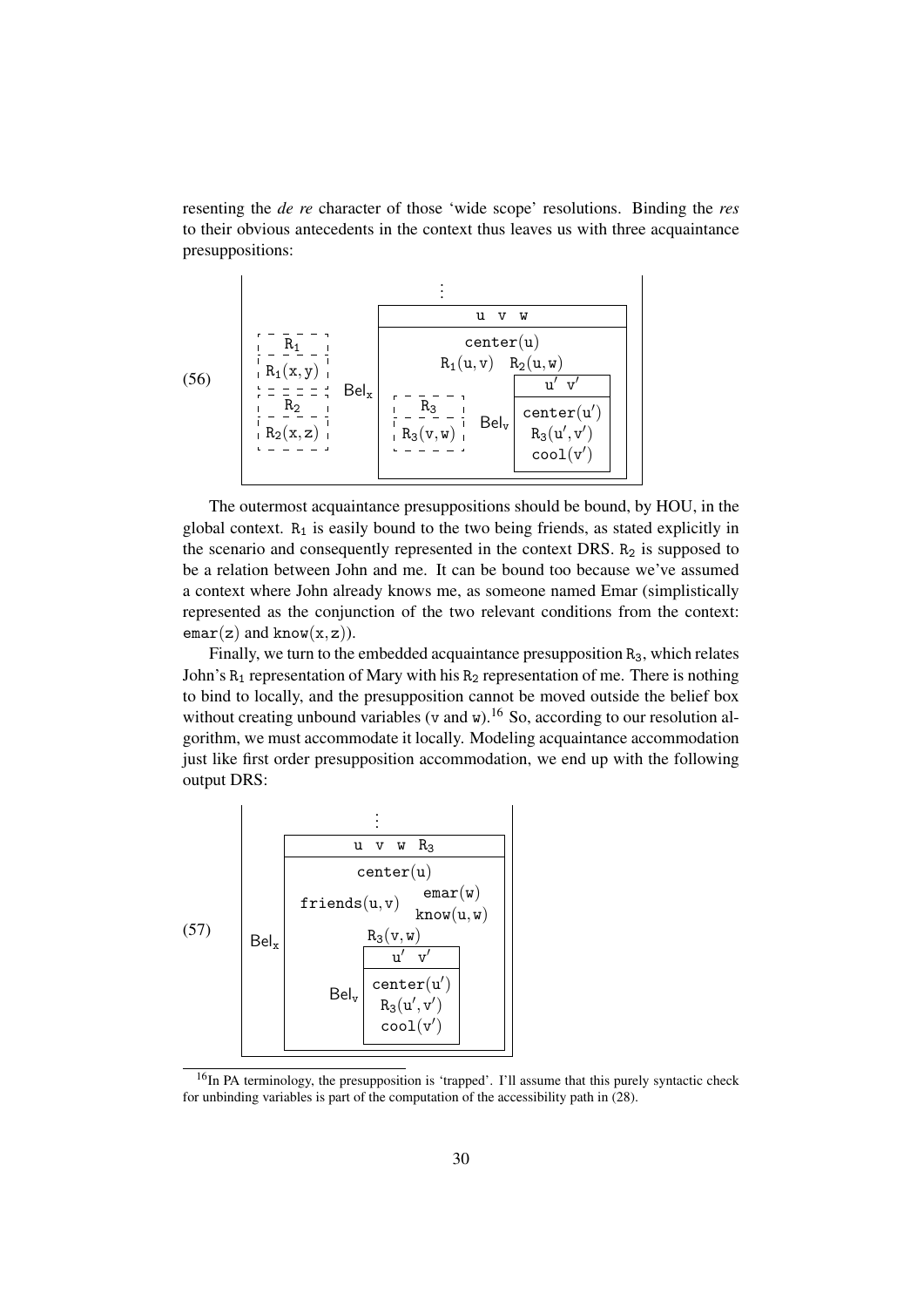This DRS correctly captures the semantics of the iterated report, as it ascribes the following thought to John: "There is an acquaintance between my best friend and that guy I know called Emar, and the former believes the person she is so acquainted with is cool".

To conclude this section, let's compare the two solutions to 'puzzle of the doubly embedded indexical'.

The first adds to the classic relational account a stipulation enforcing maximal *res* movement in the syntax. *Res* movement is at the heart of the classic account as presented in sections 2–3. It is needed because the relational semantics requires the complement to be split into a separate *res* and ascribed predicate.<sup>17</sup> On the other hand, *res* movement is also the account's most heavily criticized feature:

Linguists could object that '*res* movement', i.e., the movement of [the *res*] from the specifier position to the left boundary of the sentence violates well-established locality restrictions and is not attested elsewhere in syntax. von Stechow and Zimmermann 2005:3

It is this same mechanism that Schlenker (2004) calls "magic" (p.21). Von Stechow and Zimmermann add that it makes the relational account "much more complicated [than Kaplan's]" (p.3), as does Anand (2006:26), who deems it "salutary to remove the complex machinery of *res* movement from the grammar". Von Stechow and Zimmermann, finally, even blame *res* movement for making the account "noncompositional" (p.15), on the understanding that a strictly surface compositional semantics would have to interpret the *res in situ*, as fully integrated in the embedded clause.<sup>18</sup> In light of this discussion the result arrived at in section 5.2, that iterated belief requires even longer *res* movements, may be construed as extra evidence against the classic relational account.

On the presuppositional acquaintance framework, the iterated belief with embedded indexical does not cause any problems. The definite NPs (*John*, *Mary*, *I*) each trigger their presuppositions in situ. These presuppositions are naturally bound in the actual context, introducing the relevant acquaintance presuppositions in the process. Resolving these presuppositions then gets us the desired reading. It is thus the independently motivated, standard presupposition resolution algorithm which ensures that the indexical is interpreted *de re* in the main context, so the problem signalled in 5.1 never arises arise.

<sup>&</sup>lt;sup>17</sup>This separation by syntactic *res* movement is precisely what sets apart the classic relational analysis from the rival analysis based on Kaplan's 'Adding "Says"' (1989, ch.XX). In a sense, the belief semantics based on Kaplan's analysis of indirect speech is truly compositional, without requiring movements, and covers *de dicto*, *de re* and *de se* uniformly. However, as von Stechow and Zimmermann show, this approach fails to predict adequate truth conditions for almost every belief ascription. For detailed proof of the inadequacy of a Kaplanian belief semantics, I refer to the proofs in their paper.

 $18$ In a different sense, resorting to syntactic movement is done precisely to allow a strictly compositional formulation of the semantics proper. The problem however then rears its head in the syntax: how to motivate the movement syntactically?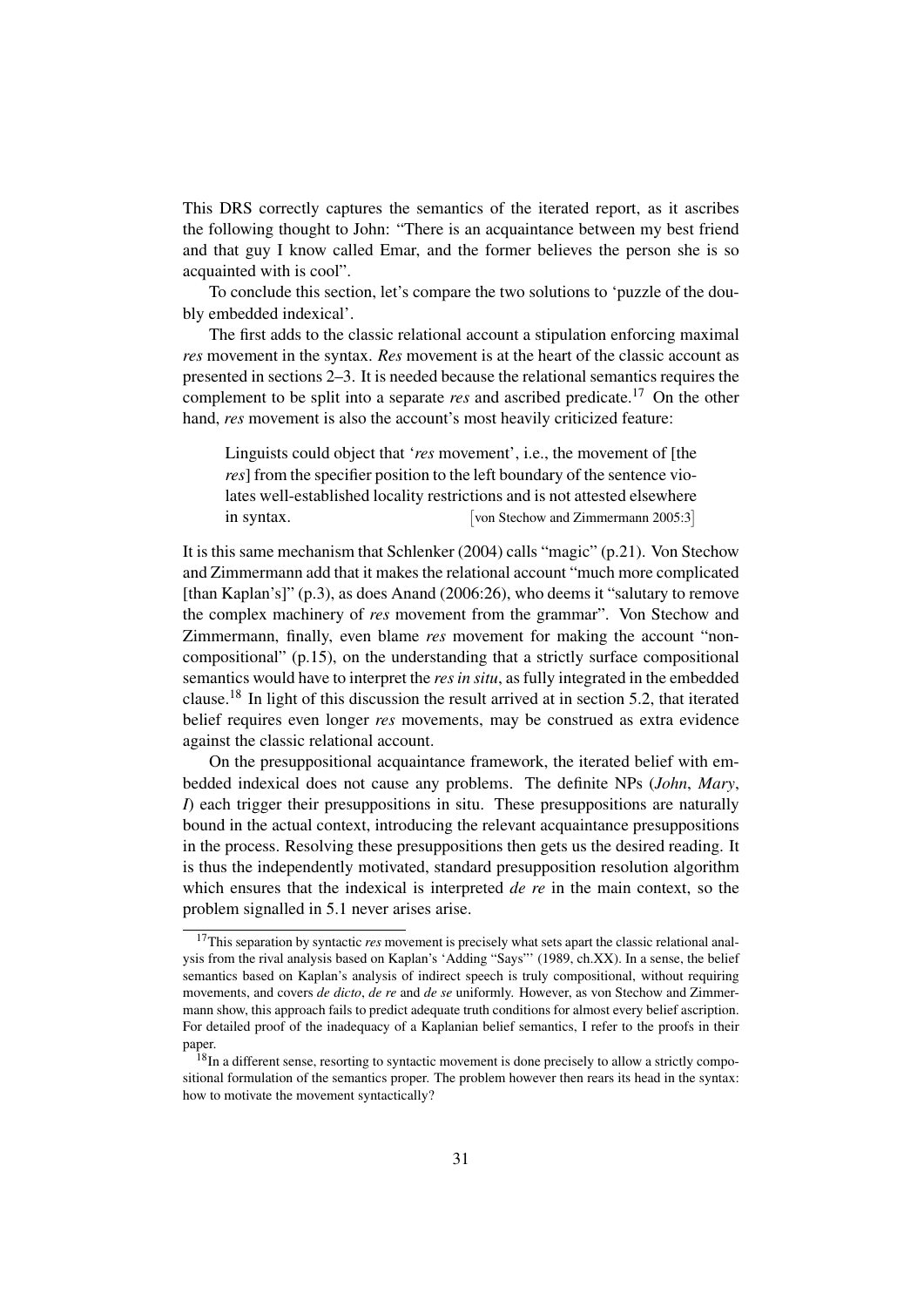Note further that the presuppositional derivation shows that the full power of PA resolution is needed for an acquaintance-based *de re* semantics. Thus the predicate *presupposition* as something that can be bound or accommodated in the global context or in some non-global sentence internal position, seems warranted. I discuss a further case of acquaintance accommodation in section 6 below.

# 6 Quantified belief reports

In this section I show how our system deals with quantified belief reports such as (58).

(58) Each guy thinks he sounds gay

After reviewing the data (6.1), I show that the classic accounts of sections 2–3 fail with respect to these data (6.2), and then show that we really need the flexibility provided by treating acquaintance as a presupposition in DRT+PA (6.3).

#### 6.1 Judging quantified reports in a mixed context

Consider again the experiment in which Frank and Chris hear recorded voice samples and judge them gay. Unlike Frank, Chris does not realize he has just judged his own voice. Our first reaction may be to say that (58) is false as Chris would never wittingly describe his own voice as gay; only Frank thinks he sounds gay.

Indeed we find this intuition in the literature. Consider Chierchia's discussion of a universally quantified report parallel to our (58):

(59) Everyone in that room thinks that he is Hume

The most plausible interpretation of (59) claims that each person in the relevant room has a certain de se attitude (perhaps due to schizophre $nia[ia]$ ). Chierchia 1989:10

On the basis of that general judgment, (58) must be false because only Frank has the relevant *de se* attitude. Note that this evidence is somewhat circumstantial, in the sense that Chierchia does not explicitly consider what would happen in a 'mixed' *de relde se* context like ours.<sup>19</sup>

But we could also argue as follows. Since we have judged both (18) (about Frank) and (19) (about Chris) true individually, in our mixed scenario, we are bound to judge their conjunction true, and from there we proceed immediately to judging (58) true as well. Zimmermann (p.c.), explicitly considering a universally quantified report like (58) in a mixed scenario, reports the same judgment:

<sup>&</sup>lt;sup>19</sup>Other, even more circumstantial evidence for the falsity judgment comes from Percus and Sauerland (2003a). They claim that native speakers judge the *only* converse of a universal report (*only Frank thinks he sounds gay*) true in a mixed scenario. From that judgment it seems plausible to conclude that (58) must be false.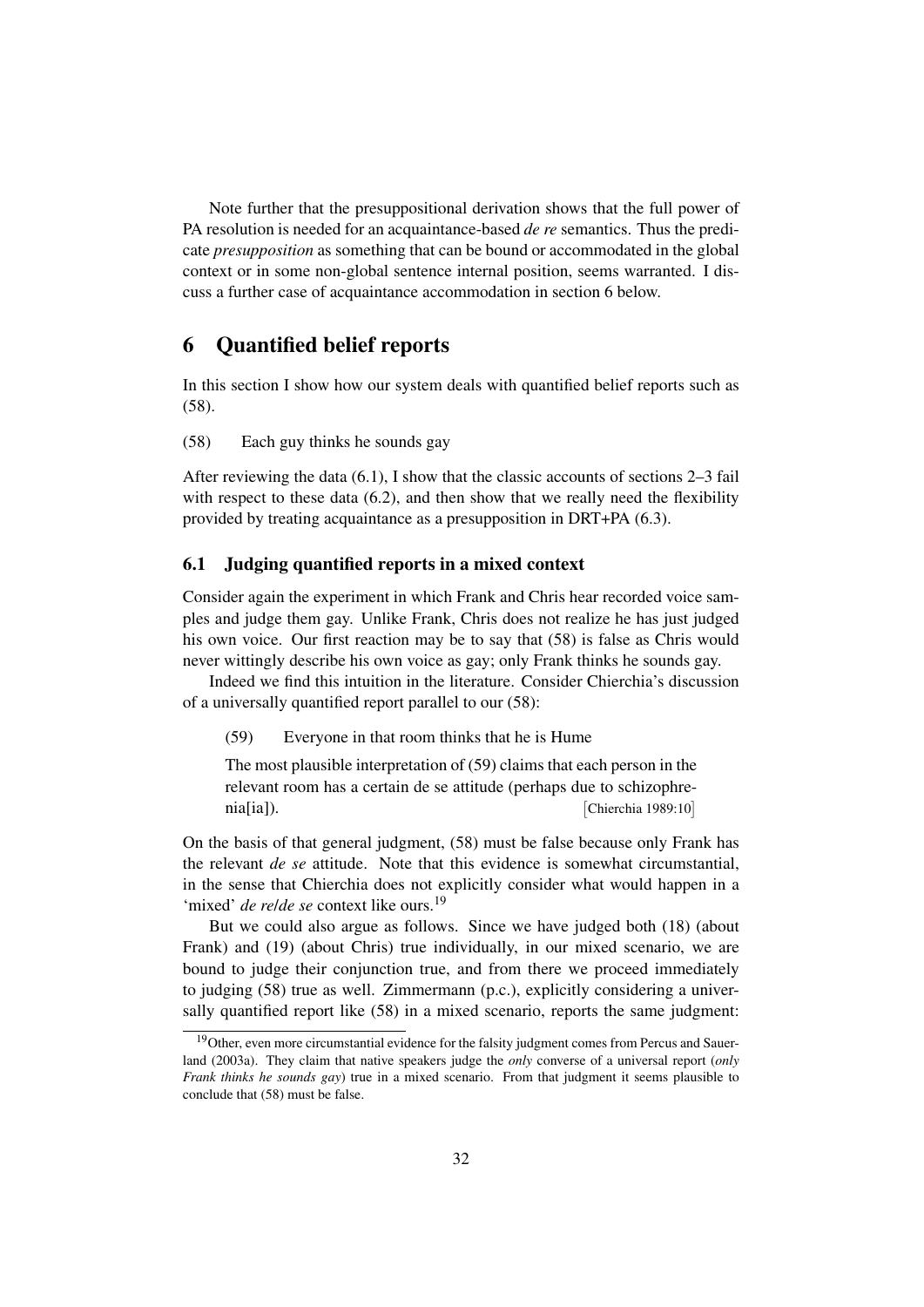universally quantified reports do not require everybody in the domain to have the same *de se* attitude.

The picture that emerges from the scarce data discussed above is the following: whenever a quantified subject binds a belief report's *res*, there is a preference for 'universal *de se*' readings, but under contextual pressure, such as with (58) in a mixed context where the universal *de se* reading would be false, we can allow different *de re* and *de se* acquaintance relations. This reconciles Chierchia's remark with Zimmermann's. Moreover, this default preference for universal *de se* is entirely parallel to the observed preference for *de se* in simple reports, and should come out as a derivative thereof in the final semantic analysis.

#### 6.2 Previous attempts: *de re*/*de se* unification vs. separation

First, let's apply the standard relational *de re*/*de se* semantics of section 3.1–3.2. Assume a *de re* parse with *res*-moved *he*, bound by a quantifier-raised *each guy*:



Translating *each guy* as a generalized quantifier, as in (60), we'd get the truth conditions in (61):

(60) each 
$$
\text{guy} \longrightarrow \lambda \text{X} \forall \text{x} [\text{guy}(\text{x}) \rightarrow \text{X}(\text{x})]
$$

LF:

$$
(61) \qquad (58)\longrightarrow \forall x [guy(x)\rightarrow \exists R [R(x,x)\wedge Bel_{x}\lambda u [sounds\_gay(the(\lambda v(R(u,v))))]]]
$$

In this representation, each of the guys has a *de re* belief about himself, i.e. each is *in some way* acquainted with himself and believes under that acquaintance relation that he sounds gay. In this weak reading it is not required that they both have the same acquaintance relation, just that for each individual we can find a suitable one. In the mixed scenario we can: equality for Frank, 'the person whose voice I'm hearing' for Chris. Thus, the sentence is predicted to be true. Conclusion: the plain relation semantics derives Zimmermann's judgment, but not the default all-*de se* behavior predicted by Chierchia/Percus & Sauerland.

Then consider Chierchia's *de se* separatist account, discussed in 3.3. Chierchia introduces a syntactic ambiguity between *de re* and *de se* LFs. On a *de se* parsing we get universal *de se* truth-conditions:

(62) Each guy thinks he sounds gay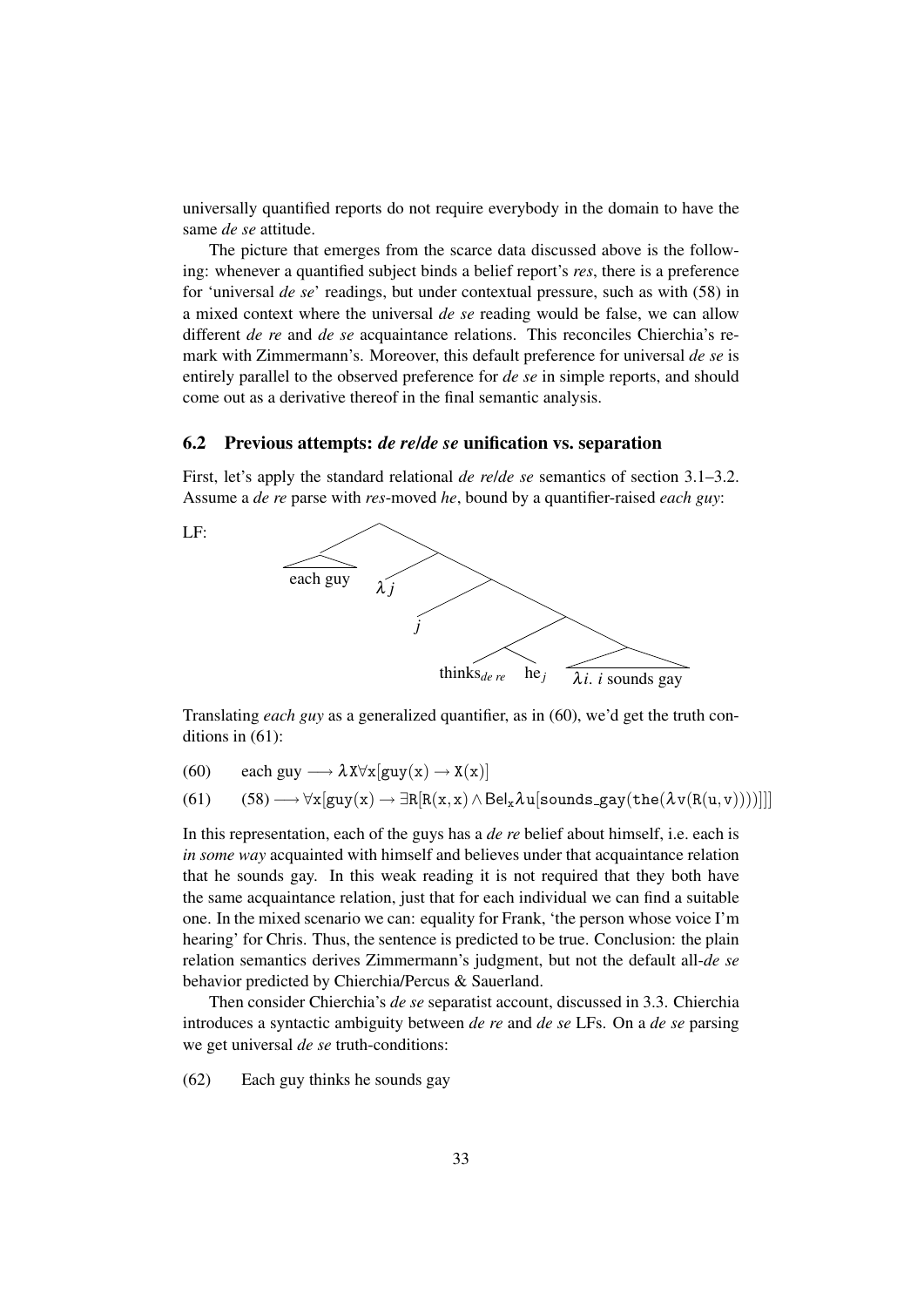

 $\forall x [guy(x) \rightarrow Bel_x \lambda u [sound\_gay(u)]]$ 

In the mixed scenario the strong reading represented by this LF is false, because Chris doesn't have the required *de se* belief. This prediction corresponds to the judgments suggested by the data from Chierchia and Percus & Sauerland. The question is whether the other reading somehow captures the Zimmermann judgment. This, it turns out, depends on how the separatist understands '*de re*'. If it means mere *de re*, excluding *de se*, then the '*de re* LF' is also false, because only Chris holds such a strictly *de re* belief. If, however, the *de re* reading would include *de se* as a special case, as when we take the LF and semantics of the plain relational account for the second reading, we'd get a true reading.

Chierchia's own account is unclear about the semantics of the *de re* LF but Percus & Sauerland seem to hold this 'overlapping meanings' view of the ambiguity. The prediction is that (58) has both a true and a false reading in our mixed scenario, allowing us to make some sense of the conflicting intuitions of Chierchia and Zimmermann. Moreover, if they would stipulate a general preference for *de se* LFs they would even get the observed default behavior right (for both embedded and simple reports).

My objections against this kind of approach are not so much empirical as methodological. Very generally, one should avoid resorting to syntactic ambiguity. We'll see below how the evidence in favor of the ambiguity can be accounted for in a non-ambiguous way by using dynamic acquaintance resolution. For now, let me point out another theoretical desideratum. We would like to derive the preference for *de se* from something more basic. Also, postulating a preference for a certain LF in a static framework cannot quite capture the idea of *contextual pressure* overriding a given default. It is in its analysis of this context-dependence that the dynamicity of my presuppositional account paid off in the case of unembedded reports, so let's see how that extends to the quantified version.

#### 6.3 Presupposing acquaintance

Recall that a major advantage of the presuppositional framework over its relational inspiration was the built-in preference ranking of unifying acquaintance relations, leading to the desired context-driven asymmetry between *de se* resolution and contextually supplied mere *de re* ones. It may be hoped that this will give us precisely what's needed in the quantified case, a preference for universal *de se* that may give under contextual pressure.

LF: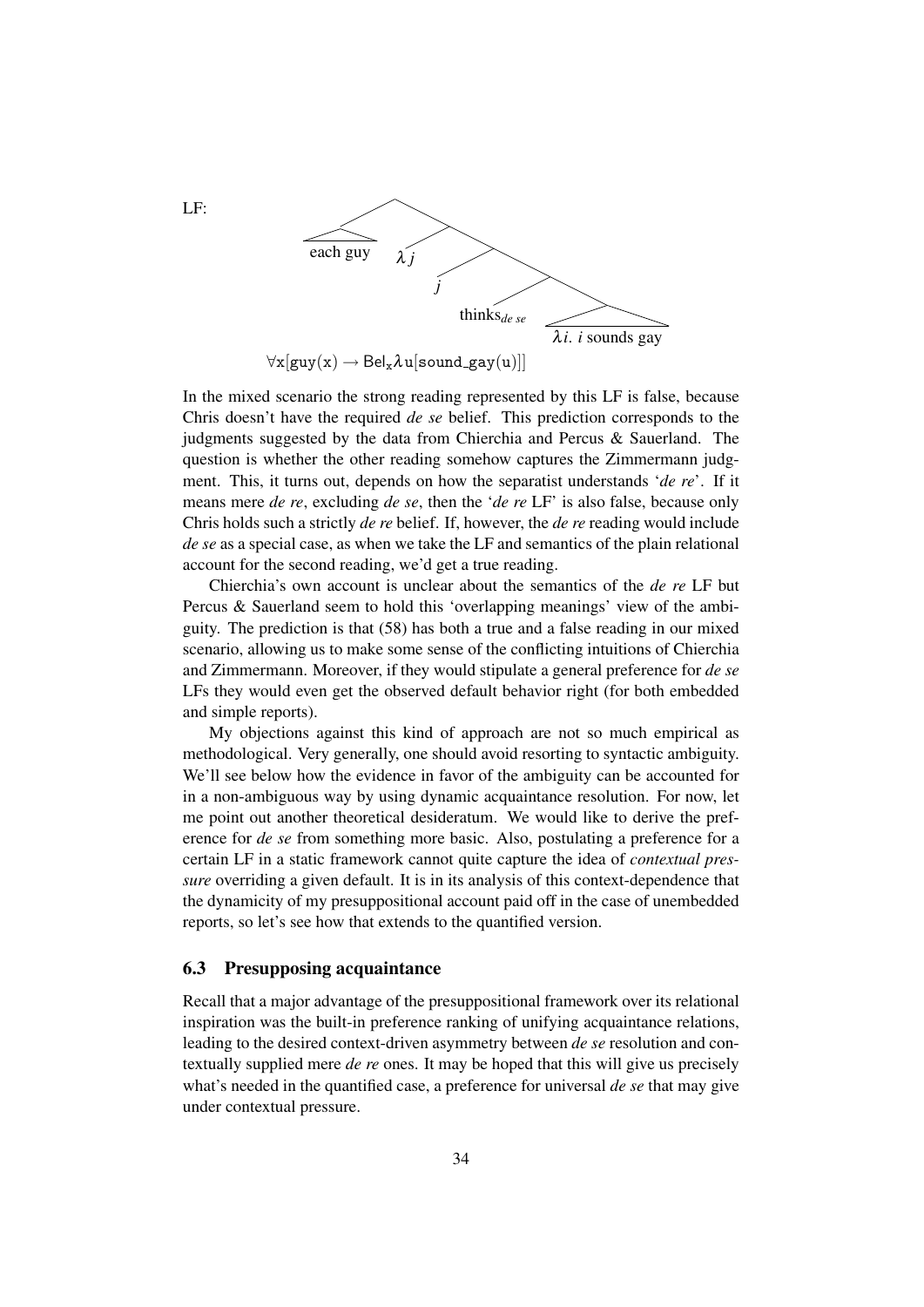Let's see what happens when we interpret the quantified report (58) against the background of a DRS representing the mixed scenario. The PrelDRS is generated straightforwardly: *he* triggers a presupposition, the belief report is parsed compositionally, and *each guy* is a generalized quantifier, built with DRT's dynamic universal quantifier ⇒:

(63) each guy 
$$
\longrightarrow \lambda x
$$
  $\boxed{z}$   $\boxed{guy(z)}$   $\Rightarrow$   $\boxed{x(z)}$ 

When we add the PrelDRS to the context we get:



The pronoun will have to cross a belief box to find a suitable antecedent, thus introducing a second-order acquaintance presupposition before binding in the restrictor of the quantifier, to the quantified variable z:



The result so far reads: each guy has a *de re* belief about himself that he sounds gay, under an unspecified acquaintance relation.

Now we must resolve the acquaintance relation R. According to the built-in preference for *de se* we should always try equality first. Substituting equality for R and simplifying the representation a little gives (66), Chierchia's universal *de se* reading: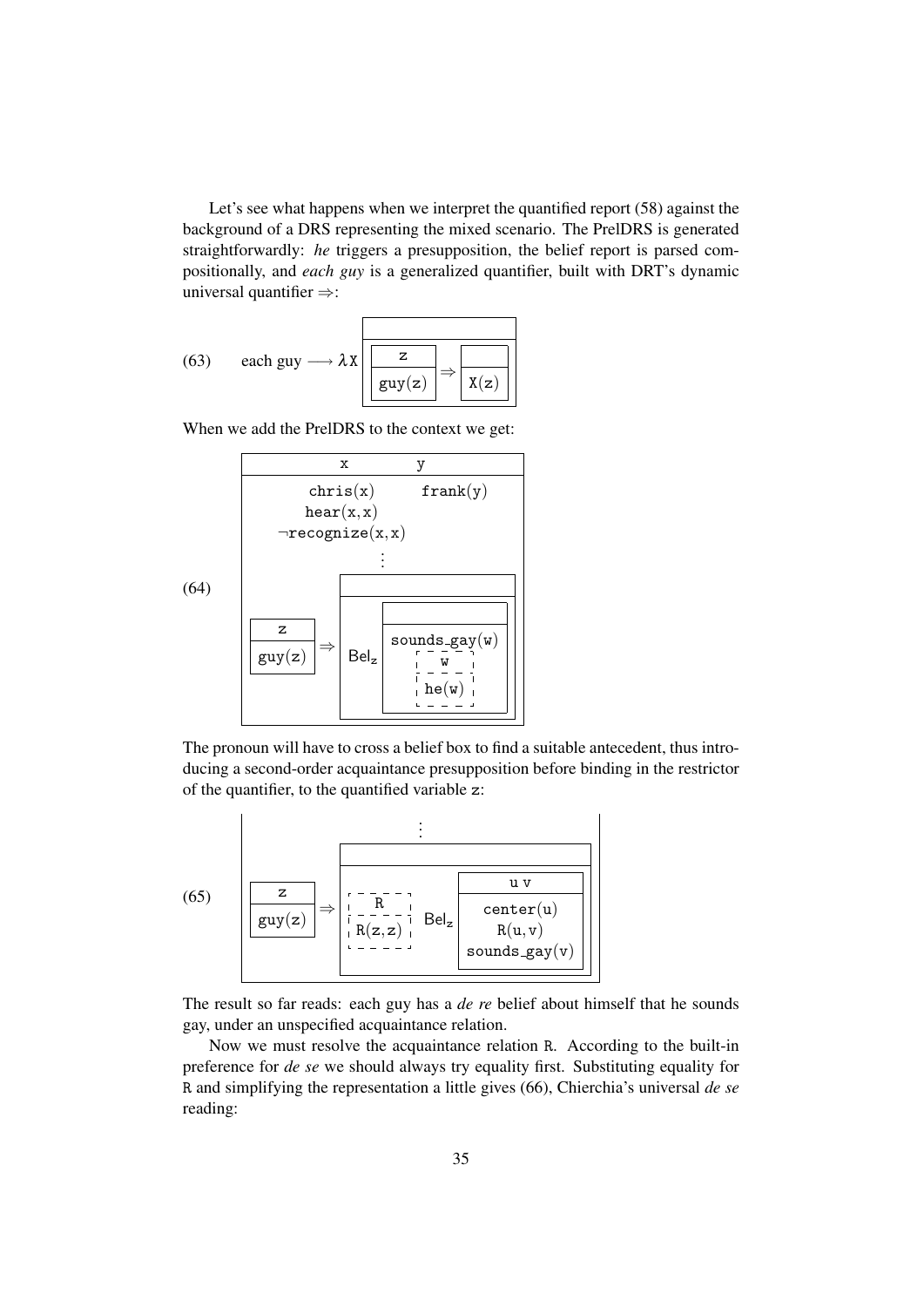

However, as noted above, this universal *de se* reading may be preferred in general, but it is false in our mixed scenario. So, in this particular case we go back and try to find a different relation for R to bind to. Binding R means finding a suitable condition relating z to z to equate the presupposed content  $R(z, z)$  to. But because z is introduced locally, by the quantifier, there is no such condition to be found anywhere in the DRS. As with the embedding in 5.3, the presupposition is trapped inside the quantifier, where it cannot find a proper antecedent. So, again as in the derivation in 5.3, when binding fails we turn to accommodation.

Following the algorithm specified in (35) we first try accommodation in the highest accessible DRS, where binding failed, i.e. the restrictor. Accommodation at subDRS  $\varphi$  means merging the presupposition with  $\varphi$ . Restrictor accommodation gives (67):



On our current analysis of universal quantification, a condition of the form  $\varphi \Rightarrow$  $\psi$  means that *all* discourse referents in the restrictor  $\varphi$  are universally quantified over. With such a semantics, (67) would mean that for all guys *z* and all their self-acquaintance relations *R*, *z* would believe the person he's *R*-acquainted with to sound gay. Since everybody is at least acquainted with himself under equality, (67) would be even stronger than the universal *de se* reading (66), which was already false in our scenario.

We could simply accept this and, following the resolution algorithm, move on to try the next accommodation site, which amounts to local accommodation (see (69) below). But we can do even better, by adopting a selective binding mechanism. This means that we replace  $\Rightarrow$  with a so-called duplex condition that specifies which variables are quantified over. The unquantified discourse referents in a quantifier domain are then simply existentially quantified over, as usual in DRT. To deal with the odd case where a scope DRS contains an unquantified variable introduced existentially in the restrictor (which is precisely what happens with R in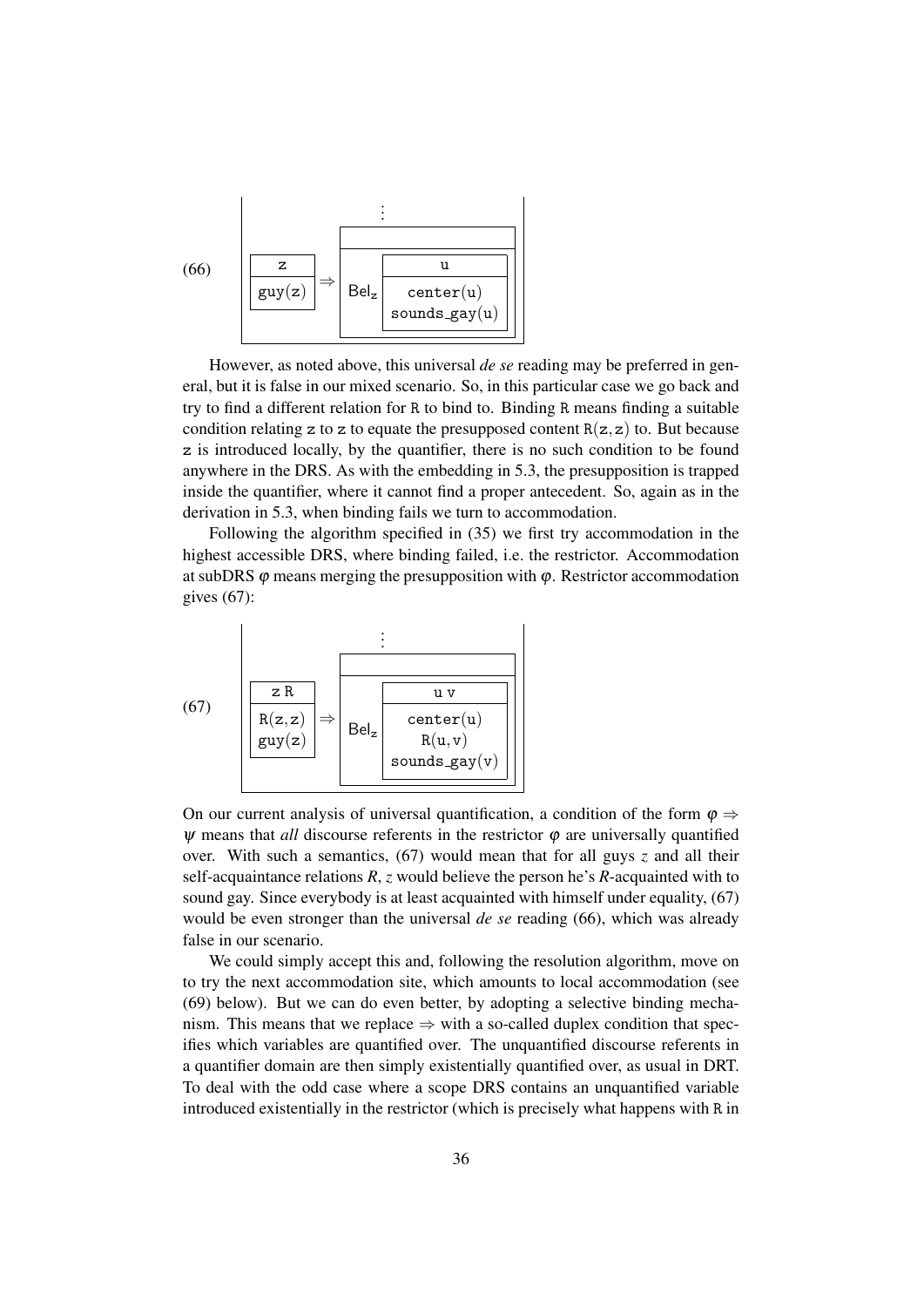(67)), we copy the restrictor into the scope, semantically:

(68)  $f \models \varphi \left\langle \frac{\forall}{\epsilon} \right\rangle \psi$  iff for all extensions  $g \supseteq_{\epsilon} f$  verifying  $\varphi$  there is a further extension  $h \supseteq_{U(\varphi)\setminus \Xi} g$  that verifies  $\varphi \oplus \psi$ 

Under this refined DRT view of quantification, the restrictor accommodation DRS (67) means that all guys that have some acquaintance to themselves, are guys that have an acquaintance to themselves under which they believe they sound gay. And since everybody always bears some acquaintance to himself, this information is semantically redundant in the restrictor, and (67) turns out to be equivalent to the DRS we'd get from local accommodation:



This represents the desired reading, truth-conditionally equivalent to the one generated by the relational account (61): for each of the guys we can find some acquaintance relation under which they think they sound gay.

To sum up, the static relational account derives only Zimmermann's true reading, while (an amended version of) the separatist account derives both Chierchia's and Zimmermann's a matter of syntactic ambiguity. With acquaintance presuppositions we also get both Chierchia's reading, by binding to equality, and Zimmermann's, by local accommodation, but now without the need for a syntactic ambiguity. What's more, relying solely on the independently motivated mechanisms of PA, the former comes out as the preferred, default option while the latter only surfaces in exceptional contexts like our mixed scenario because that default fails to give a consistent output there. As in the test case discussed in section 5, we've used both binding and accommodation in the resolution of the acquaintance variable. I take this a sufficient justification for the strong claim that acquaintance is not simply context-dependent, but really is best thought of as a presupposition, as modeled within a representational dynamic theory like DRT+PA.

# 7 Shifted indexicals and *de se* pronouns

In sections 3, 4 and 6 we have discussed sentences of the form *x believes that he is P* that report beliefs about oneself. The reason such co-referential reports are interesting is that they have both *de se* and *de re* interpretations, even when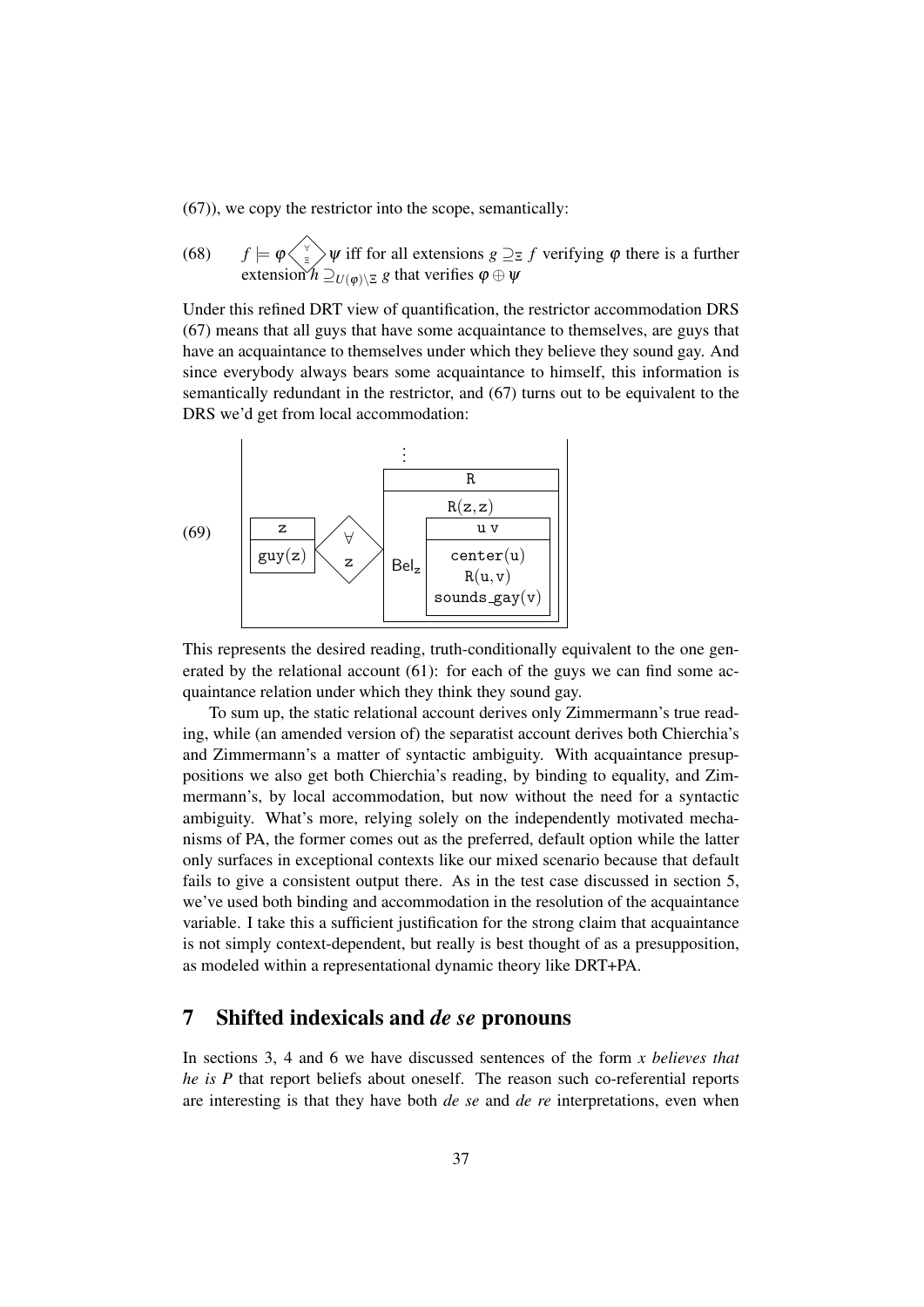embedded under quantifiers. We have noted that the former is the default, with the latter surfacing only in mistaken identity scenarios. We have been comparing two types of analyses. The one postulates a syntactic ambiguity between *de re* and *de se* LFs, the other, my own, provides a uniform, underspecified representation, pushing the *de re*/*de se* distinction from syntax down to pragmatics. I successfully countered one of the arguments from the separatists, based on Chierchia's universal *de se* reading of quantified reports in section 6. In the current section we answer another, more serious challenge for unified relational approaches.

This challenge involves reports that have only *de se* readings. The central observation, which has attracted some attention in the recent semantics literature, is that natural languages provide different ways of constructing such '*de se* reports'. Because the relational analysis of *de re* treats *de re* and *de se* as special cases of a general relational LF, or in our cases as particular contextual resolutions of a single PrelDRS, it naturally has trouble accounting for constructions that are purely *de se*. In a sense this is precisely the downside of the *de re*/*de se* unification motivating the relational analysis. Therefore, all unificational *de re*/*de se* analyses, including Kaplan's quantified characters and my acquaintance presuppositions, are expected to inherit this difficulty.

So what are the data? *De se* reports come in three varieties: (i) reports with shifted first person subjects; (ii) infinitival and gerundial reports with silent PRO subjects, as discussed in 3.3; and (iii) reports with logophoric subjects. In 7.1 I show that my unification of not only *de re* and *de se* but also *de dicto* makes for a very attractive analysis of *de se* reports of the shifted first person variety. The idea is that rather than assigning them a dedicated *de se* LF (cf. e.g. Schlenker 2003), or treating them as *de re* reports (cf. Maier 2006, 2009), shifted reports come out as *de dicto* reports, if we just follow our previously established unified representations and resolution algorithm. In 7.3 I show why this analysis does not extend to (ii) and (iii), and then follow Anand (2006) in positing a distinct class of syntactic *de se* constructions for them.

#### 7.1 Shifted indexicality

In many languages (including Amharic, Ancient Greek and Zazaki), an unmistakably indexical first person form embedded in a belief or speech report may refer not to the actual speaker of the report, but to the subject of the attitude: $^{20}$ 

| (70) | jon jəgna nə -ññ yil                                             | -all | [Amharic] |                     |
|------|------------------------------------------------------------------|------|-----------|---------------------|
|      | <i>john hero be</i> $-1$ <b>.sg</b> <i>say</i> .3.sg $-aux.3.sg$ |      |           |                     |
|      | 'John <sub>i</sub> says that he <sub>i</sub> is a hero'          |      |           | [Schlenker 2003:68] |

<sup>&</sup>lt;sup>20</sup>To argue that we are not just dealing with a kind of generic, non-indexical pronoun, Schlenker shows that the Amharic first person behaves exactly like English *I* in non-reportative contexts (including other subordinate clauses and quantifiers). To argue that we are not dealing simply with direct quotation Schlenker and others point out mixed reports containing shifted and non-shifted expressions, and Anand (2006) notes some uses of shifted indexicals that do not precisely echo the reported speaker's words verbatim.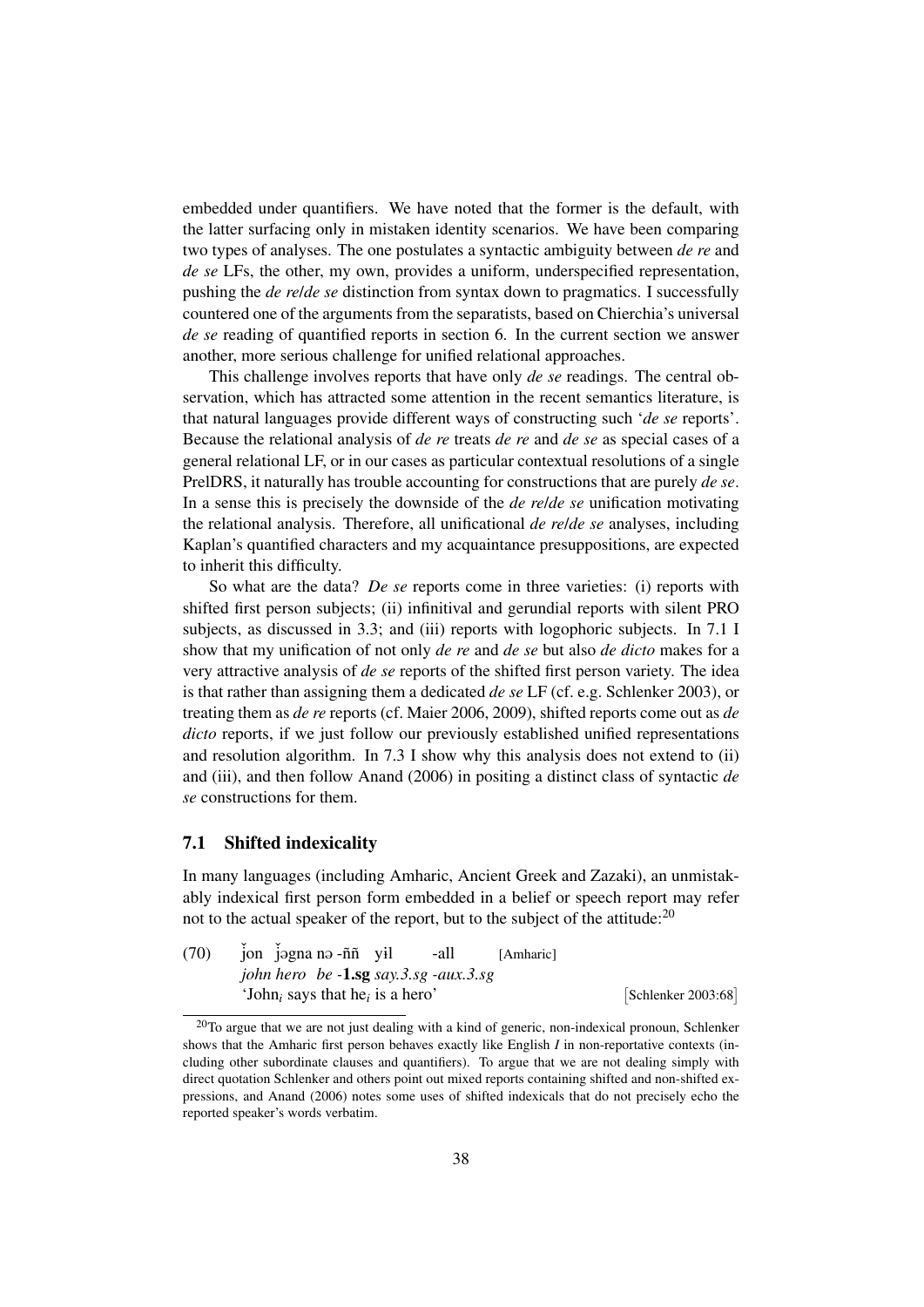For convenience I will henceforth rely on a free gloss of this well-tested example to illustrate the phenomenon of shifted indexicality. I refer to Anand and Nevins (2004) and Anand (2006) for a thorough linguistic investigation that takes into account some of the cross-linguistic variety with respect to which verbs can or must shift which indexicals.

In 3.3 we've seen Chierchia's analysis of PRO as bound by an operator in a dedicated *de se* LF. Building on this idea, von Stechow (2002) analyzes shifted indexicals as variables bound by the attitude verb. As a result, Amharic *I* is not interpreted as an indexical, but rather as a bound variable.

Schlenker builds a framework in which the Amharic construction is, semantically speaking, the default way of reporting a *de se* attitude. The English way of reporting becomes the challenge: he has to posit a morpho-syntactic feature deletion rule to get the same *de se* reading for English co-referential *de re*/*de se* reports like (18) (*Frank thinks he sounds gay*). Schlenker's account thus also follows Chierchia's in introducing two distinct logical forms, one for *de re* and one for *de se*. The price for getting Amharic right, is the assumption, contra Kaplan and relational analyses, of a syntactic ambiguity and uninterpreted third person features in *Frank thinks he sounds gay*.

On the other hand, on a unificational account the shifted first person is highly problematic. In a sense, the reason such analyses have trouble with shifted *I* is precisely that they treat *de se* as a subspecies of *de re*. The *res* is logically represented outside the belief context, so a first person pronoun syntactically embedded as *res* will always refer to the actual speaker. This corresponds to Kaplan's (1989) well-known 'prohibition of monsters', which works fine for English *he* and *I*, but fails for Amharic and other languages that allow shifted indexicals.

In particular, the relational account incorrectly predicts that (70) means the same as its literal English counterpart: John says that I am a hero. The presuppositional version inherits this faulty prediction, as shown in the derivation below: the embedded *I* is bound to the actual speaker, creating a *de re* representation with an acquaintance presupposition between the belief subject and me:



#### 7.2 *De se* as *de dicto*

As soon as we resolve the Amharic *I* globally, to the actual speaker, as in (71), we get the English-type *de re* reading. Based on this diagnosis, Maier (2006, 2009)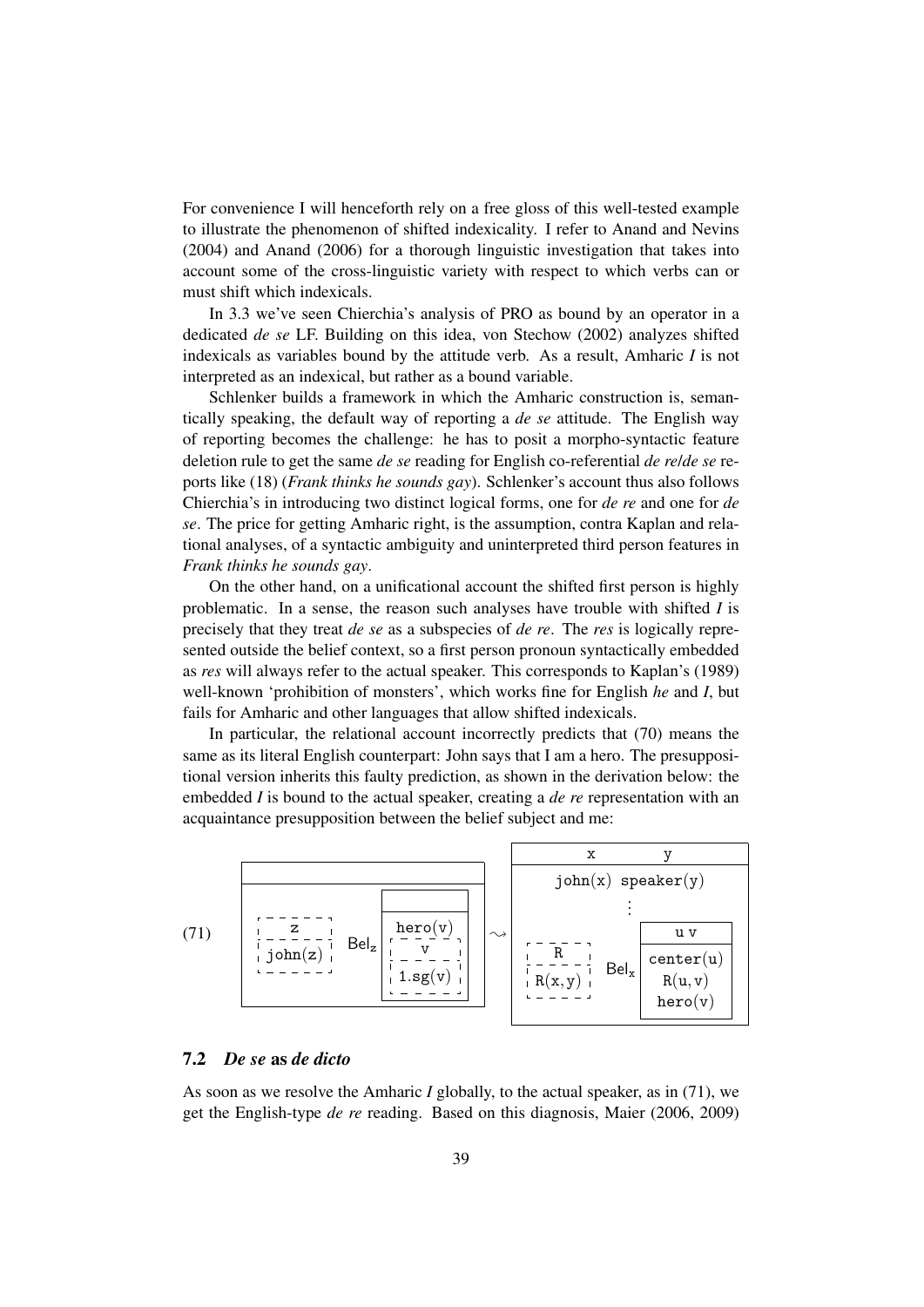proposes that the Amharic *I* here is bound locally, to John's belief center, i.e. himself. However, this previous analysis still regards (70), syntactically, as a *de re* report, causing a tension that requires some rather complicated additional machinery to repair.

In the current framework the distinction between *de re* and *de dicto* is moved from the syntax to the resolution stage: each report gets the same unified Prel-DRS that can resolve to either a *de dicto*, *de re* or *de se* output, depending on the context. If we now follow previous presuppositional analyses of Amharic shifting (Maier 2006, 2009; Hunter and Asher 2005) as local resolution of the embedded *I* to the (implicit) first person attitude center, we completely bypass the introduction of acquaintance presuppositions. We should get *de se* without *de re* for Amharic constructions. To flesh out this proposal technically, I extend the idea of building an explicit center representation into belief DRSs from *de re* resolutions to all Prel-DRS representations of beliefs.<sup>21</sup> The Amharic first person pronoun then binds to this, semantically first person, local center, which immediately gives the right, *de se* reading: In all of John's belief alternatives, the center, he himself, is a hero (cf. (31), p.18).



It looks like we can derive the proper *de se* output by a simple *de dicto* resolution. This, then, is the real payoff of unifying the construction stages for *de dicto*, *de re* and *de se* and moving the introduction of acquaintance relations from the syntax to the pragmatic resolution stage.

Let me point out already some predictions of this proposal before filling in the remaining gaps. First, if the context is set up so that John believes something about me rather than about himself, the current proposal will generate the alternative, *de re* resolution of *I* shown in (71). In other words, we predict that Amharic allows both shifted and unshifted interpretations. According to Schlenker and others, this prediction is borne out. Second, since the center predicate is restricted to beliefs (in a fuller proposal, this would be extended to all attitudes and reported discourse representations), the extra binding possibilities introduced for Amharictype first person pronouns are properly restricted. In particular, we do not generate unwanted shifty interpretations in other embeddings that have been discussed as

<sup>&</sup>lt;sup>21</sup> Because we model belief sets as sets of centered worlds, every belief has a center, a first person 'experiencer', and it is safe to assume that the construction algorithm furnishes every belief DRS with a representation of its center, as we are already doing for all *de re* resolutions. Alternatively, we could model the local resolution of Amharic *I* through accommodation of a belief center.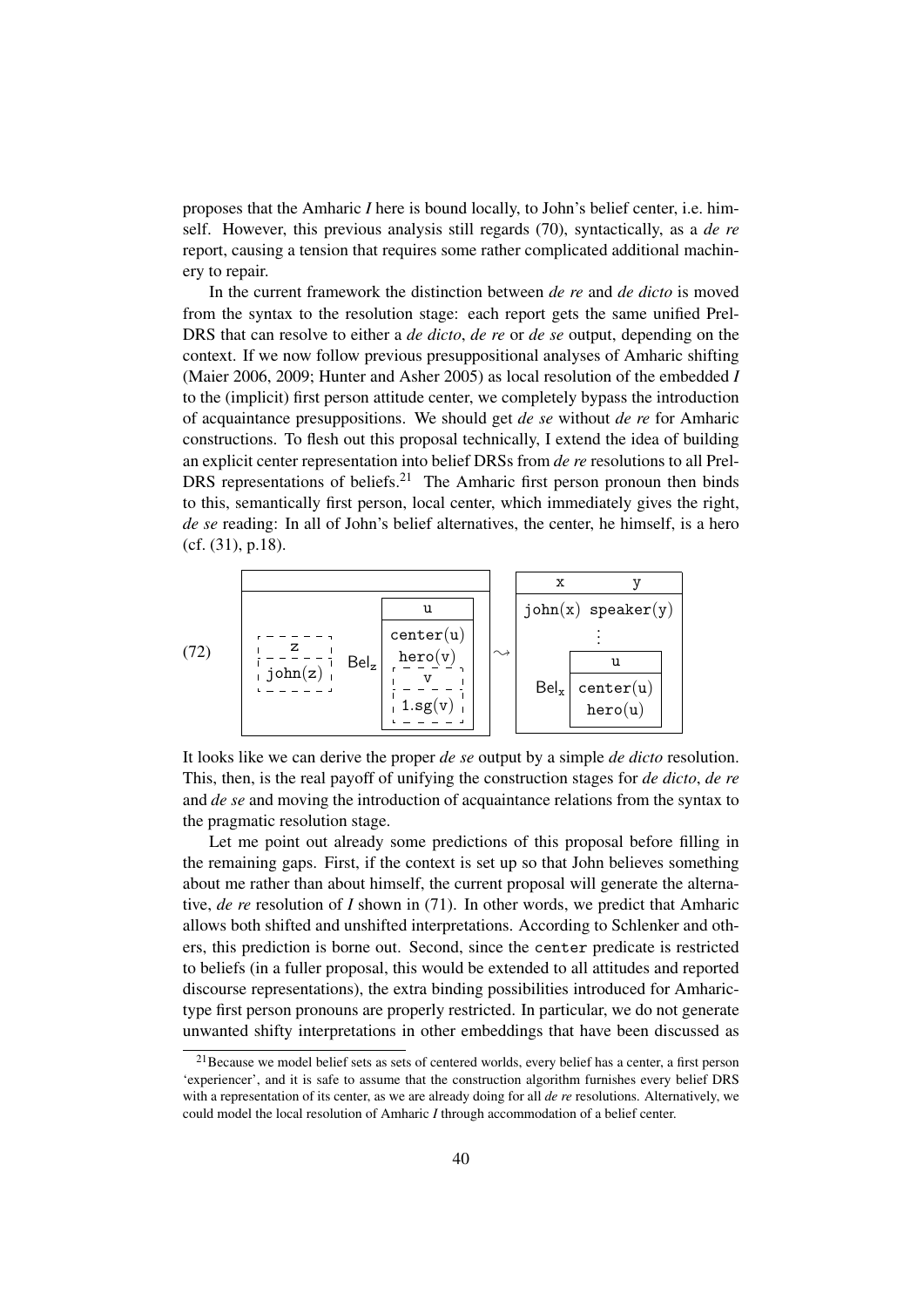potentially troublesome in the literature (cf. Schlenker's (2003:69) relative clause embedding in Amharic: *[My<sup>j</sup> brother]<sup>i</sup> found a girl that I*∗*<sup>i</sup> like*; or Partee's (1989) quantification over (third person) speakers: *Every speaker<sup>i</sup> has difficulty stopping when I*∗*<sup>i</sup> should*).

As it stands, however, the proposal is still missing a crucial ingredient: how to explain the difference between English and Amharic *I*? In our presuppositional framework, the simplest solution is to stipulate a difference in resolution preference between English and Amharic *I*. I follow Hunter and Asher (2005) who adorn the presupposition triggered by English, but not Amharic,  $I$  with an operator  $(\Uparrow)$ enforcing global resolution.<sup>22</sup>

Note that some stipulation like this is unavoidable in the sense that there simply *is* a typological, lexical difference between English and Amharic with respect to the first person. The question is only how best to capture it. In this light, Kaplan's (1989) Prohibition of Monsters in English, Schlenker's (2003) filtering mechanism, von Stechow's (2002) 'Amharic parameter', and Hunter and Asher's (2005)  $\Uparrow$ presuppositions are all different answers to this question. The last of these answers just happens to be most compatible with the current DRT framework.<sup>23</sup>

The important selling point of my account is that it does not rely on feature deletion or 'de-rigidification' of the indexical in syntax/morphology. Everything is taken care of by our pragmasemantic resolution module, which treats Amharic *I* as a real, semantically first person pronoun. The difference between the Amharic shifted *I* and the English (or Amharic) rigid *I* is merely a matter of preferred resolution sites of the same presupposition: English *I* must be bound globally, while Amharic *I* can also be bound by a local first person, i.e. an attitude center.

The local resolution option of Amharic *I* is what we previously would have called a *de dicto* output. Interestingly, the Amharic shifty *I* route to *de se* is quite different from the English *de se* resolution of *John thinks he's a hero*, which goes from an underspecified PrelDRS to an intermediate *de re* representation followed by a default acquaintance resolution to equality. This crucial deviance from my earlier (2006; 2009) *de re* analysis of Amharic *I* is reminiscent of Anand's (2006) argumentation against a unitary treatment of *de se* ascriptions in which he too distinguishes the *de se* of shifted indexicality from that of English co-referential *he*. In the next section we briefly turn to what Anand considers a third, distinct variety of *de se* reporting.

<sup>&</sup>lt;sup>22</sup>In our system an implementation would require adding a clause to the resolution mechanism that checks for the presence of  $\Uparrow$  in a presupposition. If an  $\Uparrow$  is detected the recursive checking of binding/eccommodation possibilities is bypassed and only global binding is tried.

 $^{23}$ This is not to say that I endorse Hunter and Asher's (2005) analysis of indexical shifting. I merely borrow their operator for marking that a presupposition has to be bound globally and attach it, lexically, as do they, to English *I*. Cf. Maier (2009) for similar adaptation of Hunter and Asher's ⇑-operator, and for a critical evaluation of the rest of their account of indexicality.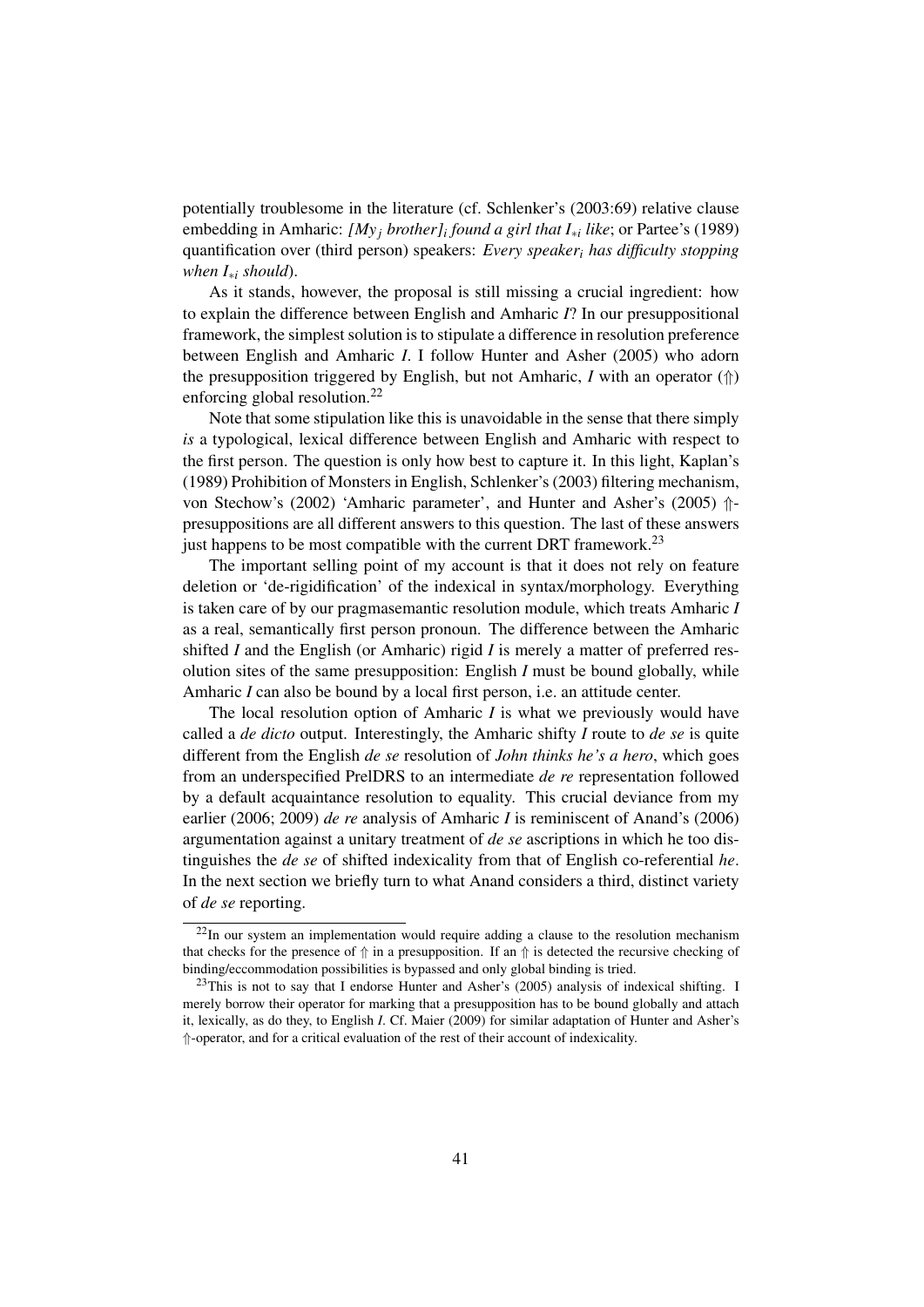#### 7.3 *De se* pronouns: PRO and LOG

Now we turn to the remaining cases of unambiguous *de se* reporting constructions. First, infinitival complement reports with silent PRO subjects in English, and then logophorically marked reports as found in many West-African languages.

Let's recap our discussion of Chierchia's (1989) arguments for *de se* LFs from section 3.3. In our mistaken self-identity scenario Frank recognizes he's judging his own voice, but Chris does not. Co-referential *he* reports are compatible with both kind of situation, *de se* and *de re*, but infinitival reports with silent PRO subjects can only be read *de se*:

- (73) a. Chris believes that he sounds gay, though he doesn't realize it.
	- b. #Chris believes to have a gay voice [\*though he doesn't realize it]

According to Chierchia the overt pronoun construction is ambiguous between a *de re* and a *de se* LF, while the infinitival construction has only the *de se* LF. Crucially, in the *de se* LF, the embedded subject, PRO or *he*, is bound syntactically.

I have countered some arguments for this syntactic *de re*/*de se* ambiguity in 4.4, 6.2–6.3, and 7.1–7.2, but the original motivation, the unambiguously *de se* truthconditions of (73b), remains. Below I will first show why we can't simply extend our *de se* as *de dicto* analysis of Amharic *I* to PRO (and its cousin, the logophor), before conceding that, in the case of PRO, we are dealing with a purely syntactic variety of *de se* after all.

So let's extend our local binding analysis of Amharic shifted *I*. As in 7.2 above, we will derive a *de se* output by binding the embedded subject, PRO, to the local belief center. The only thing we have to add is that where Amharic *I* can be bound by a local or global first person, PRO *must* be bound locally. Assuming the content of the presupposition lexically triggered by PRO to be center will ensure the availability of local belief center resolution.<sup>24</sup>

Note that we are analyzing PRO semantically as a first person pronoun. Although this gives the right truth conditions, it can't be the whole story, because there is independent evidence that PRO bears third person features. We can bring out these seemingly invisible features by making it bind a reflexive (Schlenker 2003):

(74) John hopes PRO to buy  $\{\text{*myself / himself}\}$  a car

Reflexives must be bound in their local domain, so it is really PRO rather than *John* that binds *himself*. And because reflexives agree with their binders,it follows that PRO is not first but third person.Before attempting a solution to this 'feature mismatch problem', we turn to the phenomenon of logophoricity, where the same problem shows up in a slightly different guise.

 $^{24}$ To be sure that pragmatic pressure does not overrule the closest binding match, we could further stipulate a ⇓-operator, the mirror image of Hunter and Asher's ⇑ on English *I*, meant to enforce local binding.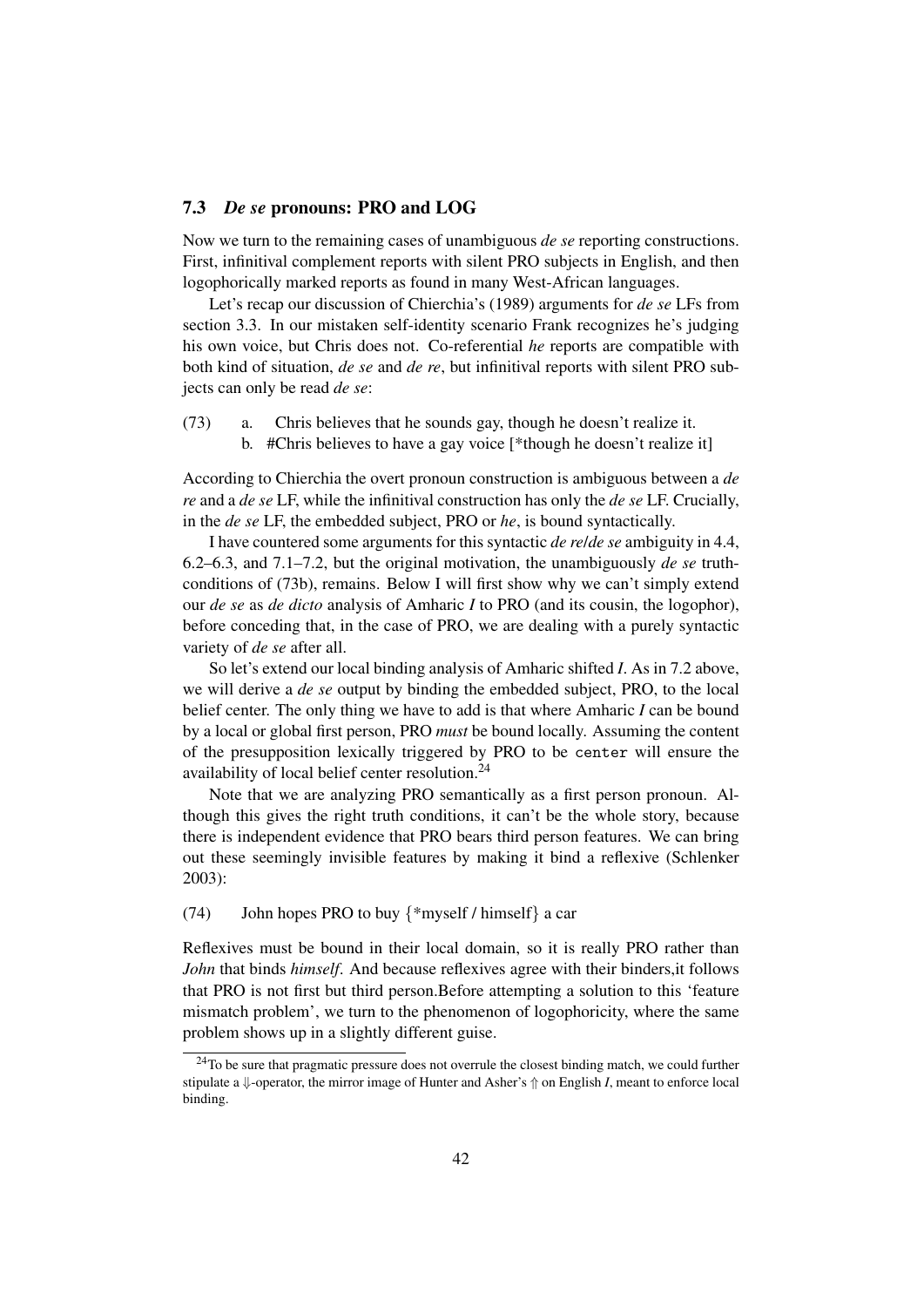Schlenker (2003) and Anand (2006) argue that the so-called logophoric pronouns found in West-African languages behave just like PRO, that is, as *de se* pronouns. A logophor here is a kind of overt pronoun that occurs only in report contexts and designates the reported speaker from her own, first person perspective, i.e. *de se*. The crucial data involve mistaken identity, which do not allow reporting with logophoric pronouns (Kusumoto 1998; Anand 2006):

 $(75)$ *he say that LOG see John* so pé oun r'i John [Yoruba] he said he saw John [only felicitous if he said, "I saw John"] [Anand 2006:56]

As far as we're concerned in this paper, the logophoric pronoun, henceforth LOG, is just a visible realization of our English PRO.

Interestingly, then, in some of these West-African languages with logophors, including Yoruba, Abe and Ewe, the logophor is commonly taken to be an actual *third person* pronoun. Therefore, an analysis of LOG as sketched for PRO above, i.e. as essentially a first person bound locally by the belief center, runs into the same feature mismatch problem.

At this point I will follow Anand (2006) in admitting a third, entirely syntactic route to *de se*. <sup>25</sup> In addition to the pragmasemantic *de se* as *de re* (English *he*) and *de se* as *de dicto* (Amharic *I*) derivations, this third variety covers the unambiguously *de se* PRO and LOG reports. The defining characteristic of this class is that they are *de se* syntactically. In the current framework that means they are *de se* at the level of the PrelDRS already, rather than only after resolution of an underspecified representation. Strong evidence in favor of a syntactic treatment of logophors in particular comes from Anand's (2006:§1.4.4) fieldwork on Yoruba, which shows syntactic blocking effects with LOG.

On the current view, PRO and LOG are no longer pronouns that trigger presuppositions. In fact, they are more like reflexives, whose binding is almost universally assumed to take place somewhere in the syntax, during the PrelDRS construction stage, before the pragmatic resolution stage. Concretely, the PrelDRS of (75) would look something like this:

<sup>25</sup>Maier (2006) sketches a more pragmasemantic solution: PRO and LOG contribute two distinct elements to the representation, (i) a standard third person pronoun *he*, and (ii) a restriction on the resolution of the corresponding acquaintance presupposition to the effect that it *must* be resolved to equality. I'm not sure how to elegantly implement this restriction part in the current framework, if only, because the acquaintance presupposition is not part of the PrelDRS.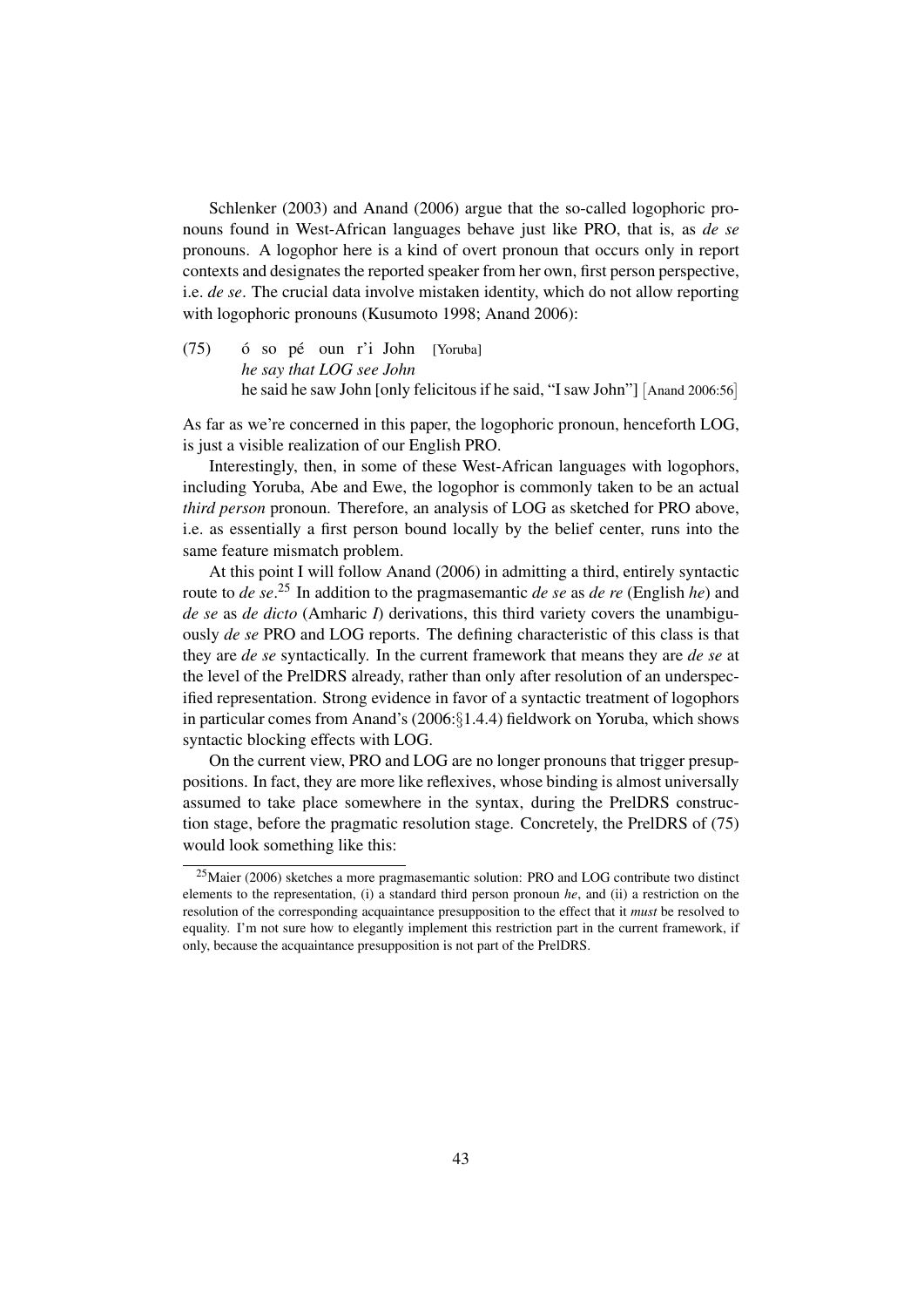

There are many ways to set up the syntax to derive such *de se* PrelDRSs, one would be to import a version of Chierchia's mechanism of binding PRO at LF. Since I have nothing to add to existing syntactic accounts, I refer to Anand ( $2006:\S1.4.3$ ) for a precise implementation of Chierchia's syntactic binding mechanism designed to take care of LOG binding as well.

I conclude that Chierchia was partly right. *De se* LFs ( $\approx$  *de se* PrelDRSs) exist. However, these LFs are reserved for PRO and LOG exclusively. English coreferential *he*, embedded or not, and Amharic or English *I* reports are all given the same compositional but underspecified PrelDRS, which, in a context, is resolved pragmatically to a *de dicto*, *de re* or *de se* output.

### 8 Conclusion

This paper provides a pragmatic, unified analysis of *de dicto*, *de re* and *de se* reports. The analysis is unified in the sense that it generates uniform, but highly underspecified, preliminary representations for (almost) all belief reports. It is pragmatic in the sense that it's the pragmatic DRT presupposition resolution mechanism that does all the work. This allows us to keep the syntax and semantics entirely straightforward: no syntactic ambiguity, no feature deletion, minimal movements and invisible items, and a simple possible worlds semantics.

My core proposal has two main ingredients. The first is a resurrection of a traditional analysis of the *de re*/*de dicto* ambiguity as a scope ambiguity. In a DRT setting this means that a presupposition triggered inside a report complement can resolve locally to derive *de dicto*, or globally to derive *de re*. I adapt the presupposition resolution algorithm to incorporate the idea that a *de re* representation always involves a context-dependent acquaintance relation/mode of presentation. The context-dependence of acquaintance is modeled as presuppositional as well. The adapted resolution algorithm specifies that whenever a presupposition moves out of a belief, it triggers the introduction of such an acquaintance presupposition.

The second ingredient of my proposal is the method of resolving this presupposed acquaintance relation. By default, we always first try to bind it to the relation of equality, which will yield a *de se* output. If the context does not allow this, we search for a suitable and salient other relation that holds between subject and *res*. Technically, this involves binding a second-order presupposed discourse referent, modeled in terms of a process known as higher-order unification. The default reso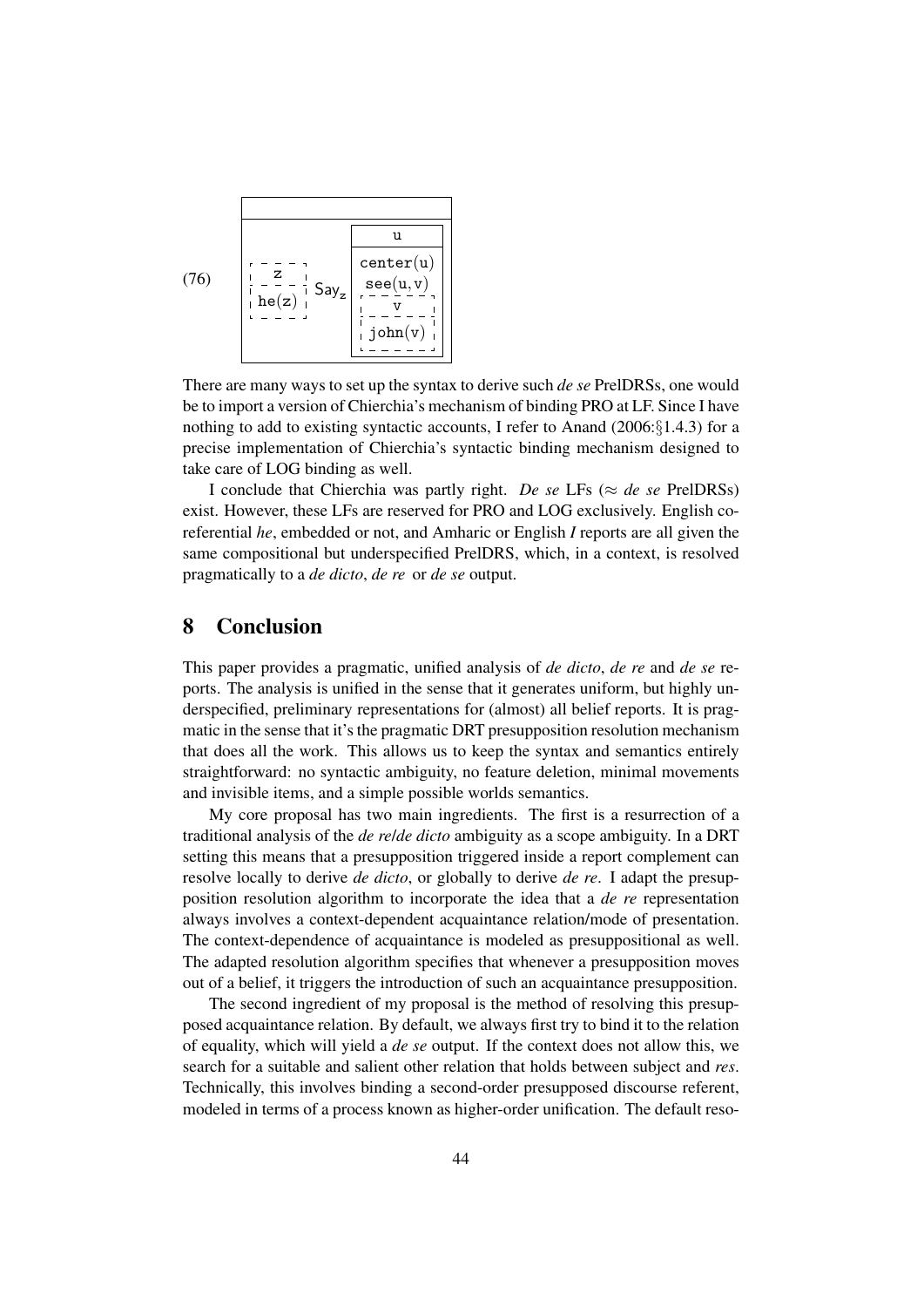lution to equality captures the privileged status of *de se* interpretations with respect to mere *de re* ones that we see already in simple ambiguous reports of the form *x<sup>i</sup> believes that he<sup>i</sup> is P*.

After presenting this presuppositional proposal as well as the syntactically oriented classical approach, I applied them both to a number of interesting test cases. The first involves reports of beliefs about *de re* beliefs. The classical syntactic account of *de re* runs into problems, which can only be fixed by stipulating a longer *res*-movement, which was already considered the weak point of this type of approach. My presuppositional account derives the right readings immediately. The only interesting thing to note is that the derivations involve not only higher-order binding, but also accommodation of acquaintance presuppositions.

The next test involved quantified *de re*/*de se* belief reports like *everyone believes that he is P*. In the classical framework, a syntactic *de re*/*de se* ambiguity is required to generate all available readings. The presuppositional approach, however, derives these readings from a single, syntactic structure (or rather, from a single preliminary DRS). Moreover, it correctly predicts that we always get a universal *de se* interpretation, unless speaker and hearer know that the domain of quantification contains some normal *de se* believers and some mistaken identity *de re* believers. Only in that particular case can we accommodate the acquaintance presupposition and arrive at a true, mixed *de re*/*de se* reading.

Finally, I considered unambiguously *de se* reports. The first example is the shifted interpretation of the first person in Amharic, where *John thinks I'm a hero* means that John believes *de se* that he's a hero. In our DRT framework we can transparently represent Amharic *I* as triggering a first person presupposition. This presupposition can be bound by the actual speaker, yielding the English-style *de re* interpretation; or by the local, first person experiencer or 'center' of the belief, yielding the 'shifted' *de se* reading. I then turned to infinitival report constructions (*x believes to have been P*) and West-African logophors, known to allow only *de se* interpretations. Here, I was forced to make some concessions. Following Anand (2006) I proposed that these constructions are *de se* syntactically. We thus end up with three types of *de se*, exemplified by (i) English *he*, which resolves *de re* and creates an acquaintance presupposition that prefers to be bound to equality; (ii) Amharic *I* which resolves *de dicto*, by binding locally to the belief center; and (iii) infinitival and logophoric reports, which have a different syntactic structure from which a *de se* PrelDRS gets formed in the DRS construction stage. Note however, that the first two of these *de se* types are just instances of the general belief representation and resolution that covers all other *de dicto* and *de re* reports, including embedded, iterated or quantified ones.

Thus, I hope to have convinced the reader that *de dicto*/*de re* and *de re*/*de se* ambiguities are pragmatic rather than syntactic ambiguities. Furthermore, I have tried to show how the presupposition-as-anaphora theory in DRT can be used to properly formalize the pragmatic resolution of underspecified belief representations to *de dicto*, *de re* or *de se* outputs, according to contextual demands.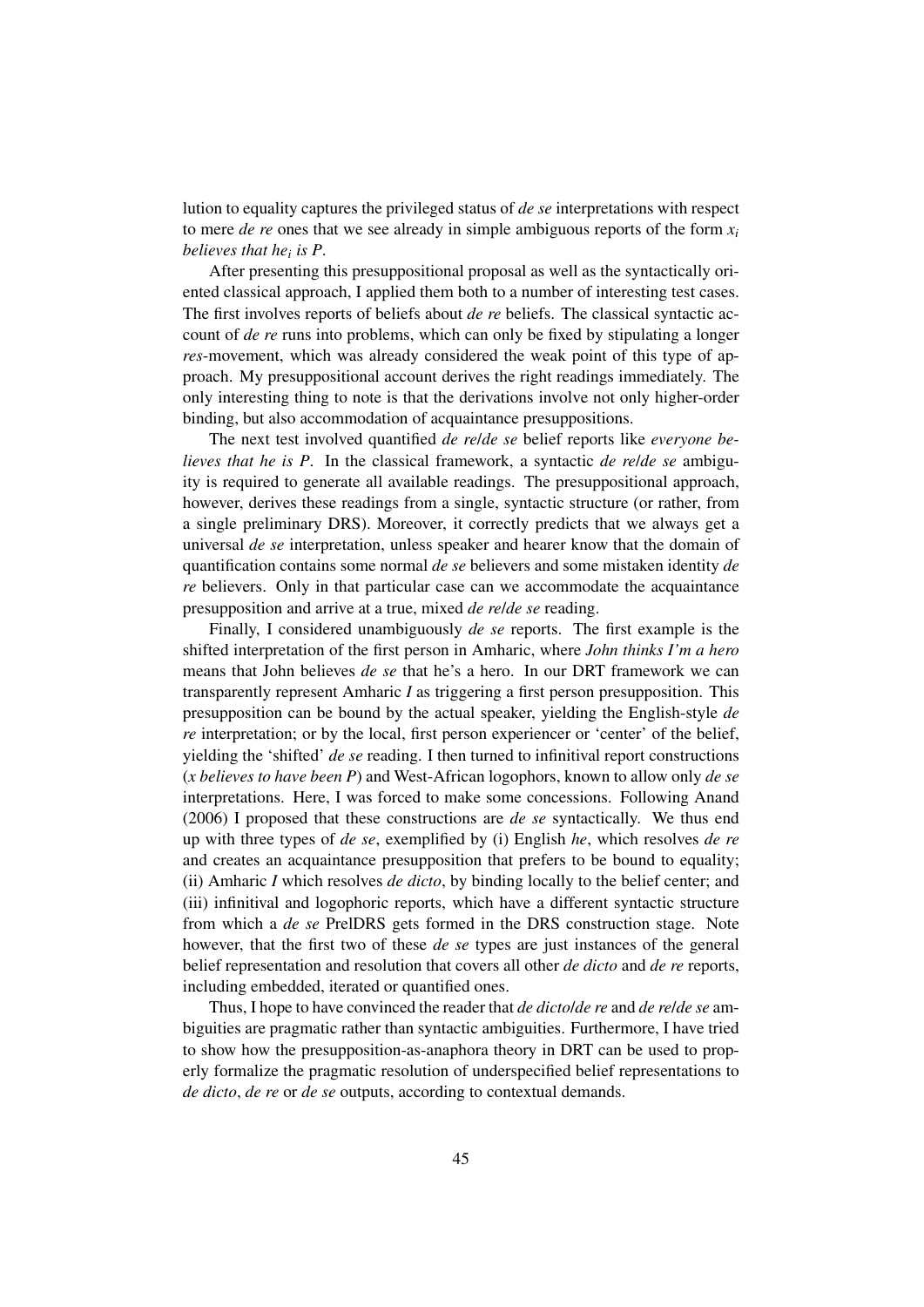# References

- Abusch, D. (1997). Sequence of tense and temporal *de re*. *Linguistics and Philosophy 20*(1), 1–50.
- Aloni, M. (2000). *Quantification under Conceptual Covers*. Ph.D. thesis, University of Amsterdam.
- Anand, P. (2006). *De de se*. Ph.D. thesis, MIT.
- Anand, P. and A. Nevins (2004). Shifty operators in changing contexts. In R. Young (Ed.), *Proceedings of SALT XIV*, Cornell, NY. CLC.
- Bary, C. and E. Maier (2009). The dynamics of tense under attitudes: anaphoricity and *de se* interpretation in the backward shifted past. In H. Hattori et al. (Eds.), *New Frontiers in Artificial Intelligence*, *LNCS, vol. 5447*. Berlin/Heidelberg: Springer.
- Bos, J. (1994). Presupposition and VP ellipsis. In *Proceedings of CoLing 15, Kyoto*.
- Castañeda, H. (1966). 'He': A study in the logic of self-consciousness. *Ratio 8*, 130–57.
- Chierchia, G. (1989). Anaphora and attitudes *de se*. In R. Bartsch et al. (Eds.), *Semantics and Contextual Expression*, *Groningen-Amsterdam Studies in Semantics, vol. 11*. Dordrecht: Foris.
- Cresswell, M. and A. von Stechow (1982). *De re* belief generalized. *Linguistics and Philosophy 5*(4), 503–35.
- Dalrymple, M., S. Shieber, and F. Pereira (1991). Ellipsis and higher-order unification. *Linguistics and Philosophy 14*(4), 399–452.
- Geurts, B. (1999). *Presuppositions and Pronouns*, *Current research in the Semantics/Pragmatics interface, vol. 3*. Oxford, London: Elsevier.
- Haas-Spohn, U. (1994). *Versteckte Indexicalität und subjective Bedeutung*. Ph. D. thesis, Universität Tübingen. English translation at http://www2.sfs.nphil. uni-tuebingen.de/Alumni/Dissertationen/ullidiss/.
- Hintikka, J. (1967). On the logic of perception. In N. S. Care and R. M. Grimm (Eds.), *Perception and Personal Identity*. The Press of Case Western Reserve University. Reprinted in: J. Hintikka (1969) *Models for Modalities*, Reidel, Dordrecht.
- Huet, G. (1975). A unification algorithm for typed lambda-calculus. *Theoretical Computer Science 1*, 27–57.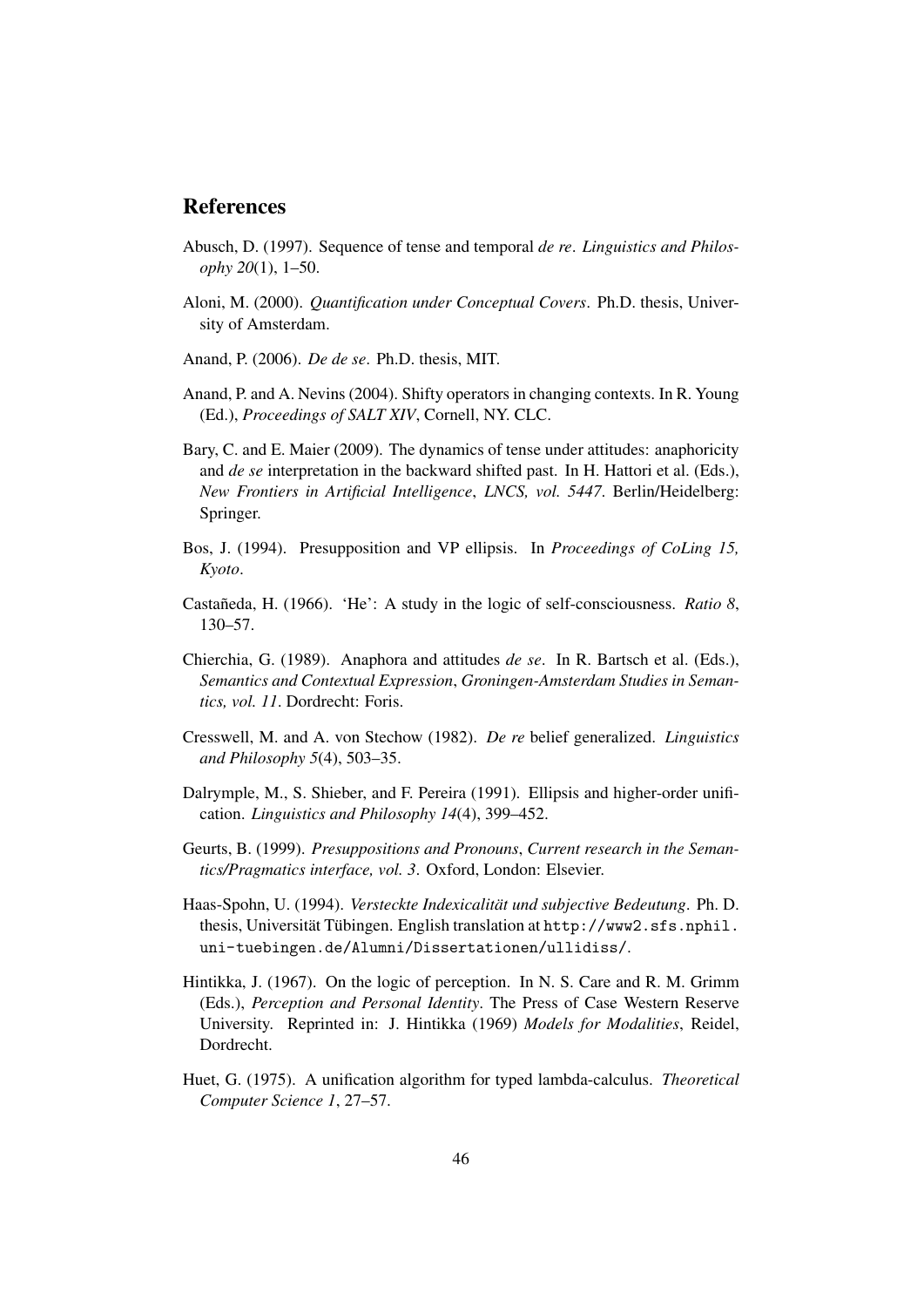- Hunter, J. and N. Asher (2005). A presuppositional account of indexicals. In P. Dekker and M. Franke (Eds.), *Proceedings of the Fifteenth Amsterdam Colloquium*, Amsterdam, pp. 119–24.
- Kamp, H. (1981). A theory of truth and semantic representation. In J. A. Groenendijk et al. (Eds.), *Formal Methods in the Study of Language*. Dordrecht: Foris.
- Kaplan, D. (1969). Quantifying in. In D. Davidson and J. Hintikka (Eds.), *Words and Objections*. D. Reidel Publishing Company.
- Kaplan, D. (1989). Demonstratives. In J. Almog et al. (Eds.), *Themes from Kaplan*, pp. 481–614. New York: Oxford University Press.
- Kripke, S. (1972). Naming and necessity. In G. Harman and D. Davidson (Eds.), *Semantics of Natural Language*, pp. 253–355. Dordrecht: Reidel.
- Kusumoto, K. (1998). Tenses as logophoric pronouns. Handout (cited by Schlenker (2003)).
- Lakoff, G. (1972). Linguistics and natural logic. In G. Harman and D. Davidson (Eds.), *Semantics of Natural Language*, pp. 545–665. Dordrecht: Reidel.
- Lewis, D. (1979). Attitudes *de dicto* and *de se*. *The Philosophical Review 88*, 513–43.
- Maier, E. (2006). *Belief in Context: Towards a unified semantics of* de re *and* de se *attitude reports*. Ph.D. thesis, Radboud University Nijmegen.
- Maier, E. (2009). Proper names and indexicals trigger rigid presuppositions. *Journal of Semantics*. *26*, 253–315.
- Partee, B. (1989). Binding implicit variables in quantified contexts. In *CLS vol. 25*, Chicago, pp. 342–65.
- Percus, O. and U. Sauerland (2003a). On the LFs of attitude reports. In M. Weisgerber (Ed.), *Proceedings of SUB 7*, Konstanz.
- Percus, O. and U. Sauerland (2003b). Pronoun movement in dream reports. In M. Kadowaki and S. Kawahara (Eds.), *Proceedings of NELS 33*, Amherst, MA. GLSA.
- Perry, J. (1977). Frege on demonstratives. *The Philosophical Review 86*(4), 474– 97.
- Quine, W. V. (1956). Quantifiers and propositional attitudes. *Journal of Philosophy 53*, 101–111.
- Reinhart, T. (1990). Self-representation. Lecture delivered at Princeton conference on anaphora, October 1990. Ms.